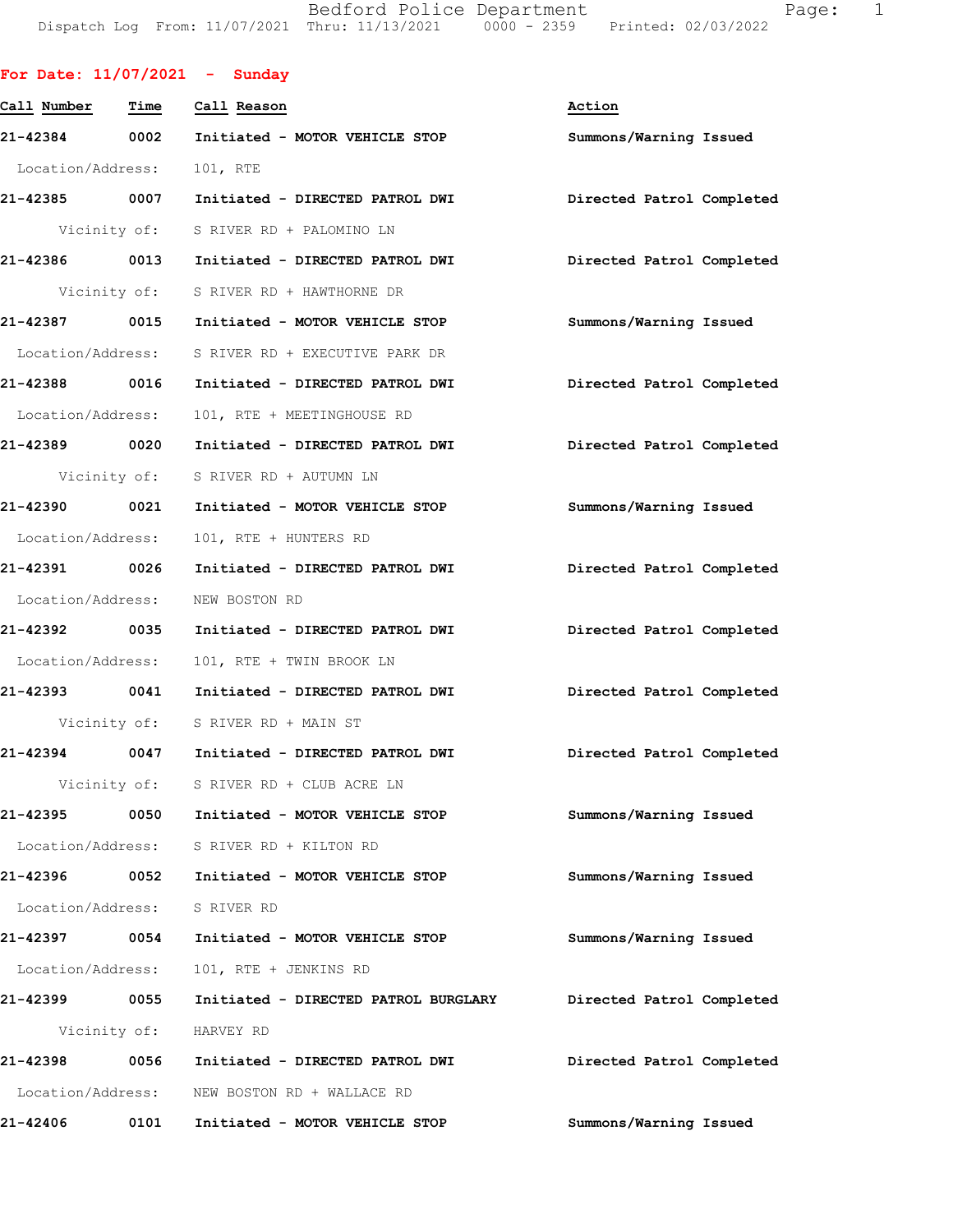|                                    |      | Bedford Police Department<br>Dispatch Log From: 11/07/2021 Thru: 11/13/2021 0000 - 2359 Printed: 02/03/2022 | 2<br>Page:                  |
|------------------------------------|------|-------------------------------------------------------------------------------------------------------------|-----------------------------|
| Location/Address:                  |      | 114 RTE + DONALD ST                                                                                         |                             |
|                                    |      |                                                                                                             | Directed Patrol Completed   |
| Location/Address:                  |      | 101, RTE + JENKINS RD                                                                                       |                             |
| 21-42408 0110                      |      | 911 - S-EMERGENCY MEDICAL CALL-CHARL                                                                        | TRANSPORTED TO CMC HOSPITAL |
| Location/Address:                  |      | [01 2198] OLD BEDFORD RD                                                                                    |                             |
| 21-42409 0111                      |      | Initiated - DIRECTED PATROL-CAR BREAK-INS Directed Patrol Completed                                         |                             |
| Vicinity of:                       |      | S RIVER RD + MEETINGHOUSE RD                                                                                |                             |
| 21-42400 0113                      |      | Initiated - DIRECTED PATROL DWI                                                                             | Directed Patrol Completed   |
| Location/Address:                  |      | 114 RTE + DONALD ST                                                                                         |                             |
| 21-42401 0120<br>Location/Address: |      | Initiated - DISORDERLY CONDUCT<br>$101$ , RTE + ELK DR                                                      | Services Rendered           |
| 21-42410 0140                      |      | Initiated - BUILDING CHECK                                                                                  | Directed Patrol Completed   |
|                                    |      | Location/Address: [01 234] COUNTY RD                                                                        |                             |
| 21-42402 0142                      |      | Initiated - DIRECTED PATROL-CAR BREAK-INS                                                                   | Directed Patrol Completed   |
| Location/Address:                  |      | DONALD ST + CRIMSON GLORY LN                                                                                |                             |
| 21-42403 0144                      |      | Initiated - DIRECTED PATROL DWI                                                                             | Directed Patrol Completed   |
| Vicinity of:                       |      | 101, RTE + KILTON ROAD RAMP                                                                                 |                             |
| 21-42411 0145                      |      | Initiated - DIRECTED PATROL BURGLARY Directed Patrol Completed                                              |                             |
| Location/Address:                  |      | RIVERWAY PL                                                                                                 |                             |
|                                    |      | 21-42404 0146 Initiated - DIRECTED PATROL DWI                                                               | Directed Patrol Completed   |
|                                    |      | Vicinity of: S RIVER RD + SOMERVILLE DR                                                                     |                             |
| 21-42405                           | 0149 | Initiated - DIRECTED PATROL BURGLARY                                                                        | Directed Patrol Completed   |
| Location/Address:                  |      | N AMHERST RD + CAMPBELL RD                                                                                  |                             |
| 21-42412                           | 0152 | Initiated - DIRECTED PATROL-CAR BREAK-INS                                                                   | Directed Patrol Completed   |
| Location/Address:                  |      | [01 L0000794] OLDE BEDFORD WAY                                                                              |                             |
| 21-42413                           | 0158 | Initiated - DIRECTED PATROL BURGLARY                                                                        | Directed Patrol Completed   |
| Location/Address:                  |      | PILGRIM DR                                                                                                  |                             |
| 21-42414                           | 0201 | Initiated - DIRECTED PATROL-CAR BREAK-INS                                                                   | Directed Patrol Completed   |
| Location/Address:                  |      | [01 L1094] S RIVER RD                                                                                       |                             |
| 21-42415                           | 0216 | Initiated - DIRECTED PATROL-CAR BREAK-INS                                                                   | Directed Patrol Completed   |
| Location/Address:                  |      | [01 376] KILTON RD                                                                                          |                             |
| 21-42416                           | 0219 | Initiated - DIRECTED PATROL-CAR BREAK-INS                                                                   | Directed Patrol Completed   |
| Location/Address:                  |      | DONALD ST + RUNDLETT HILL RD                                                                                |                             |
| 21-42417                           | 0236 | Initiated - DIRECTED PATROL-CAR BREAK-INS                                                                   | Directed Patrol Completed   |
| Location/Address:                  |      | [01 L0000816] IRON HORSE DR                                                                                 |                             |
| 21-42418                           | 0243 | Initiated - DIRECTED PATROL-CAR BREAK-INS                                                                   | Directed Patrol Completed   |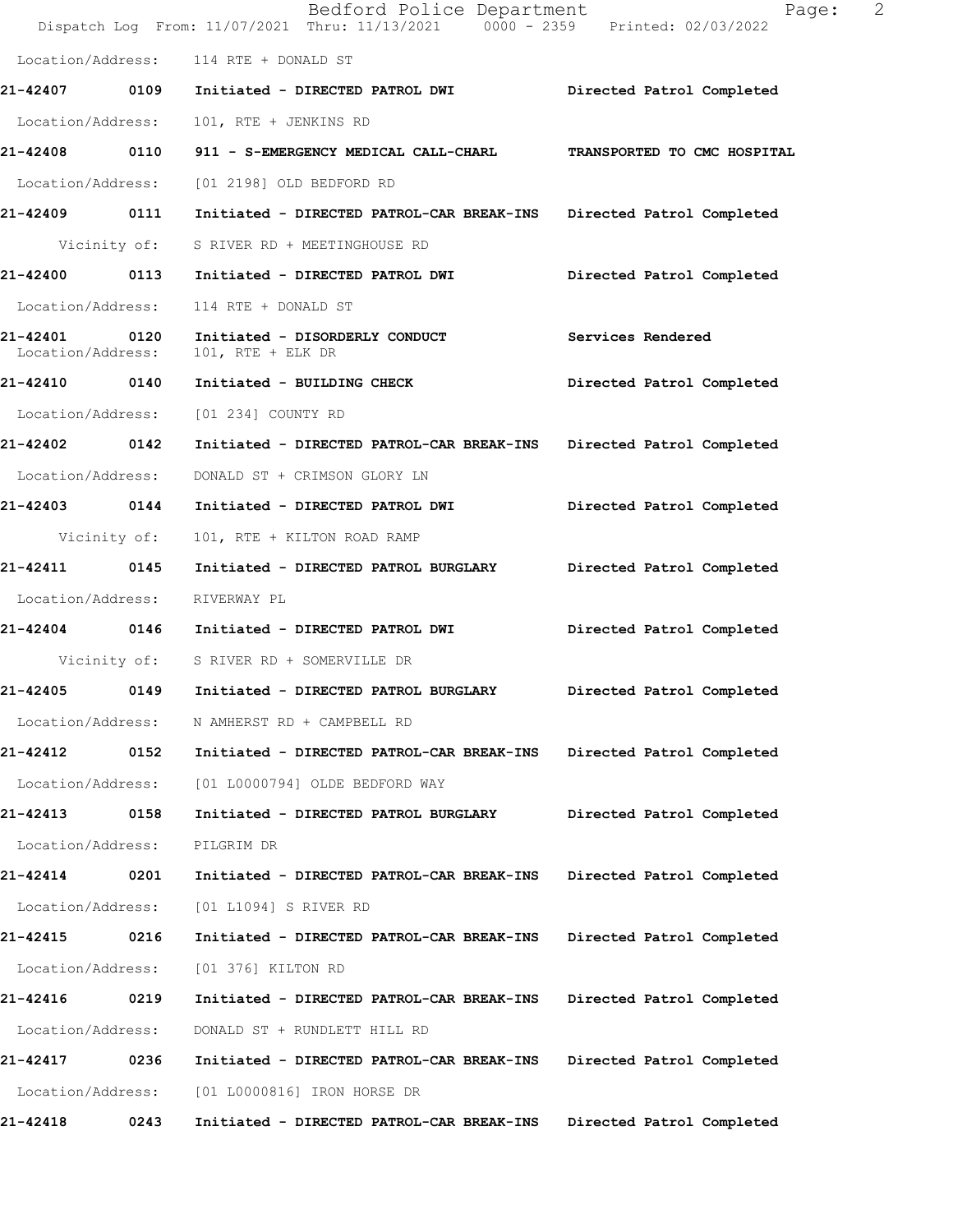|                               |              | Bedford Police Department<br>Dispatch Log From: 11/07/2021 Thru: 11/13/2021   0000 - 2359   Printed: 02/03/2022 | 3<br>Page:                     |
|-------------------------------|--------------|-----------------------------------------------------------------------------------------------------------------|--------------------------------|
|                               |              | Location/Address: [01 1870] S RIVER RD                                                                          |                                |
| 21-42419 0309                 |              | Initiated - DIRECTED PATROL BURGLARY Directed Patrol Completed                                                  |                                |
|                               | Vicinity of: | HARVEY RD                                                                                                       |                                |
| 21-42420 0310                 |              | Initiated - DIRECTED PATROL BURGLARY                                                                            | Directed Patrol Completed      |
|                               | Vicinity of: | OAK DR + MEETINGHOUSE RD                                                                                        |                                |
| 21-42421 0341                 |              | 911 - S-EMERGENCY MEDICAL CALL-ALPHA                                                                            | Transported to Elliot Hospital |
| Location/Address:             |              | [01 335] COLBY CT                                                                                               |                                |
| 21-42422 0350                 |              | Initiated - BUILDING CHECK                                                                                      | Building Checked/Secured       |
| Location/Address:             |              | [01 L10] S RIVER RD                                                                                             |                                |
| 21-42423 0350                 |              | Initiated - DIRECTED PATROL-CAR BREAK-INS                                                                       | Directed Patrol Completed      |
| Location/Address:             |              | [01 L2271] S RIVER RD                                                                                           |                                |
| 21-42424 0358                 |              | Initiated - BUILDING CHECK                                                                                      | Building Checked/Secured       |
| Location/Address:             |              | [01 L0000587] 101, RTE                                                                                          |                                |
| 21-42425 0413                 |              | Initiated - DIRECTED PATROL BURGLARY                                                                            | Directed Patrol Completed      |
| Location/Address:             |              | BEALS RD + SETON DR                                                                                             |                                |
| 21-42426 0430                 |              | Initiated - DIRECTED PATROL BURGLARY                                                                            | Directed Patrol Completed      |
|                               | Vicinity of: | PLUMMER RD + PALOMINO LN                                                                                        |                                |
| 21-42427                      | 0431         | Initiated - DIRECTED PATROL BURGLARY                                                                            | Directed Patrol Completed      |
| Location/Address:             |              | TECHNOLOGY DR                                                                                                   |                                |
| 21-42428 0436                 |              | Initiated - DIRECTED PATROL-CAR BREAK-INS                                                                       | Directed Patrol Completed      |
| Location/Address:             |              | 101, RTE + OLD BEDFORD RD                                                                                       |                                |
| 21-42429                      | 0521         | Initiated - DIRECTED PATROL TRAFFIC ENF                                                                         | Directed Patrol Completed      |
|                               | Vicinity of: | S RIVER RD + KILTON RD                                                                                          |                                |
| 21-42430                      | 0556         | Initiated - DIRECTED PATROL TRAFFIC ENF                                                                         | Directed Patrol Completed      |
|                               | Vicinity of: | S RIVER RD + BACK RIVER RD                                                                                      |                                |
| 21-42431                      | 0557         | Initiated - DIRECTED PATROL TRAFFIC ENF                                                                         | Directed Patrol Completed      |
| Location/Address:             |              | 101, RTE + HITCHING POST LN                                                                                     |                                |
| 21-42432                      | 0559         | Initiated - DIRECTED PATROL TRAFFIC ENF                                                                         | Directed Patrol Completed      |
| Location/Address:             |              | NEW BOSTON RD + PASTURE LN                                                                                      |                                |
| 21-42433                      | 0716         | Other - ASSIST CITIZEN                                                                                          | No Action Required             |
| Location/Address:             |              | [01 1193] HAWTHORNE DR                                                                                          |                                |
| 21-42434<br>Location/Address: | 0815         | Phone - SUSP ACTIVITIES<br>[01 400] MEETINGHOUSE RD                                                             | Could Not Locate               |
| 21-42435                      | 0820         | Phone - ASSIST CITIZEN                                                                                          | No Action Required             |
| Location/Address:             |              | [01 1333] JOPPA HILL RD                                                                                         |                                |
| 21-42436                      | 0832         | Initiated - DIRECTED PATROL TRAFFIC ENF                                                                         | Directed Patrol Completed      |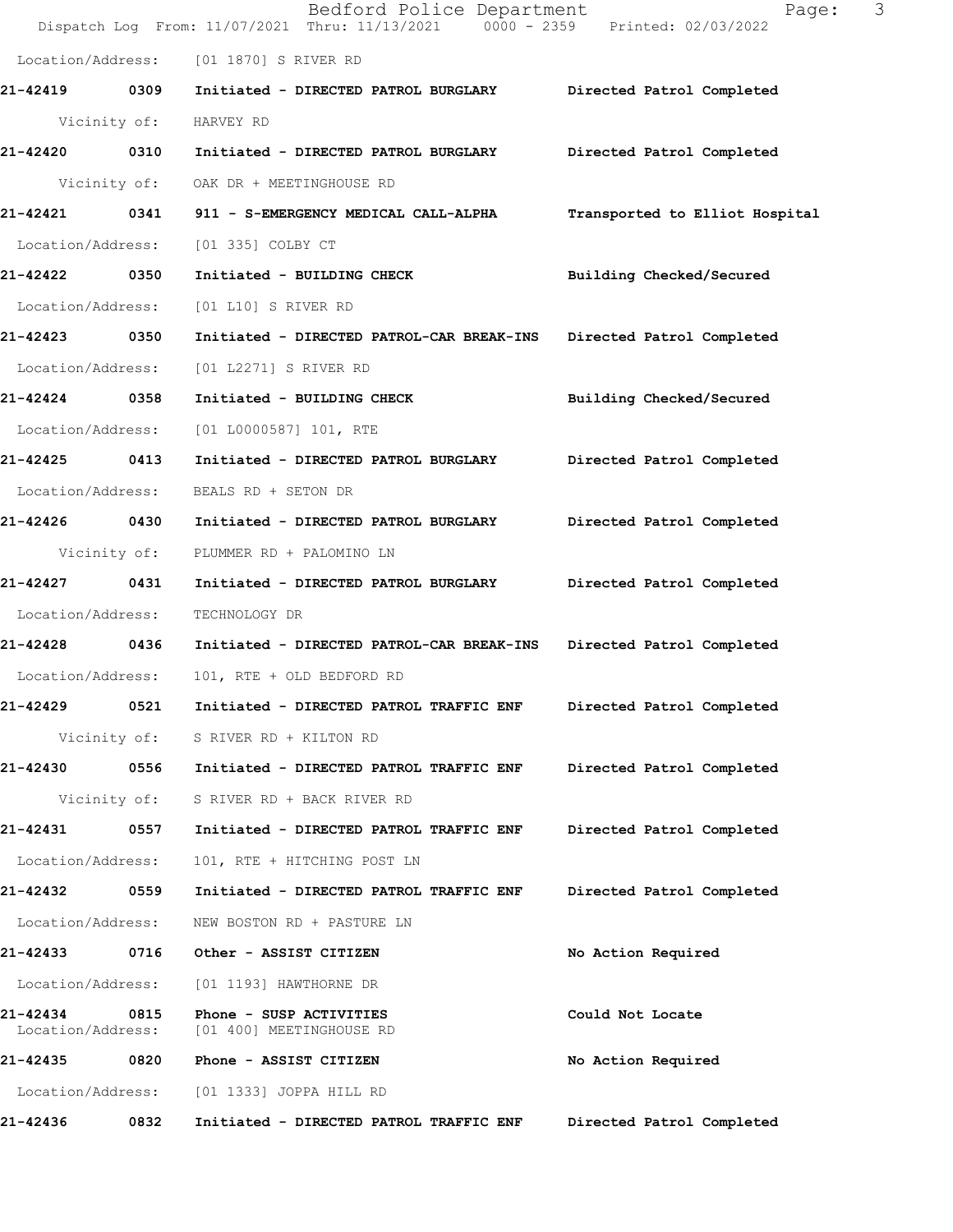|                   |      | Bedford Police Department<br>Dispatch Log From: 11/07/2021 Thru: 11/13/2021 0000 - 2359 Printed: 02/03/2022 | 4<br>Page:                     |
|-------------------|------|-------------------------------------------------------------------------------------------------------------|--------------------------------|
| Location/Address: |      | S RIVER RD + HARVEY RD                                                                                      |                                |
| 21-42437          | 0833 | Initiated - DIRECTED PATROL TRAFFIC ENF                                                                     | Directed Patrol Completed      |
| Location/Address: |      | S RIVER RD + HARVEY RD                                                                                      |                                |
| 21-42438          | 0833 | Initiated - DIRECTED PATROL TRAFFIC ENF                                                                     | Directed Patrol Completed      |
| Location/Address: |      | BOYNTON ST + PLUMMER RD                                                                                     |                                |
| 21-42439 0834     |      | Initiated - DIRECTED PATROL TRAFFIC ENF                                                                     | Directed Patrol Completed      |
| Location/Address: |      | S RIVER RD + HARVEY RD                                                                                      |                                |
| 21-42440 0843     |      | Initiated - DIRECTED PATROL TRAFFIC ENF                                                                     | Directed Patrol Completed      |
| Location/Address: |      | 101, RTE + 114 RTE                                                                                          |                                |
| 21-42441          | 0847 | Initiated - DIRECTED PATROL TRAFFIC ENF                                                                     | Directed Patrol Completed      |
| Location/Address: |      | 101, RTE + KAHLIKO LN                                                                                       |                                |
| 21-42442          | 0850 | Initiated - MOTOR VEHICLE STOP                                                                              | Summons/Warning Issued         |
| Location/Address: |      | 101, RTE + 114 RTE                                                                                          |                                |
| 21-42443 0859     |      | Initiated - DIRECTED PATROL TRAFFIC ENF                                                                     | Directed Patrol Completed      |
| Location/Address: |      | S RIVER RD + UPJOHN ST                                                                                      |                                |
| 21-42444          | 0914 | Initiated - DIRECTED PATROL TRAFFIC ENF                                                                     | Directed Patrol Completed      |
| Location/Address: |      | S RIVER RD + AUTUMN LN                                                                                      |                                |
| 21-42445          | 0914 | Initiated - DIRECTED PATROL TRAFFIC ENF                                                                     | Directed Patrol Completed      |
| Location/Address: |      | 101, RTE + MEETINGHOUSE RD                                                                                  |                                |
| 21-42446 0919     |      | Phone - S-MUTUAL AID-MEDICAL                                                                                | Transported to Elliot Hospital |
|                   |      | Location/Address: [07] PINE ST                                                                              |                                |
| 21-42447          | 0923 | Initiated - MOTOR VEHICLE STOP                                                                              | Summons/Warning Issued         |
| Location/Address: |      | LEAVY DR                                                                                                    |                                |
| 21-42448 1028     |      | Phone - S-MUTUAL AID-MEDICAL                                                                                | TRANSPORTED TO CMC HOSPITAL    |
| Location/Address: |      | [19] ACORN DR                                                                                               |                                |
| 21-42449          | 1033 | Initiated - DIRECTED PATROL TRAFFIC ENF                                                                     | Directed Patrol Completed      |
| Location/Address: |      | S RIVER RD + TECHNOLOGY DR                                                                                  |                                |
| 21-42450          | 1034 | Initiated - DIRECTED PATROL TRAFFIC ENF                                                                     | Directed Patrol Completed      |
| Location/Address: |      | S RIVER RD + COLBY CT                                                                                       |                                |
| 21-42451 1053     |      | Initiated - DIRECTED PATROL TRAFFIC ENF                                                                     | Directed Patrol Completed      |
| Location/Address: |      | 101, RTE + COVENANT WAY                                                                                     |                                |
| 21-42452          | 1100 | Initiated - DIRECTED PATROL TRAFFIC ENF                                                                     | Directed Patrol Completed      |
| Location/Address: |      | BOYNTON ST + 114 RTE                                                                                        |                                |
| 21-42453          | 1109 | Initiated - MOTOR VEHICLE STOP                                                                              | Summons/Warning Issued         |
| Location/Address: |      | 101, RTE + WALLACE RD                                                                                       |                                |
| 21-42454          | 1111 | Initiated - DIRECTED PATROL TRAFFIC ENF                                                                     | Directed Patrol Completed      |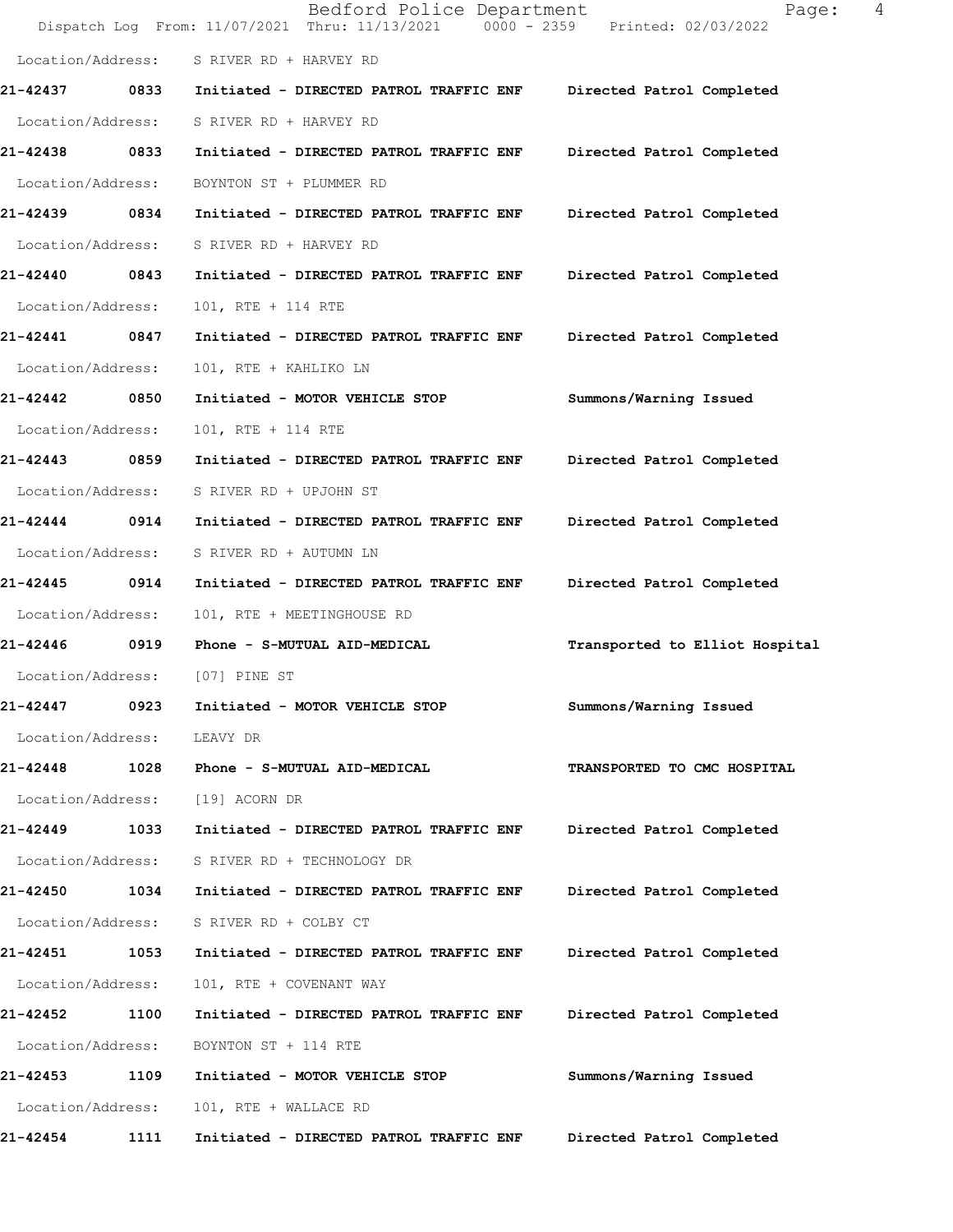|                               |      | Location/Address: DAVIES ST + BOYNTON ST                                                    |                                |
|-------------------------------|------|---------------------------------------------------------------------------------------------|--------------------------------|
|                               |      | 21-42455 1135 Initiated - VACANT PROPERTY CHECK<br>Location/Address: [01 235] BRICK MILL RD | <b>Services Rendered</b>       |
|                               |      |                                                                                             | Summons/Warning Issued         |
|                               |      | Location/Address: S RIVER RD + COMMERCE PARK NORTH                                          |                                |
| 21-42457 1152                 |      | Initiated - DIRECTED PATROL BURGLARY                                                        | Directed Patrol Completed      |
|                               |      | Location/Address: PAULINE ST + HAZEN RD                                                     |                                |
|                               |      | 21-42458 1211 Initiated - MOTOR VEHICLE STOP                                                | Summons/Warning Issued         |
| Location/Address: S RIVER RD  |      |                                                                                             |                                |
| 21-42459 1350                 |      | Initiated - DIRECTED PATROL TRAFFIC ENF                                                     | Directed Patrol Completed      |
|                               |      | Location/Address: NEW BOSTON RD + WALLACE RD                                                |                                |
| 21-42460 1353                 |      | Initiated - DIRECTED PATROL ACCIDENTS                                                       | Directed Patrol Completed      |
|                               |      | Location/Address: S RIVER RD + KILTON RD                                                    |                                |
|                               |      | 21-42461 1357 Initiated - MOTOR VEHICLE STOP                                                | Summons/Warning Issued         |
| Location/Address: S RIVER RD  |      |                                                                                             |                                |
| 21-42462 1400                 |      | Initiated - DIRECTED PATROL TRAFFIC ENF                                                     | Directed Patrol Completed      |
|                               |      | Location/Address: S RIVER RD + MEETINGHOUSE RD                                              |                                |
| 21-42463 1402                 |      | Initiated - DIRECTED PATROL TRAFFIC ENF                                                     | Directed Patrol Completed      |
| Location/Address:             |      | 101, RTE + KAHLIKO LN                                                                       |                                |
| 21-42464                      |      | 1411 911 - MOTOR VEHICLE ACCIDENT<br>Location/Address: 101, RTE + NASHUA RD                 | Services Rendered              |
|                               |      | 21-42465 1434 911 - S-EMERGENCY MEDICAL CALL-DELTA                                          | Transported to Elliot Hospital |
|                               |      | Location/Address: [01 L2378] COLONIAL DR                                                    |                                |
| 21-42466                      | 1517 | Phone - ANIMAL COMPLAINT                                                                    | No Action Required             |
|                               |      | Location/Address: N AMHERST RD                                                              |                                |
| 21-42467                      |      | 1518 Phone - MOTOR VEHICLE COMPLAINT                                                        | No Action Required             |
|                               |      | Location/Address: 114 RTE + DONALD ST                                                       |                                |
| 21-42468                      | 1530 | Initiated - MOTOR VEHICLE STOP                                                              | Summons/Warning Issued         |
|                               |      | Location/Address: DONALD ST + CRIMSON GLORY LN                                              |                                |
| 21-42469 1538                 |      | Initiated - DIRECTED PATROL TRAFFIC ENF                                                     | Directed Patrol Completed      |
| Location/Address:             |      | COLBY CT + S RIVER RD                                                                       |                                |
| <b>21-42470</b>               | 1541 | Initiated - DIRECTED PATROL TRAFFIC ENF                                                     | Directed Patrol Completed      |
|                               |      | Location/Address: EAST POINT DR + S RIVER RD                                                |                                |
| <b>21-42471</b>               | 1542 | Initiated - DIRECTED PATROL TRAFFIC ENF                                                     | Directed Patrol Completed      |
| Location/Address:             |      | DONALD ST + COTE LN                                                                         |                                |
| 21-42472<br>Location/Address: | 1543 | Initiated - MOTOR VEHICLE STOP<br>S RIVER RD                                                | NO PAPERWORK                   |

Bedford Police Department Fage: 5 Dispatch Log From: 11/07/2021 Thru: 11/13/2021 0000 - 2359 Printed: 02/03/2022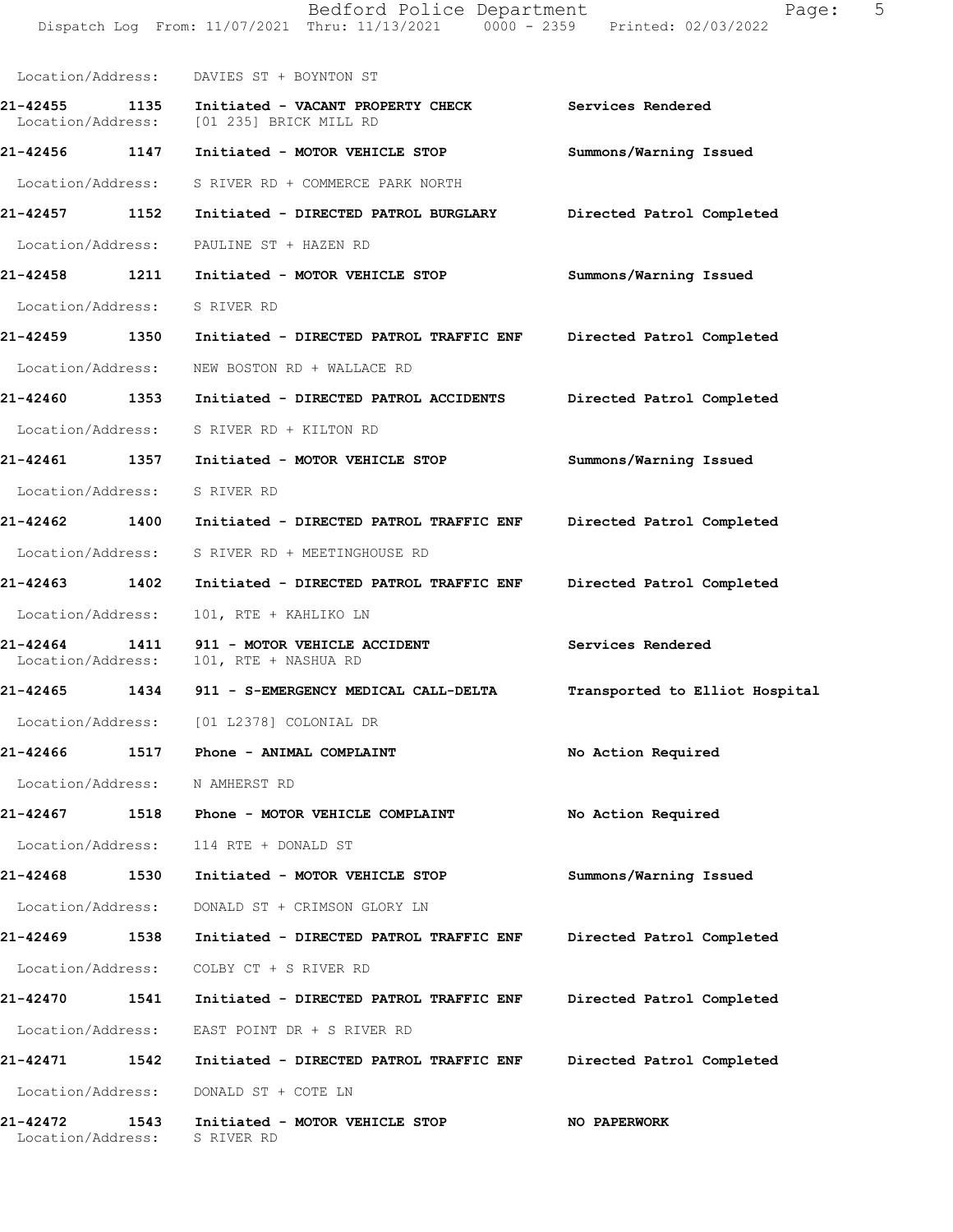**21-42473 1545 Initiated - MOTOR VEHICLE STOP Summons/Warning Issued**  Location/Address: S RIVER RD + RIDGEWOOD RD **21-42474 1555 911 - MOTOR VEHICLE COMP-IN PROGRESS Could Not Locate**  Location/Address: 114 RTE + 101, RTE **21-42475 1555 Initiated - DIRECTED PATROL TRAFFIC ENF Directed Patrol Completed**  Location/Address: 101, RTE + WALLACE RD **21-42476 1618 Initiated - DIRECTED PATROL ACCIDENTS Directed Patrol Completed**  Location/Address: BACK RIVER RD + S RIVER RD **21-42477 1619 Initiated - DIRECTED PATROL TRAFFIC ENF Directed Patrol Completed**  Location/Address: NEW BOSTON RD + WALLACE RD **21-42478 1620 Initiated - DIRECTED PATROL ACCIDENTS Directed Patrol Completed**  Location/Address: S RIVER RD + KILTON RD **21-42479 1626 Initiated - DIRECTED PATROL TRAFFIC ENF Directed Patrol Completed**  Location/Address: 101, RTE + BELL HILL RD **21-42480 1635 911 - S-EMERGENCY MEDICAL CALL-CHARL NO TRANSPORT**  Location/Address: [01 L1950] HAWTHORNE DR **21-42481 1643 Initiated - SUSP ACTIVITIES Services Rendered**  Location/Address: [01 L2271] S RIVER RD **21-42482 1659 Phone - DISABLED MOTOR VEHICLE No Action Required**  Location/Address: [01 1489] LEAVY DR **21-42483 1716 Initiated - MOTOR VEHICLE STOP Summons/Warning Issued**  Location/Address: JENKINS RD + 101, RTE **21-42484 1727 Initiated - MOTOR VEHICLE STOP Summons/Warning Issued**  Location/Address: DONALD ST **21-42485 1742 Initiated - DIRECTED PATROL-CAR BREAK-INS Directed Patrol Completed**  Location/Address: [01 1235] S RIVER RD **21-42486 1743 Phone - ASSIST CITIZEN Services Rendered**  Location/Address: [01 474] CONSTITUTION DR **21-42487 1755 Phone - S-MUTUAL AID-MEDICAL TRANSPORTED TO CMC HOSPITAL**  Location/Address: [07] MANCHESTER ST **21-42488 1757 Initiated - DIRECTED PATROL-CAR BREAK-INS Directed Patrol Completed**  Location/Address: [01 1050] DONALD ST **21-42489 1803 Initiated - DIRECTED PATROL ACCIDENTS Directed Patrol Completed**  Location/Address: 101, RTE + HARDY RD

**21-42490 1805 Initiated - DIRECTED PATROL-CAR BREAK-INS Directed Patrol Completed**  Location/Address: [01 L1804] S RIVER RD

**21-42491 1815 Initiated - DIRECTED PATROL-CAR BREAK-INS Directed Patrol Completed**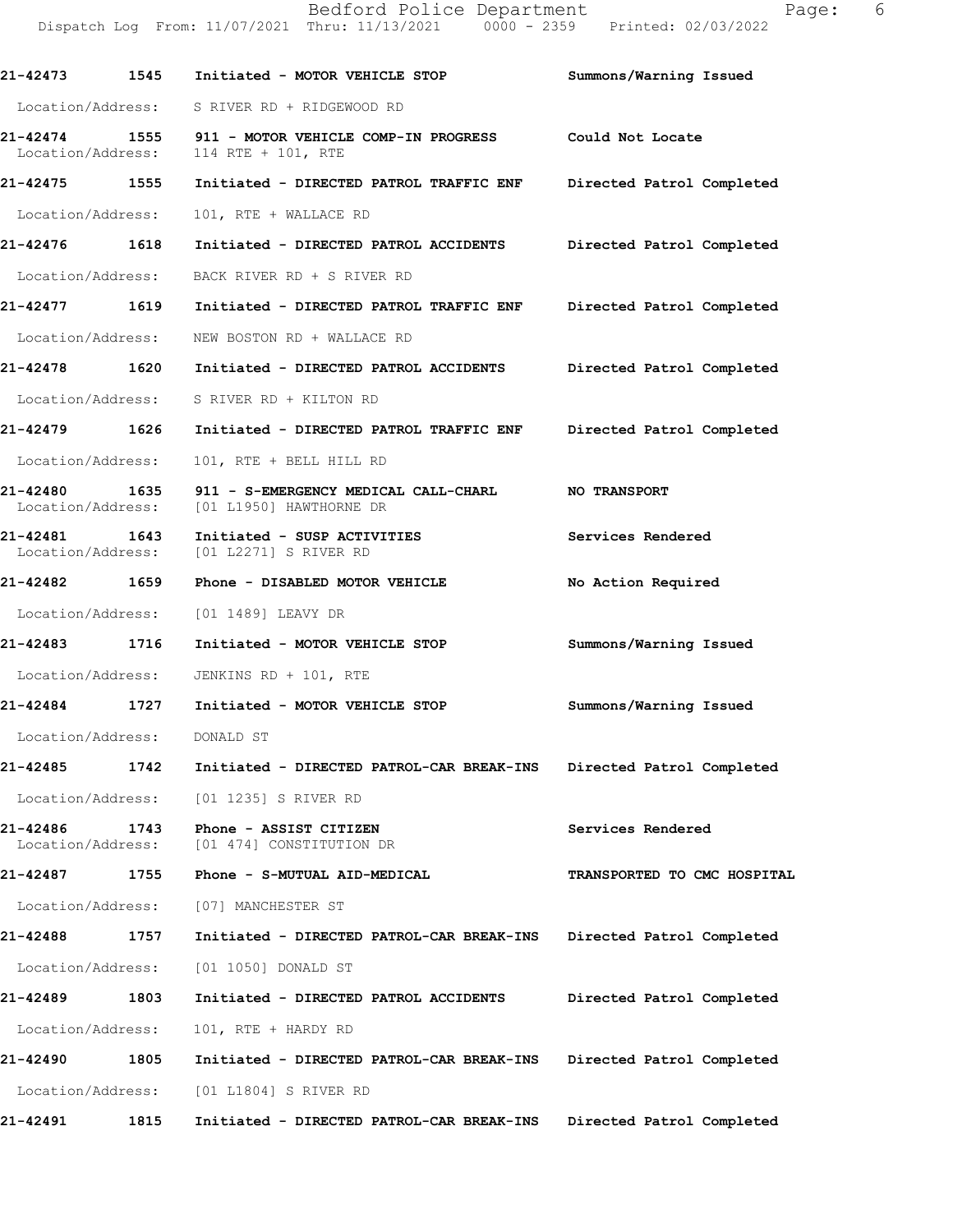|                                    |                    | Bedford Police Department<br>Dispatch Log From: 11/07/2021 Thru: 11/13/2021 0000 - 2359 Printed: 02/03/2022 | 7<br>Page:                     |
|------------------------------------|--------------------|-------------------------------------------------------------------------------------------------------------|--------------------------------|
| Location/Address:                  |                    | [01 L1562] KILTON RD                                                                                        |                                |
| 21-42492                           | 1832               | 911 - S-EMERGENCY MEDICAL CALL-ALPHA                                                                        | Transported to Elliot Hospital |
| Location/Address:                  |                    | [01 919] CORPORATE DR                                                                                       |                                |
| 21-42493                           | 1848               | Initiated - MOTOR VEHICLE STOP                                                                              | Summons/Warning Issued         |
| Location/Address:                  |                    | UPJOHN ST                                                                                                   |                                |
| 21-42494 1854                      |                    | 911 - S-EMERGENCY MEDICAL CALL-ECHO                                                                         | Transported to Elliot Hospital |
| Location/Address:                  |                    | SPARTAN DR                                                                                                  |                                |
| 21-42495                           | 1907               | Initiated - DIRECTED PATROL BURGLARY                                                                        | Directed Patrol Completed      |
| Location/Address:                  |                    | [01 L2066] 101, RTE                                                                                         |                                |
| 21-42496                           | 1936               | Initiated - MOTOR VEHICLE STOP                                                                              | Summons/Warning Issued         |
| Location/Address:                  |                    | 101, RTE                                                                                                    |                                |
| 21-42497                           | 1943               | Initiated - DIRECTED PATROL-CAR BREAK-INS                                                                   | Directed Patrol Completed      |
| Location/Address:                  |                    | [01 L0000816] IRON HORSE DR                                                                                 |                                |
| 21-42498 1945                      |                    | Initiated - DIRECTED PATROL-CAR BREAK-INS                                                                   | Directed Patrol Completed      |
| Location/Address:                  |                    | [01 308] COLBY CT                                                                                           |                                |
| 21-42499                           | 1956               | Initiated - DIRECTED PATROL-CAR BREAK-INS                                                                   | Directed Patrol Completed      |
| Location/Address:                  |                    | NASHUA RD                                                                                                   |                                |
| 21-42500                           | 2000               | Initiated - DIRECTED PATROL-CAR BREAK-INS                                                                   | Directed Patrol Completed      |
| Location/Address:                  |                    | OLD BEDFORD RD + DONALD ST                                                                                  |                                |
| <b>21-42501</b>                    | 2010               | Initiated - DIRECTED PATROL-CAR BREAK-INS                                                                   | Directed Patrol Completed      |
| Location/Address:                  |                    | SMITH RD + GREEN MEADOW LN                                                                                  |                                |
| 21-42502                           | 2017               | Initiated - DIRECTED PATROL-CAR BREAK-INS                                                                   | Directed Patrol Completed      |
| Location/Address:                  |                    | BOYNTON ST + PLUMMER RD                                                                                     |                                |
| 21-42503 2021<br>Location/Address: | Refer To Incident: | <b>Phone - THEFT</b><br>WOODBURY LN<br>$21 - 1055 - OF$                                                     | Investigated                   |
| 21-42504                           | 2034               | Initiated - DIRECTED PATROL-CAR BREAK-INS                                                                   | Directed Patrol Completed      |
| Location/Address:                  |                    | [01 376] KILTON RD                                                                                          |                                |
| 21-42505                           | 2050               | Initiated - DIRECTED PATROL BURGLARY                                                                        | Directed Patrol Completed      |
| Location/Address:                  |                    | $[01 L863] 101$ , RTE                                                                                       |                                |
| 21-42506                           | 2054               | Initiated - DIRECTED PATROL-CAR BREAK-INS                                                                   | Directed Patrol Completed      |
| Location/Address:                  |                    | [01 1870] S RIVER RD                                                                                        |                                |
| 21-42507                           | 2056               | Initiated - DIRECTED PATROL BURGLARY                                                                        | Directed Patrol Completed      |
| Location/Address:                  |                    | WHITE AVE + BELLEMORE DR                                                                                    |                                |
| 21-42508<br>Location/Address:      | 2106               | Phone - S-FIRE ALARM<br>[01 L2400] RIDGEWOOD RD                                                             | Services Rendered              |
| 21-42509                           | 2126               | Initiated - BUILDING CHECK                                                                                  | Building Checked/Secured       |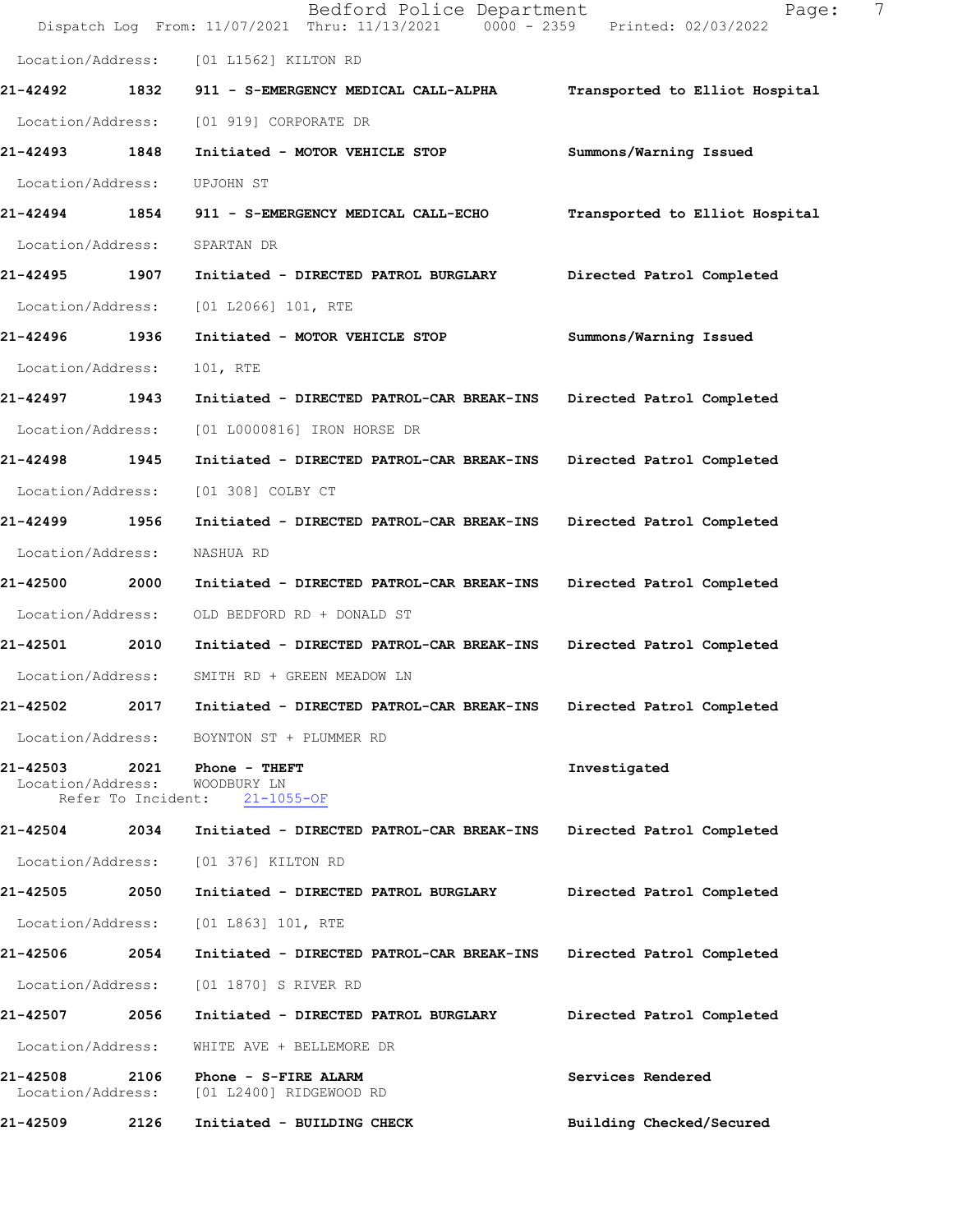|                                    |              | Bedford Police Department<br>Dispatch Log From: 11/07/2021 Thru: 11/13/2021 0000 - 2359 Printed: 02/03/2022 | 8<br>Page:                     |
|------------------------------------|--------------|-------------------------------------------------------------------------------------------------------------|--------------------------------|
|                                    |              | Location/Address: [01 515] S RIVER RD                                                                       |                                |
| 21-42510 2130<br>Location/Address: |              | Phone - DISORDERLY CONDUCT<br>[01 463] NASHUA RD                                                            | Services Rendered              |
| 21-42511<br>Location/Address:      |              | 2153 Phone - S-FIRE ALARM<br>[01 L0000798] RIVERWAY PL                                                      | Services Rendered              |
|                                    |              | 21-42512 2202 911 - S-EMERGENCY MEDICAL CALL-ALPHA                                                          | Transported to Elliot Hospital |
| Location/Address:                  |              | [01 2198] OLD BEDFORD RD                                                                                    |                                |
| 21-42513 2209                      |              | Initiated - DIRECTED PATROL BURGLARY Directed Patrol Completed                                              |                                |
| Location/Address:                  |              | RIVERWAY PL                                                                                                 |                                |
|                                    |              | 21-42514 2249 911 - S-EMERGENCY MEDICAL CALL-CHARL                                                          | Transported to Elliot Hospital |
|                                    |              | Location/Address: [01 919] CORPORATE DR                                                                     |                                |
| 21-42515 2312                      |              | Initiated - DIRECTED PATROL DWI                                                                             | Directed Patrol Completed      |
| Location/Address:                  |              | 101, RTE + HITCHING POST LN                                                                                 |                                |
| 21-42516 2313                      |              | Initiated - DIRECTED PATROL DWI                                                                             | Directed Patrol Completed      |
|                                    |              | Vicinity of: S RIVER RD + MEETINGHOUSE RD                                                                   |                                |
| 21-42517 2325                      |              | Initiated - MOTOR VEHICLE STOP                                                                              | Summons/Warning Issued         |
| Location/Address:                  |              | 101, RTE + LIBERTY HILL RD                                                                                  |                                |
| 21-42518 2348                      |              | Initiated - DIRECTED PATROL DWI                                                                             | Directed Patrol Completed      |
|                                    | Vicinity of: | 114 RTE + DONALD ST                                                                                         |                                |
|                                    |              | 21-42519 2349 Initiated - DIRECTED PATROL DWI                                                               | Directed Patrol Completed      |
|                                    |              | Location/Address: S RIVER RD + MEETINGHOUSE RD                                                              |                                |
|                                    |              | For Date: $11/08/2021$ - Monday                                                                             |                                |
| <b>21-42520</b>                    | 0007         | Initiated - MOTOR VEHICLE STOP                                                                              | Summons/Warning Issued         |
| Location/Address:                  |              | 101, RTE + PLUMMER ROAD OVERPASS                                                                            |                                |
| 21-42521                           | 0022         | Initiated - DIRECTED PATROL DWI                                                                             | Directed Patrol Completed      |
|                                    | Vicinity of: | S RIVER RD + KILTON RD                                                                                      |                                |
| 21-42522                           | 0023         | Initiated - DIRECTED PATROL DWI                                                                             | Directed Patrol Completed      |
| Location/Address:                  |              | 101, RTE + WALLACE RD                                                                                       |                                |
| 21-42523 0027                      |              | Initiated - DIRECTED PATROL DWI                                                                             | Directed Patrol Completed      |
|                                    | Vicinity of: | 101, RTE + LIBERTY HILL RD                                                                                  |                                |
| 21-42524                           | 0041         | Initiated - MOTOR VEHICLE STOP                                                                              | Summons/Warning Issued         |
| Location/Address:                  |              | 114 RTE + BOYNTON ST                                                                                        |                                |
| 21-42525                           | 0056         | Initiated - DIRECTED PATROL DWI                                                                             | Directed Patrol Completed      |
| Location/Address:                  |              | 101, RTE + NASHUA RD                                                                                        |                                |
| 21-42526                           | 0101         | Initiated - DIRECTED PATROL DWI                                                                             | Directed Patrol Completed      |
|                                    |              |                                                                                                             |                                |

Vicinity of: S RIVER RD + PALOMINO LN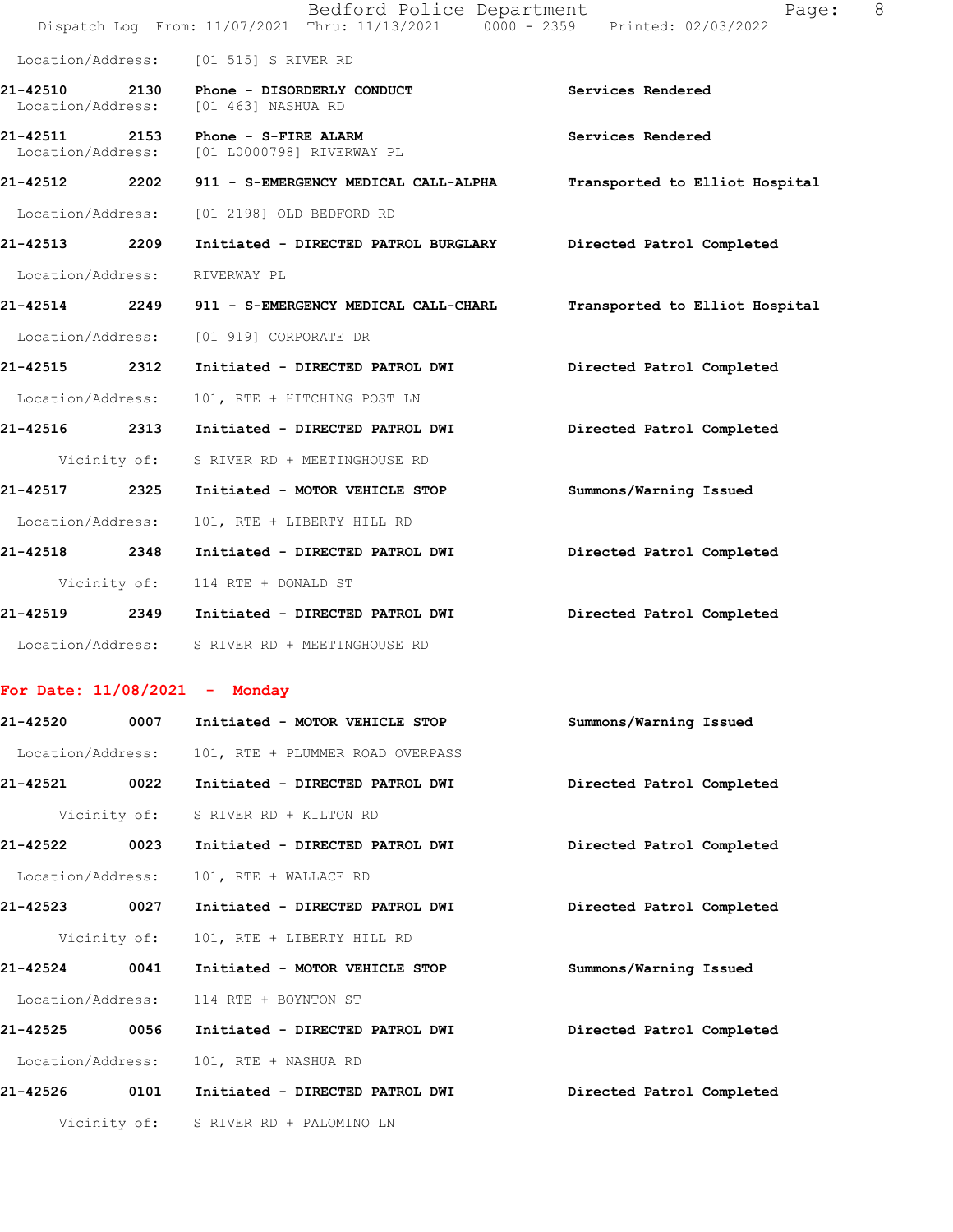|                                       | Bedford Police Department<br>Dispatch Log From: 11/07/2021 Thru: 11/13/2021 0000 - 2359 Printed: 02/03/2022 | $\overline{9}$<br>Page:   |
|---------------------------------------|-------------------------------------------------------------------------------------------------------------|---------------------------|
| 21-42527 0107                         |                                                                                                             |                           |
|                                       | Initiated - DIRECTED PATROL DWI<br>Vicinity of: WALLACE RD + NEW BOSTON RD                                  | Directed Patrol Completed |
|                                       | 21-42528 0127 Initiated - DIRECTED PATROL BURGLARY Directed Patrol Completed                                |                           |
| Location/Address:                     | [01 376] KILTON RD                                                                                          |                           |
| 21-42529 0137                         | Initiated - DIRECTED PATROL DWI                                                                             | Directed Patrol Completed |
| Vicinity of:                          | 101, RTE + 114 RTE                                                                                          |                           |
| 21-42530 0150                         | Initiated - DIRECTED PATROL DWI                                                                             | Directed Patrol Completed |
| Vicinity of:                          | BOYNTON ST + WAYSIDE DR                                                                                     |                           |
|                                       | 21-42531 0151 Initiated - DIRECTED PATROL DWI                                                               | Directed Patrol Completed |
| Location/Address:                     | BEALS RD + JENKINS RD                                                                                       |                           |
| 21-42532 0207                         | Initiated - DIRECTED PATROL BURGLARY Directed Patrol Completed                                              |                           |
| Vicinity of:                          | PULPIT RD                                                                                                   |                           |
| 21-42533 0220                         | Initiated - DIRECTED PATROL BURGLARY                                                                        | Directed Patrol Completed |
| Location/Address:                     | [01 308] COLBY CT                                                                                           |                           |
| 21-42534 0225                         | Initiated - DIRECTED PATROL BURGLARY Directed Patrol Completed                                              |                           |
| Location/Address:                     | 101, RTE + CHESTNUT DR                                                                                      |                           |
| 21-42535 0226                         | Initiated - DIRECTED PATROL-CAR BREAK-INS Directed Patrol Completed                                         |                           |
| Location/Address:                     | HAWTHORNE DR                                                                                                |                           |
| 21-42536 0236                         | Initiated - DIRECTED PATROL-CAR BREAK-INS Directed Patrol Completed                                         |                           |
| Vicinity of:                          | JOPPA HILL RD + N AMHERST RD                                                                                |                           |
| 21-42537<br>0238<br>Location/Address: | Initiated - SUSP ACTIVITIES<br>[01 709] 101, RTE                                                            | Services Rendered         |
| 21-42538<br>0306                      | Initiated - DIRECTED PATROL-CAR BREAK-INS                                                                   | Directed Patrol Completed |
| Location/Address:                     | [01 1870] S RIVER RD                                                                                        |                           |
| 21-42539 0310                         | Initiated - DIRECTED PATROL-CAR BREAK-INS                                                                   | Directed Patrol Completed |
| Vicinity of:                          | WALLACE RD + N AMHERST RD                                                                                   |                           |
| 21-42540<br>0409                      | Initiated - DIRECTED PATROL BURGLARY                                                                        | Directed Patrol Completed |
| Location/Address:                     | RIVERWAY PL                                                                                                 |                           |
| 21-42541<br>0423                      | Initiated - DIRECTED PATROL-CAR BREAK-INS                                                                   | Directed Patrol Completed |
| Location/Address:                     | MCAFEE FARM RD + OLD EVERGREEN RD                                                                           |                           |
| 21-42542 0427                         | Initiated - DIRECTED PATROL-CAR BREAK-INS                                                                   | Directed Patrol Completed |
| Vicinity of:                          | DONALD ST + CURTIS LN                                                                                       |                           |
| 21-42543<br>0431                      | Initiated - DIRECTED PATROL-CAR BREAK-INS                                                                   | Directed Patrol Completed |
| Vicinity of:                          | PALOMINO LN + PLUMMER RD                                                                                    |                           |
| 21-42544<br>0448                      | Initiated - DIRECTED PATROL-CAR BREAK-INS                                                                   | Directed Patrol Completed |
| Vicinity of:                          | CHESTERFIELD PL + POWDER HILL RD                                                                            |                           |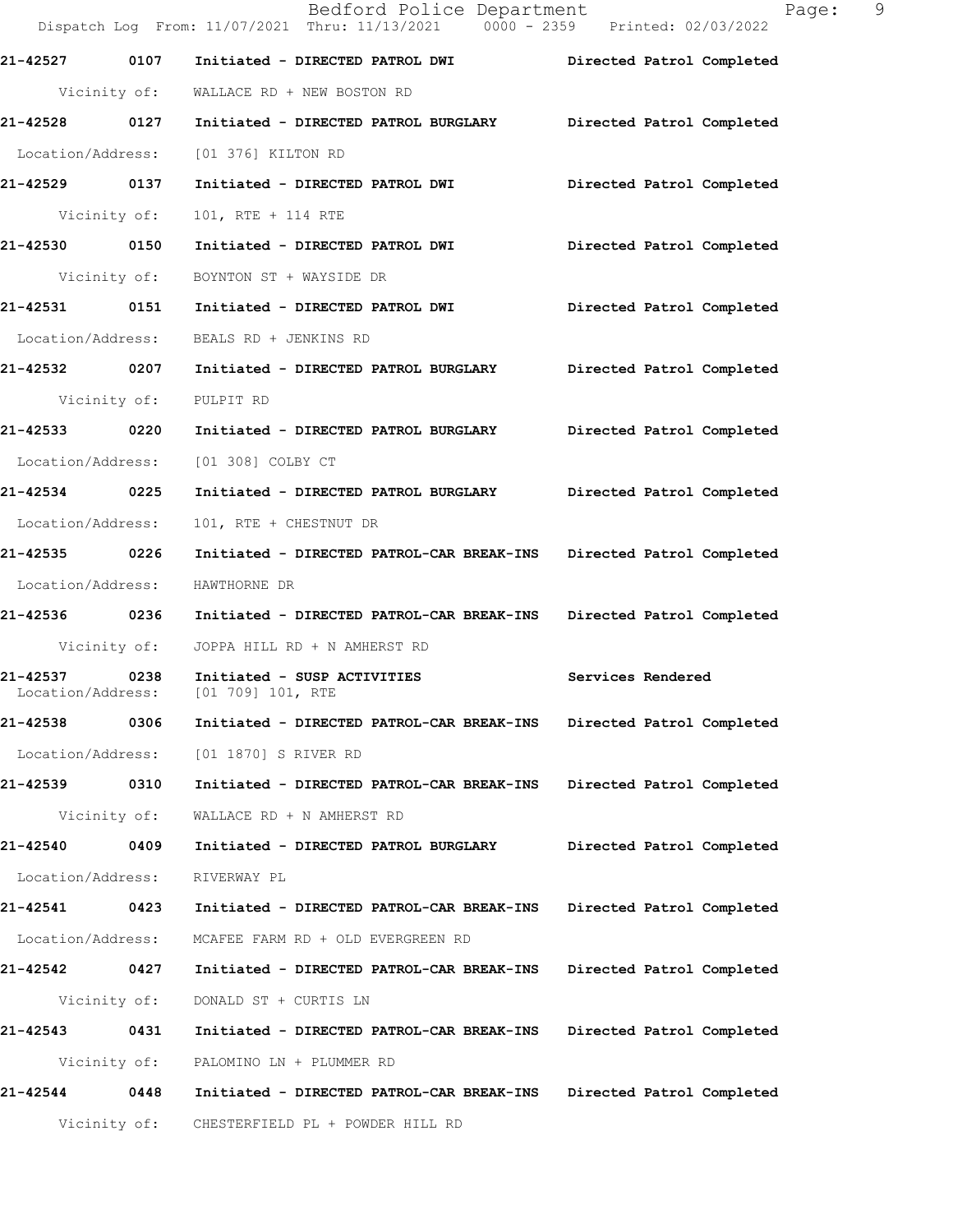|                                    |      | Bedford Police Department<br>Dispatch Log From: 11/07/2021 Thru: 11/13/2021 0000 - 2359 Printed: 02/03/2022 | Page: 10                  |
|------------------------------------|------|-------------------------------------------------------------------------------------------------------------|---------------------------|
| 21-42545                           | 0512 | Initiated - DIRECTED PATROL TRAFFIC ENF                                                                     | Directed Patrol Completed |
| Location/Address:                  |      | 101, RTE + PINECREST DR                                                                                     |                           |
| 21-42546 0521                      |      | Initiated - DIRECTED PATROL TRAFFIC ENF                                                                     | Directed Patrol Completed |
| Location/Address:                  |      | S RIVER RD + MEETINGHOUSE RD                                                                                |                           |
| 21-42547 0521                      |      | Initiated - DIRECTED PATROL TRAFFIC ENF                                                                     | Directed Patrol Completed |
|                                    |      | Vicinity of: 114 RTE + OLD BEDFORD ROAD OVERPASS                                                            |                           |
| 21-42548 0522                      |      | Initiated - DIRECTED PATROL TRAFFIC ENF                                                                     | Directed Patrol Completed |
| Vicinity of:                       |      | S RIVER RD + KILTON RD                                                                                      |                           |
| 21-42549 0544                      |      | Initiated - MOTOR VEHICLE STOP                                                                              | Summons/Warning Issued    |
| Location/Address:                  |      | BACK RIVER RD                                                                                               |                           |
| 21-42550 0547                      |      | Initiated - MOTOR VEHICLE STOP                                                                              | Summons/Warning Issued    |
| Location/Address:                  |      | 101, RTE + I-293 NORTH                                                                                      |                           |
| 21-42551 0557                      |      | Initiated - DIRECTED PATROL TRAFFIC ENF                                                                     | Directed Patrol Completed |
| Location/Address:                  |      | S RIVER RD + BACK RIVER RD                                                                                  |                           |
| 21-42552 0600                      |      | Initiated - MOTOR VEHICLE STOP                                                                              | Summons/Warning Issued    |
| Location/Address:                  |      | S RIVER RD + BACK RIVER RD                                                                                  |                           |
| 21-42553 0601<br>Location/Address: |      | Phone - DOG COMPLAINT<br>HICKORY LN                                                                         | Services Rendered         |
|                                    |      | 21-42554 0603 Initiated - DIRECTED PATROL TRAFFIC ENF                                                       | Directed Patrol Completed |
| Vicinity of:                       |      | S RIVER RD + RIDGEWOOD RD                                                                                   |                           |
| Location/Address:                  |      | 21-42555 0652 Phone - ALARM, BURGLAR<br>[01 2319] S RIVER RD                                                | Alarm - False             |
| 21-42556                           | 0701 | Initiated - BUILDING CHECK                                                                                  | Directed Patrol Completed |
| Location/Address:                  |      | [01 284] N AMHERST RD                                                                                       |                           |
| 21-42557 0723                      |      | Initiated - DIRECTED PATROL TRAFFIC ENF                                                                     | Directed Patrol Completed |
| Location/Address:                  |      | S RIVER RD + MEETINGHOUSE RD                                                                                |                           |
| 21-42558                           | 0724 | Initiated - DIRECTED PATROL TRAFFIC ENF                                                                     | Directed Patrol Completed |
| Location/Address:                  |      | 101, RTE + 114 RTE                                                                                          |                           |
| 21-42559                           | 0725 | Initiated - DIRECTED PATROL TRAFFIC ENF                                                                     | Directed Patrol Completed |
| Location/Address:                  |      | 101, RTE + KAHLIKO LN                                                                                       |                           |
| 21-42560<br>Location/Address:      | 0744 | Initiated - MOTOR VEHICLE STOP<br>101, RTE + 114 RTE                                                        | NO PAPERWORK              |
| 21-42561                           | 0759 | Initiated - DIRECTED PATROL TRAFFIC ENF                                                                     | Directed Patrol Completed |
| Location/Address:                  |      | S RIVER RD + MOORES CROSSING RD                                                                             |                           |
| 21-42562                           | 0801 | Initiated - DIRECTED PATROL TRAFFIC ENF                                                                     | Directed Patrol Completed |
| Location/Address:                  |      | 101, RTE + BOYNTON ST                                                                                       |                           |
| 21-42563<br>Location/Address:      | 0816 | Phone - ASSIST CITIZEN<br>[01 1193] HAWTHORNE DR                                                            | Services Rendered         |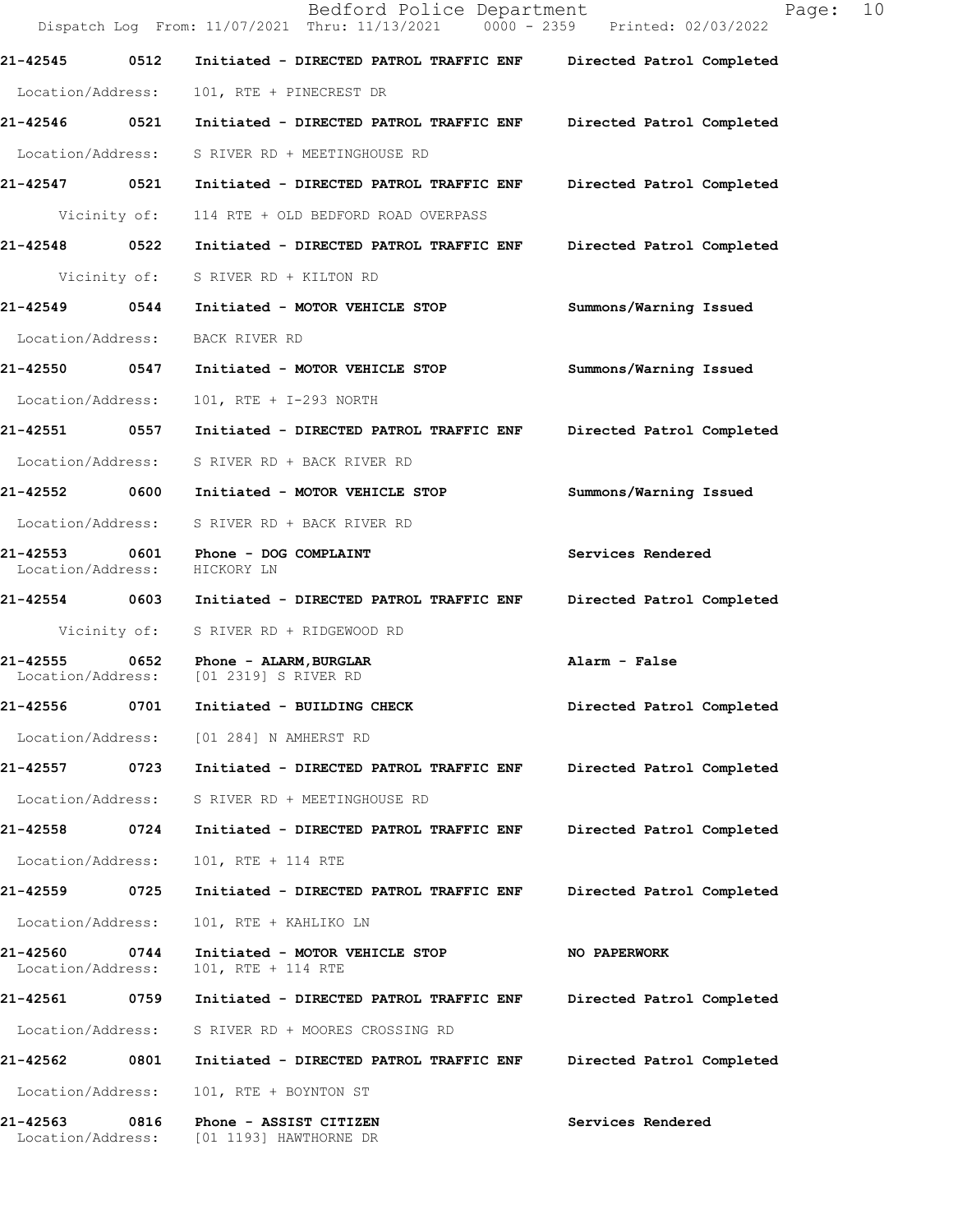| 21-42564<br>Location/Address:            | 0819      | Phone - ASSIST CITIZEN<br>[01 1333] JOPPA HILL RD                                                               | Services Rendered           |
|------------------------------------------|-----------|-----------------------------------------------------------------------------------------------------------------|-----------------------------|
| 21-42565 0820                            |           | Initiated - DIRECTED PATROL TRAFFIC ENF                                                                         | Directed Patrol Completed   |
| Location/Address:                        |           | NEW BOSTON RD + WALLACE RD                                                                                      |                             |
| 21-42566 0822                            |           | Other - BOLO                                                                                                    | No Action Required          |
|                                          | Location: | WINDHAM PD                                                                                                      |                             |
| 21-42567 0835                            |           | Initiated - DIRECTED PATROL TRAFFIC ENF                                                                         | Directed Patrol Completed   |
| Location/Address:                        |           | 101, RTE + MEETINGHOUSE RD                                                                                      |                             |
| 21-42569 0837                            |           | Initiated - MOTOR VEHICLE STOP                                                                                  | Summons/Warning Issued      |
| Location/Address:                        |           | S RIVER RD                                                                                                      |                             |
| 21-42568 0838                            |           | Initiated - DIRECTED PATROL TRAFFIC ENF Directed Patrol Completed                                               |                             |
| Location/Address:                        |           | 114 RTE                                                                                                         |                             |
| 21-42570 0850                            |           | Initiated - DIRECTED PATROL TRAFFIC ENF                                                                         | Directed Patrol Completed   |
| Location/Address:                        |           | PALOMINO LN + WHITTEMORE ST                                                                                     |                             |
| 21-42571 0922                            |           | Phone - ALARM, BURGLAR                                                                                          | Alarm- correct code/reset   |
| Location/Address:                        |           | [01 L2331] HIGH GATE DR                                                                                         |                             |
| 21-42572 0929                            |           | Initiated - DIRECTED PATROL TRAFFIC ENF                                                                         | Directed Patrol Completed   |
| Vicinity of:                             |           | BACK RIVER RD + MEADOWCREST DR                                                                                  |                             |
| 21-42573 0932                            |           | 911 - S-EMERGENCY MEDICAL CALL-CHARL                                                                            | TRANSPORTED TO CMC HOSPITAL |
| Location/Address:                        |           | [01 1387] TECHNOLOGY DR                                                                                         |                             |
| 21-42574 0945                            |           | Initiated - DIRECTED PATROL TRAFFIC ENF                                                                         | Directed Patrol Completed   |
| Location/Address:                        |           | 101, RTE + JENKINS RD                                                                                           |                             |
| 21-42575<br>Location/Address:            | 1004      | Phone - SUSP ACTIVITIES<br>HAWTHORNE DR<br>Refer To Incident: 21-1057-OF                                        | Investigated                |
| Location/Address: N AMHERST RD           |           | 21-42576 1007 Phone - ASSIST OTHER AGENCY                                                                       | Investigated                |
|                                          |           | 21-42577 1019 Phone - LOST PROPERTY<br>Location/Address: [01 L1469] S RIVER RD<br>Refer To Incident: 21-1056-OF | Services Rendered           |
| 21-42578                                 |           | 1050 Initiated - DIRECTED PATROL-CAR BREAK-INS Directed Patrol Completed                                        |                             |
|                                          |           | Location/Address: [01 1033] COUNTY RD                                                                           |                             |
| 21-42579 1059                            |           | Initiated - DIRECTED PATROL TRAFFIC ENF                                                                         | Directed Patrol Completed   |
|                                          |           | Location/Address: NEW BOSTON RD + WALLACE RD                                                                    |                             |
| 21-42580<br>Location/Address: S RIVER RD |           | 1111 Initiated - COMMUNITY POLICING                                                                             | Services Rendered           |
| 21-42581                                 |           | 1120 Initiated - DIRECTED PATROL-CAR BREAK-INS Directed Patrol Completed                                        |                             |
|                                          |           | Location/Address: [01 927] BELL HILL RD                                                                         |                             |
| 21-42582                                 | 1121      | Initiated - COMMUNITY POLICING                                                                                  | Services Rendered           |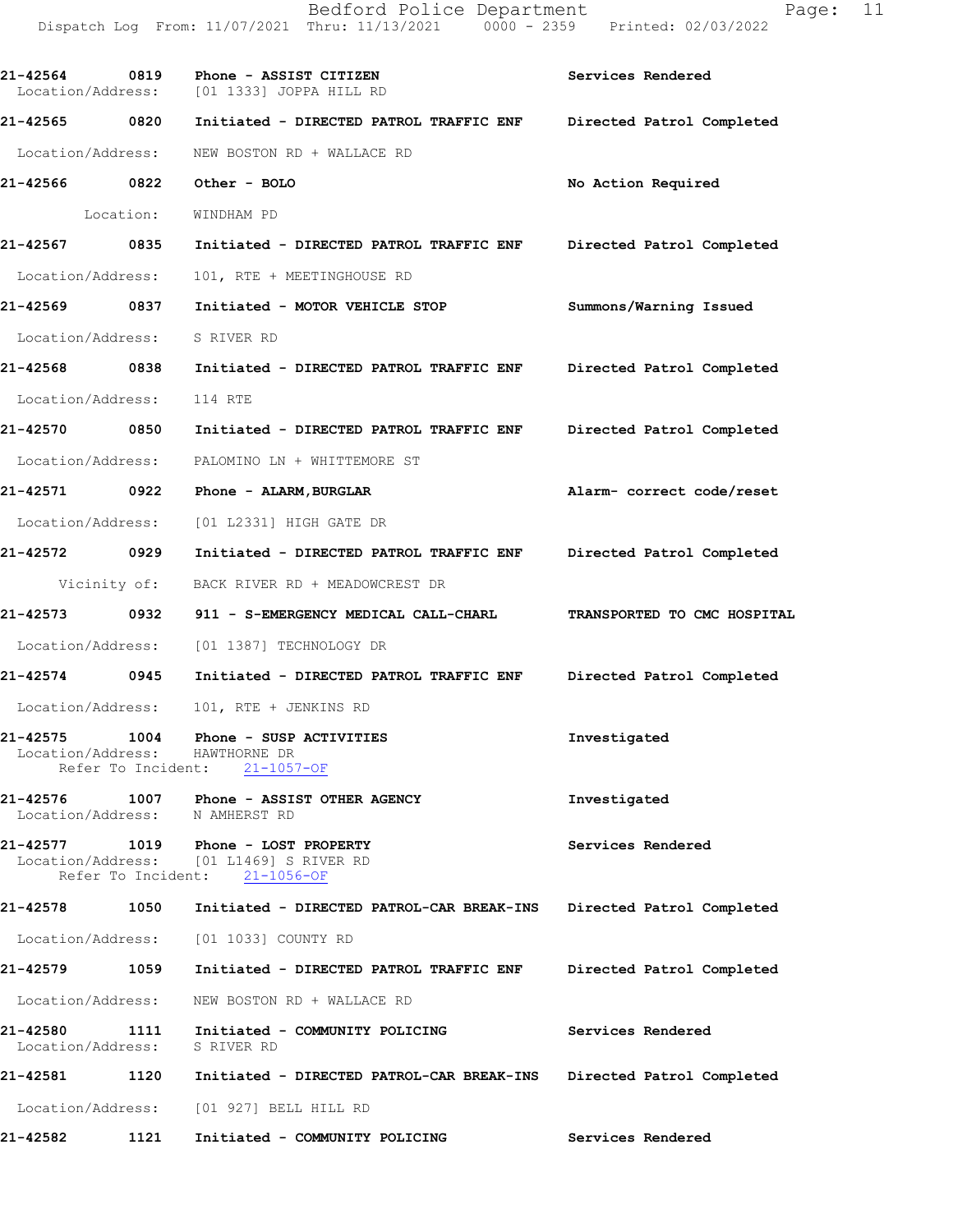|                                    |      | Bedford Police Department<br>Dispatch Log From: 11/07/2021 Thru: 11/13/2021 0000 - 2359 Printed: 02/03/2022 | 12<br>Page:                    |
|------------------------------------|------|-------------------------------------------------------------------------------------------------------------|--------------------------------|
|                                    |      | Location/Address: [01 L2271] S RIVER RD                                                                     |                                |
| 21-42583 1130                      |      | Initiated - DIRECTED PATROL-CAR BREAK-INS                                                                   | Directed Patrol Completed      |
| Location/Address:                  |      | [01 1235] S RIVER RD                                                                                        |                                |
| 21-42584<br>Location/Address:      | 1131 | Phone - ALARM, BURGLAR<br>[01 L2114] WRIGHT ACRES RD                                                        | Alarm - False                  |
| 21-42585 1131                      |      | Initiated - DIRECTED PATROL-CAR BREAK-INS                                                                   | Directed Patrol Completed      |
| Location/Address:                  |      | [01 1050] DONALD ST                                                                                         |                                |
| 21-42586 1134                      |      | Initiated - DIRECTED PATROL TRAFFIC ENF                                                                     | Directed Patrol Completed      |
| Location/Address:                  |      | JENKINS RD + BEALS RD                                                                                       |                                |
| 21-42587 1139                      |      | Initiated - DIRECTED PATROL BURGLARY                                                                        | Directed Patrol Completed      |
|                                    |      | Location/Address: GAGE RD + OLDE ENGLISH RD                                                                 |                                |
| 21-42588 1213                      |      | Initiated - DIRECTED PATROL-CAR BREAK-INS                                                                   | Directed Patrol Completed      |
| Location/Address:                  |      | IRON HORSE DR                                                                                               |                                |
| 21-42589 1226                      |      | Initiated - MOTOR VEHICLE STOP                                                                              | Summons/Warning Issued         |
| Location/Address:                  |      | NEW BOSTON RD + CHESTERFIELD PL                                                                             |                                |
| 21-42590                           | 1230 | Initiated - DIRECTED PATROL TRAFFIC ENF                                                                     | Directed Patrol Completed      |
| Location/Address:                  |      | 101, RTE + KAHLIKO LN                                                                                       |                                |
| 21-42591 1235                      |      | Initiated - DIRECTED PATROL TRAFFIC ENF                                                                     | Directed Patrol Completed      |
| Location/Address:                  |      | RUNDLETT HILL RD + OLD BEDFORD RD                                                                           |                                |
| 21-42592<br>Location/Address:      | 1246 | Initiated - MOTOR VEHICLE STOP<br>DONALD ST + COTE LN                                                       | NO PAPERWORK                   |
| 21-42593 1247<br>Location/Address: |      | Initiated - HIGHWAY CONDITIONS<br>RUNDLETT HILL RD                                                          | Services Rendered              |
| 21-42594                           | 1251 | Initiated - MOTOR VEHICLE STOP                                                                              | Summons/Warning Issued         |
| Location/Address: WALLACE RD       |      |                                                                                                             |                                |
|                                    |      | 21-42595 1254 Phone - S-MUTUAL AID-MEDICAL                                                                  | TRANSPORTED TO CMC HOSPITAL    |
|                                    |      | Location/Address: [07] AGNES ST                                                                             |                                |
| 21-42596 1320                      |      | Initiated - DIRECTED PATROL TRAFFIC ENF                                                                     | Directed Patrol Completed      |
| Location/Address:                  |      | 101, RTE + JENKINS RD                                                                                       |                                |
| 21-42599<br>Location/Address:      | 1322 | Walk-In - HIGHWAY CONDITIONS<br>101, RTE + MEETINGHOUSE RD                                                  | Services Rendered              |
|                                    |      | 21-42597 1323 911 - MOTOR VEHICLE ACCIDENT                                                                  | No Action Required             |
| Location/Address:                  |      | S RIVER RD + EAST POINT DR                                                                                  |                                |
| 21-42598<br>Location/Address:      | 1326 | Phone - DISORDERLY CONDUCT-IN PROGRESS<br>[01 435] HAWTHORNE DR                                             | Services Rendered              |
| 21-42600 1329<br>Location/Address: |      | Phone - FRAUD<br>HAWK DR                                                                                    | Services Rendered              |
|                                    |      | 21-42601 1338 911 - S-EMERGENCY MEDICAL CALL                                                                | Transported to Elliot Hospital |
|                                    |      | Location/Address: [01 435] HAWTHORNE DR                                                                     |                                |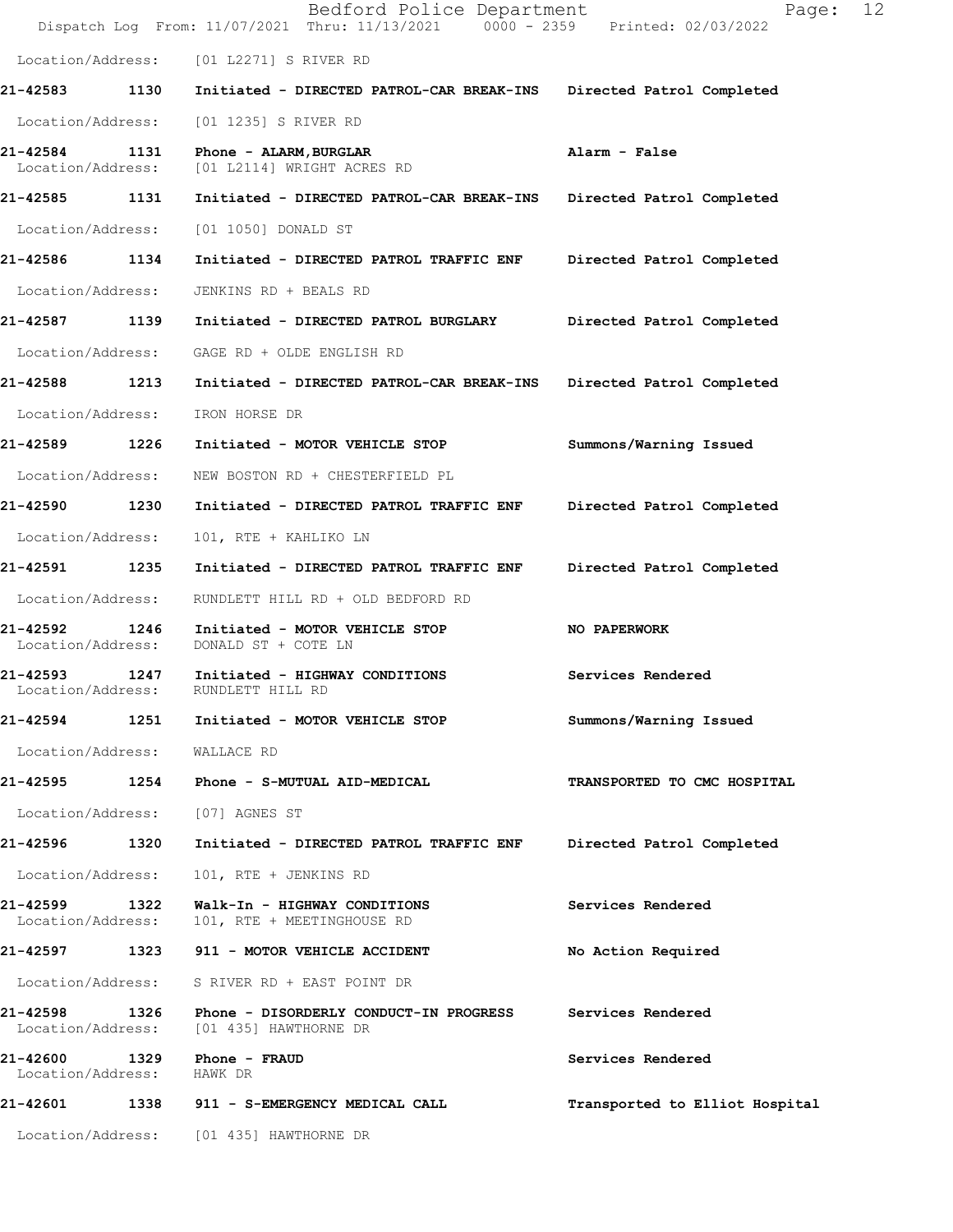**21-42602 1357 Phone - ALARM,BURGLAR Alarm - False**  Location/Address: [01 1128] S RIVER RD **21-42603 1404 Phone - ANIMAL COMPLAINT Services Rendered** Location/Address: BACK RIVER RD Location/Address: **21-42604 1415 Initiated - DIRECTED PATROL TRAFFIC ENF Directed Patrol Completed**  Location/Address: 101, RTE + MEETINGHOUSE RD **21-42606 1433 911 - POLICE INFORMATION No Action Required**  Location/Address: [01 1387] TECHNOLOGY DR **21-42605 1444 Phone - ASSIST OTHER AGENCY Services Rendered**  Location/Address: 114 RTE + NEW BOSTON RD **21-42607 1518 911 - S-EMERGENCY MEDICAL CALL-CHARL Transported to Elliot Hospital** Location/Address: [01 L1790] BUTTERFIELD LN **21-42608 1521 Initiated - DIRECTED PATROL ACCIDENTS Directed Patrol Completed**  Location/Address: 101, RTE + OLD BEDFORD RD **21-42609 1530 Initiated - MOTOR VEHICLE STOP Summons/Warning Issued**  Location/Address: [01 1235] S RIVER RD **21-42610 1534 Initiated - DIRECTED PATROL TRAFFIC ENF Directed Patrol Completed**  Location/Address: 101, RTE + WALLACE RD **21-42611 1536 911 - MOTOR VEHICLE ACC-SPECIAL CIR. Services Rendered**  Location/Address: 101, RTE + CONSTITUTION DR **21-42612 1545 Initiated - DIRECTED PATROL TRAFFIC ENF Directed Patrol Completed**  Location/Address: S RIVER RD + MOORES CROSSING RD **21-42613 1555 Initiated - MOTOR VEHICLE STOP Summons/Warning Issued**  Location/Address: [01 1312] S RIVER RD **21-42614 1606 Other - ASSIST OTHER AGENCY Investigated**  Location/Address: [01 L1950] HAWTHORNE DR **21-42615 1622 Initiated - DIRECTED PATROL TRAFFIC ENF Directed Patrol Completed**  Location/Address: 101, RTE + STOWELL RD **21-42616 1626 911 - S-EMERGENCY MEDICAL CALL-DELTA Transported to Elliot Hospital** Location/Address: BLANFORD PL **21-42618 1630 Phone - MOTOR VEHICLE COMPLAINT Could Not Locate**  Location/Address: 101, RTE **21-42617 1631 Initiated - DIRECTED PATROL TRAFFIC ENF Directed Patrol Completed**  Vicinity of: S RIVER RD + EXECUTIVE PARK DR **21-42619 1644 Phone - ASSIST CITIZEN No Action Required**  Location/Address: BEALS RD **21-42620 1658 Initiated - MOTOR VEHICLE STOP Summons/Warning Issued**  Location/Address: [01 L241] S RIVER RD + BACK RIVER RD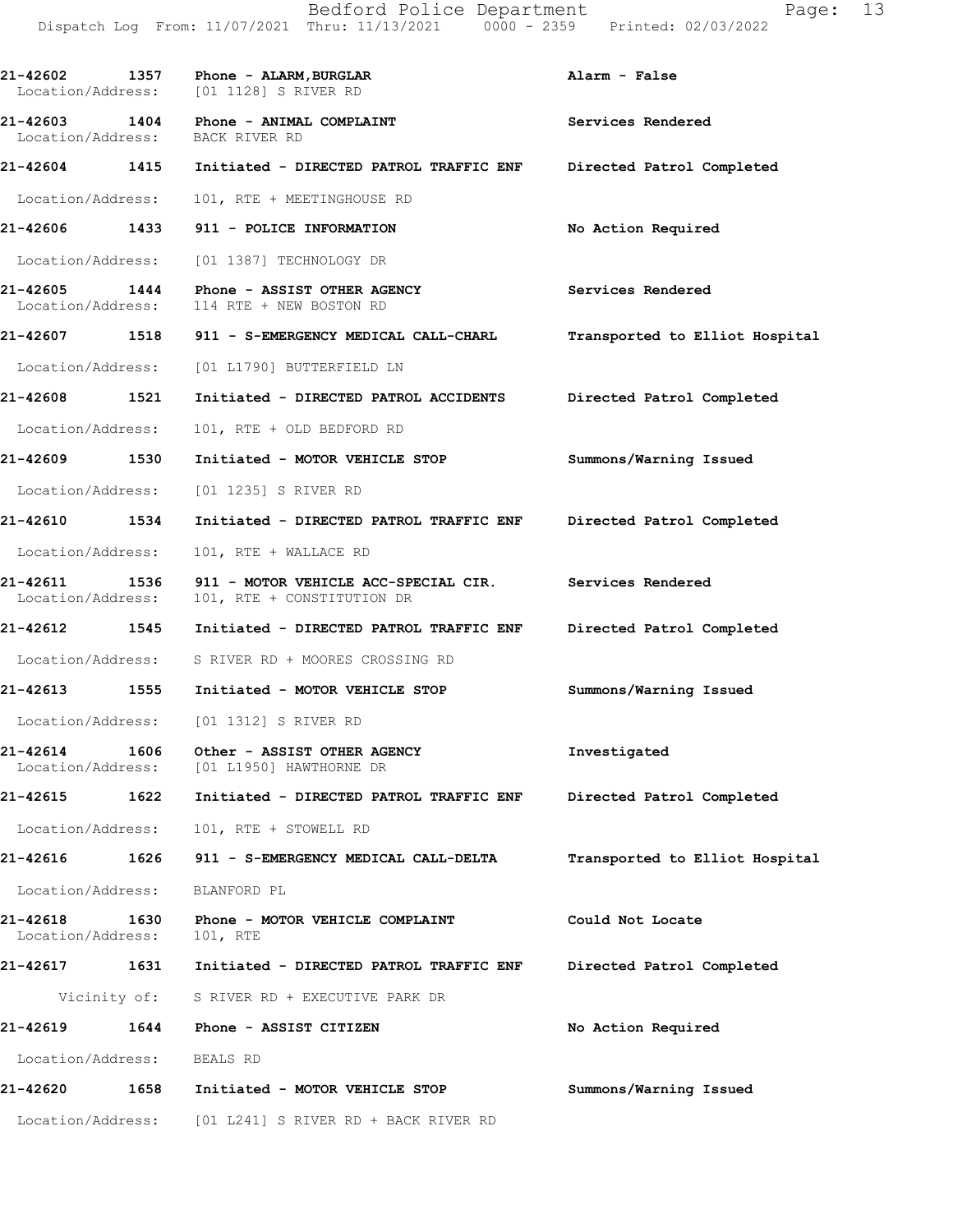|                                    |      | Bedford Police Department<br>Dispatch Log From: 11/07/2021 Thru: 11/13/2021 0000 - 2359 Printed: 02/03/2022 | 14<br>Page:                 |
|------------------------------------|------|-------------------------------------------------------------------------------------------------------------|-----------------------------|
| 21-42621                           | 1709 | Initiated - MOTOR VEHICLE STOP                                                                              | Summons/Warning Issued      |
|                                    |      | Location/Address: S RIVER RD + AUTUMN LN                                                                    |                             |
| 21-42622 1717                      |      | Initiated - MOTOR VEHICLE STOP                                                                              | Summons/Warning Issued      |
| Location/Address:                  |      | S RIVER RD + TECHNOLOGY DR                                                                                  |                             |
| 21-42623 1718                      |      | Initiated - DIRECTED PATROL-CAR BREAK-INS                                                                   | Directed Patrol Completed   |
| Location/Address:                  |      | WALLACE RD + NEW BOSTON RD                                                                                  |                             |
| 21-42624<br>Location/Address:      | 1721 | Initiated - SUSP ACTIVITIES<br>WALLACE RD + CIRCLE DR                                                       | Services Rendered           |
| 21-42625 1737                      |      | Initiated - MOTOR VEHICLE STOP                                                                              | Summons/Warning Issued      |
| Location/Address:                  |      | 101, RTE + MEETINGHOUSE RD OFF RAMP                                                                         |                             |
| 21-42626 1740                      |      | Initiated - MOTOR VEHICLE STOP                                                                              | Summons/Warning Issued      |
| Location/Address:                  |      | S RIVER RD + COLBY CT                                                                                       |                             |
| 21-42627 1743<br>Location/Address: |      | Phone - MOTOR VEHICLE ACCIDENT<br>[01 L1562] KILTON RD                                                      | Services Rendered           |
| 21-42628 1749                      |      | Initiated - DIRECTED PATROL-CAR BREAK-INS                                                                   | Directed Patrol Completed   |
| Location/Address:                  |      | [01 L1804] S RIVER RD                                                                                       |                             |
| 21-42629                           | 1753 | Initiated - DIRECTED PATROL TRAFFIC ENF                                                                     | Directed Patrol Completed   |
| Location/Address:                  |      | NASHUA RD + COUNTY RD                                                                                       |                             |
| 21-42630                           | 1754 | Initiated - DIRECTED PATROL-CAR BREAK-INS                                                                   | Directed Patrol Completed   |
| Location/Address:                  |      | NEW BOSTON RD + HOLBROOK RD                                                                                 |                             |
| 21-42631 1755                      |      | Initiated - MOTOR VEHICLE STOP                                                                              | Summons/Warning Issued      |
|                                    |      | Location/Address: COUNTY RD + LIBERTY HILL RD                                                               |                             |
| 21-42632                           | 1756 | Initiated - MOTOR VEHICLE STOP                                                                              | Summons/Warning Issued      |
| Location/Address:                  |      | 101, RTE + COLONIAL DR                                                                                      |                             |
|                                    |      | 21-42633 1801 911 - MOTOR VEHICLE ACCIDENT<br>Location/Address: [01 L1544] BACK RIVER RD                    | Services Rendered           |
| 21-42634 1810<br>Location/Address: |      | Walk-In - MOTOR VEHICLE ACCIDENT<br>[01 1312] S RIVER RD                                                    | Investigated                |
| 21-42635 1820                      |      | Initiated - MOTOR VEHICLE STOP                                                                              | Summons/Warning Issued      |
|                                    |      | Location/Address: S RIVER RD + KILTON RD                                                                    |                             |
|                                    |      | 21-42636 1821 911 - S-EMERGENCY MEDICAL CALL-CHARL                                                          | TRANSPORTED TO CMC HOSPITAL |
| Location/Address:                  |      | [01 1387] TECHNOLOGY DR                                                                                     |                             |
| Location/Address:                  |      | 21-42637 1838 Initiated - SUSP ACTIVITIES<br>S RIVER RD + TECHNOLOGY DR                                     | Services Rendered           |
| 21-42638 1852<br>Location/Address: |      | Phone - CHECK THE WELFARE<br>SARATOGA CT                                                                    | Services Rendered           |
| 21-42639                           |      | 1859 Initiated - MOTOR VEHICLE STOP                                                                         | Summons/Warning Issued      |
| Location/Address:                  |      | MEETINGHOUSE RD + PINEWOOD TER                                                                              |                             |
| 21-42640                           | 1906 | Other - BOLO                                                                                                | No Action Required          |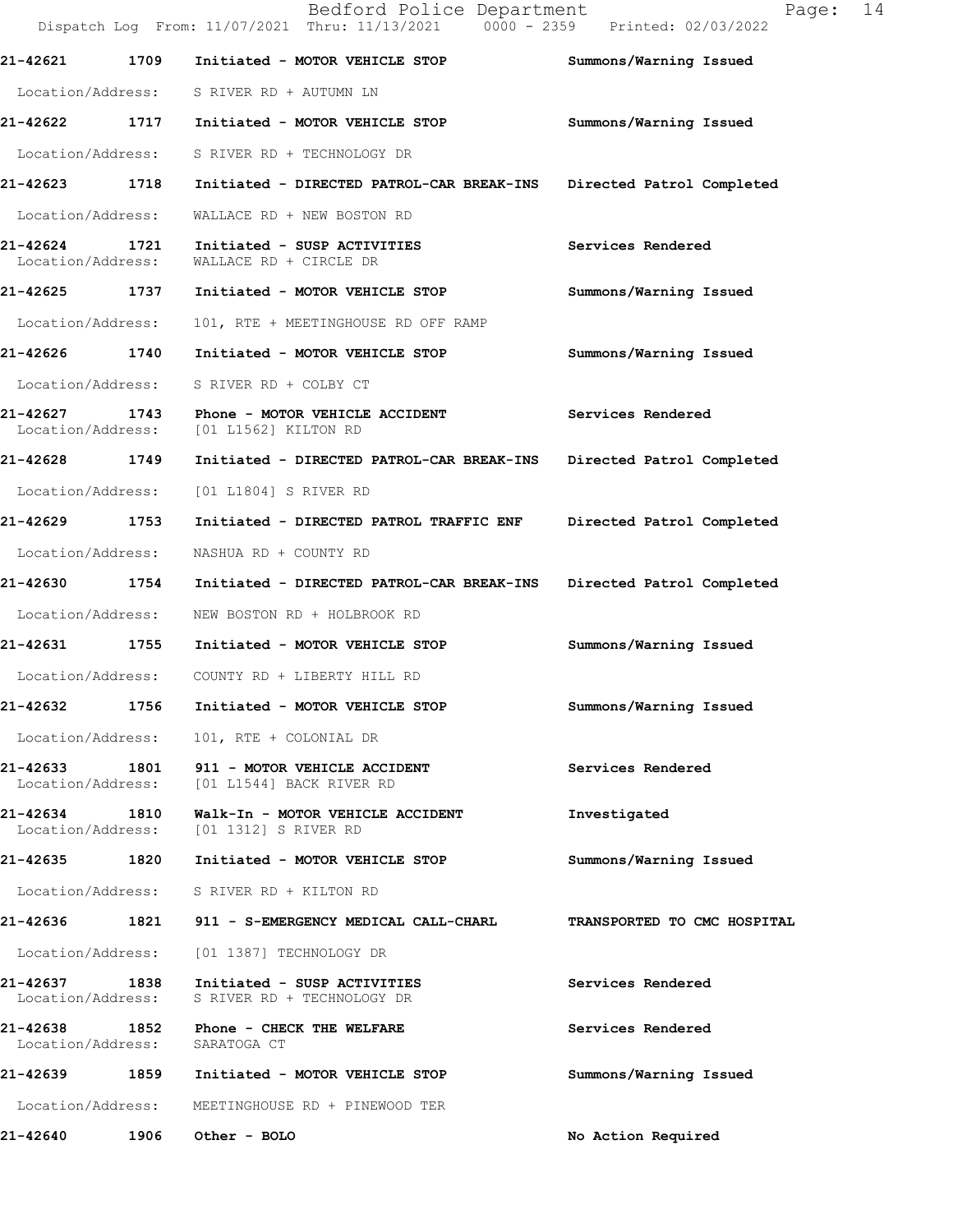Location/Address: [04] CRAMER HILL RD **21-42641 1913 Initiated - MOTOR VEHICLE STOP Summons/Warning Issued** Location/Address: S RIVER RD + BACK RIVER RD **21-42642 1933 Initiated - DIRECTED PATROL DWI Directed Patrol Completed** Location/Address: BACK RIVER RD + MEADOWCREST DR **21-42643 1950 Initiated - MOTOR VEHICLE STOP Summons/Warning Issued** Location/Address: 101, RTE + KAHLIKO LN **21-42644 1951 Initiated - MOTOR VEHICLE STOP Summons/Warning Issued** Location/Address: [01 1473] COLBY CT **21-42645 2018 Initiated - DIRECTED PATROL-CAR BREAK-INS Directed Patrol Completed** Location/Address: [01 L1094] S RIVER RD **21-42646 2022 Initiated - DIRECTED PATROL-CAR BREAK-INS Directed Patrol Completed** Location/Address: [01 L0000553] 101, RTE **21-42647 2034 Initiated - MOTOR VEHICLE STOP Summons/Warning Issued** Location/Address: [01 L1803] S RIVER RD **21-42648 2052 Initiated - MOTOR VEHICLE STOP Summons/Warning Issued** Location/Address: S RIVER RD + MEETINGHOUSE RD **21-42649 2103 Initiated - DIRECTED PATROL DWI Directed Patrol Completed** Location/Address: 101, RTE + CHESTNUT DR 21-42650 2104 Initiated - MOTOR VEHICLE STOP **Arrest(s)** Made Location/Address: S RIVER RD Refer To Summons: 21-612-AR **Summons/Warning Issued Directed Patrol Completed**  21-42653 2139 Phone - SERVE WARRANT **Phone Arrest(s)** Made Location/Address: [01 474] CONSTITUTION DR Refer To Arrest: 21-613-AR **Alarm - False Directed Patrol Completed Directed Patrol Completed**  Summons: VALDEZ MARINO, ANTONIO<br>Address: MANCHESTER, NH MANCHESTER, NH Age: 49 Charges: License Reqd; Op w/o Valid License **21-42651 2110 Initiated - MOTOR VEHICLE STOP** Location/Address: 101, RTE + JENKINS RD **21-42652 2117 Initiated - DIRECTED PATROL-CAR BREAK-INS** Location/Address: [01 L2271] S RIVER RD Arrest: ORTEGA, GABRIEL JOSE Address: MIAMI, FL Age: 21 Charges: Conduct After Accident **21-42654 2211 Phone - ALARM,BURGLAR** Location/Address: [01 1050] DONALD ST **21-42655 2343 Initiated - DIRECTED PATROL DWI** Vicinity of: 101, RTE + 114 RTE **21-42656 2344 Initiated - DIRECTED PATROL DWI**

Dispatch Log From: 11/07/2021 Thru: 11/13/2021 0000 - 2359 Printed: 02/03/2022

Bedford Police Department Page: 15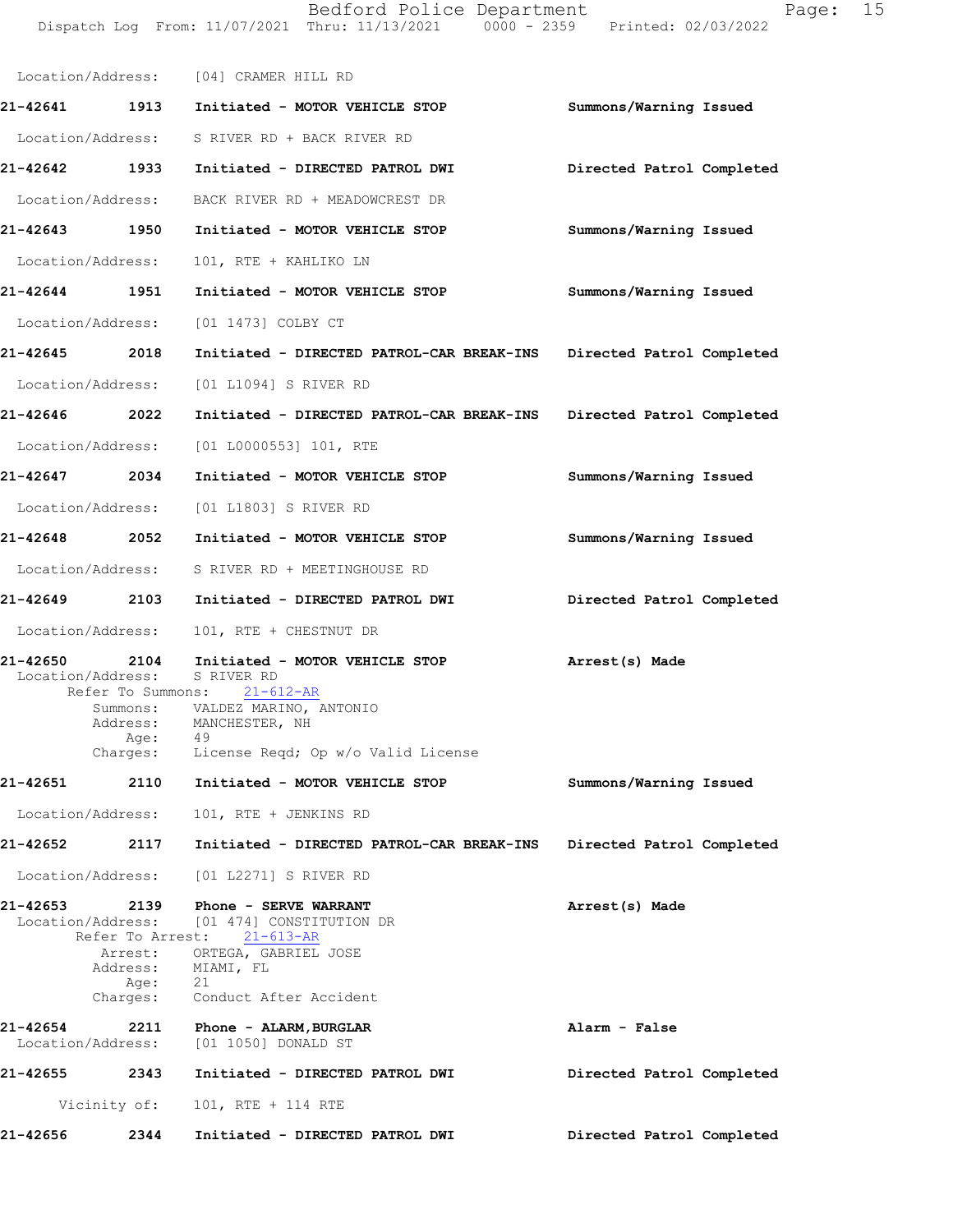Bedford Police Department Dispatch Log From: 11/07/2021 Thru: 11/13/2021 0000 - 2359 Printed: 02/03/2022

| Page: | 16 |
|-------|----|
|-------|----|

|                                  | Vicinity of: | 101, RTE + WALLACE RD           |                           |  |
|----------------------------------|--------------|---------------------------------|---------------------------|--|
| 21-42657                         | 2346         | Initiated - DIRECTED PATROL DWI | Directed Patrol Completed |  |
| Location/Address:                |              | S RIVER RD + SOMERVILLE DR      |                           |  |
| 21-42658                         | 2354         | Initiated - MOTOR VEHICLE STOP  | Summons/Warning Issued    |  |
| Location/Address:                |              | 101, RTE + PINECREST DR         |                           |  |
| 21-42659                         | 2358         | Initiated - MOTOR VEHICLE STOP  | Summons/Warning Issued    |  |
| Location/Address:                |              | 114 RTE + DONALD ST             |                           |  |
| For Date: $11/09/2021$ - Tuesday |              |                                 |                           |  |
| 21-42660                         | 0006         | Initiated - DIRECTED PATROL DWI | Directed Patrol Completed |  |

|                   |              | Vicinity of: 101, RTE + CONSTITUTION DR                                      |                           |
|-------------------|--------------|------------------------------------------------------------------------------|---------------------------|
|                   |              | 21-42661 0007 Initiated - DIRECTED PATROL DWI Directed Patrol Completed      |                           |
|                   | Vicinity of: | 101, RTE + NASHUA RD                                                         |                           |
|                   |              | 21-42662 0007 Initiated - DIRECTED PATROL DWI Directed Patrol Completed      |                           |
|                   |              | Location/Address: S RIVER RD + COLBY CT                                      |                           |
|                   |              | 21-42663 0007 Initiated - DIRECTED PATROL DWI Directed Patrol Completed      |                           |
|                   |              | Location/Address: S RIVER RD + MEETINGHOUSE RD                               |                           |
|                   |              | 21-42664 0024 Initiated - MOTOR VEHICLE STOP                                 | Summons/Warning Issued    |
| Location/Address: |              | 101, RTE                                                                     |                           |
|                   |              | 21-42665 0028 Initiated - DIRECTED PATROL DWI Directed Patrol Completed      |                           |
| Vicinity of:      |              | 101, RTE + OLDE BEDFORD WAY                                                  |                           |
|                   |              | 21-42666 0036 Initiated - DIRECTED PATROL DWI                                | Directed Patrol Completed |
| Vicinity of:      |              | 101, RTE + JENKINS RD                                                        |                           |
|                   |              | 21-42667 0038 Initiated - DIRECTED PATROL DWI Directed Patrol Completed      |                           |
|                   |              | Location/Address: S RIVER RD + HARVEY RD                                     |                           |
|                   |              | 21-42668 0039 Initiated - DIRECTED PATROL DWI Directed Patrol Completed      |                           |
|                   |              | Location/Address: S RIVER RD + KILTON RD                                     |                           |
|                   |              | 21-42669 0043 Initiated - DIRECTED PATROL DWI Directed Patrol Completed      |                           |
|                   |              | Vicinity of: NEW BOSTON RD + WALLACE RD                                      |                           |
|                   |              | 21-42670 0047 Initiated - MOTOR VEHICLE STOP                                 | Summons/Warning Issued    |
|                   |              | Location/Address: 101, RTE + JENKINS RD                                      |                           |
|                   |              | 21-42671 0057 Initiated - DIRECTED PATROL BURGLARY Directed Patrol Completed |                           |
|                   |              | Vicinity of: INDIAN ROCK RD                                                  |                           |
|                   |              | 21-42672 0107 Initiated - DIRECTED PATROL DWI                                | Directed Patrol Completed |
|                   |              | Vicinity of: JOPPA HILL RD + CAMPBELL RD                                     |                           |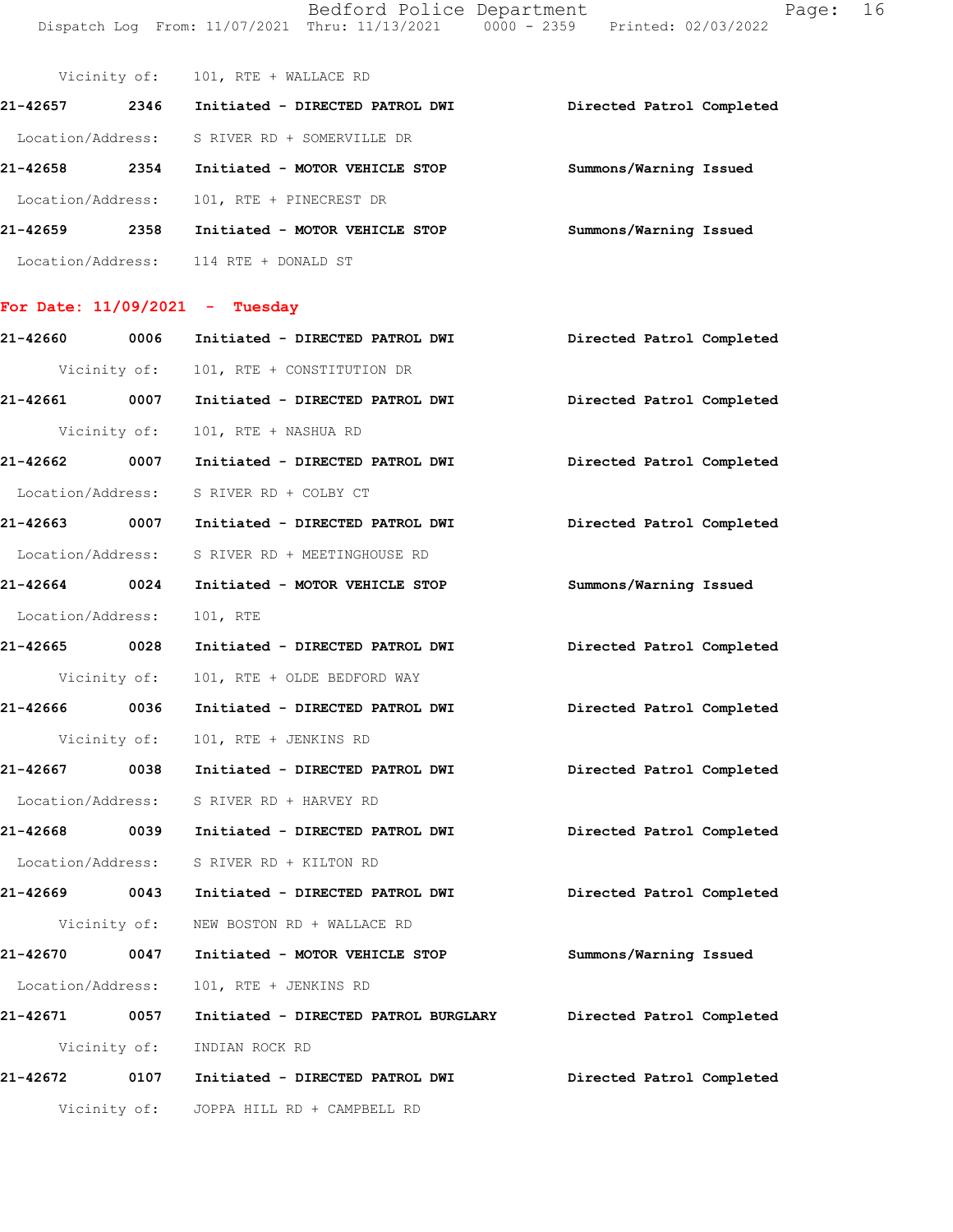Vicinity of: WALLACE RD + BEALS RD **21-42674 0121 Initiated - DIRECTED PATROL TRAFFIC ENF Directed Patrol Completed**  Location/Address: BOYNTON ST + DAVIES ST **21-42675 0122 Initiated - DIRECTED PATROL DWI Directed Patrol Completed**  Location/Address: S RIVER RD + TECHNOLOGY DR **21-42676 0143 Initiated - DIRECTED PATROL BURGLARY Directed Patrol Completed**  Vicinity of: WALLACE RD + MCALLISTER RD **21-42677 0151 Initiated - BUILDING CHECK Building Checked/Secured**  Location/Address: [01 L0000587] 101, RTE **21-42678 0206 Initiated - DIRECTED PATROL DWI Directed Patrol Completed**  Location/Address: MEETINGHOUSE RD + OAK DR **21-42679 0207 Initiated - BUILDING CHECK Building Checked/Secured**  Location/Address: [01 192] NEW BOSTON RD **21-42680 0209 Initiated - DIRECTED PATROL-CAR BREAK-INS Directed Patrol Completed**  Vicinity of: [01 L709] 101, RTE **21-42681 0216 Initiated - DIRECTED PATROL-CAR BREAK-INS Directed Patrol Completed**  Location/Address: [01 L1094] S RIVER RD **21-42682 0232 Initiated - DIRECTED PATROL-CAR BREAK-INS Directed Patrol Completed**  Vicinity of: COUNTY RD + NASHUA RD **21-42683 0317 Initiated - BUILDING CHECK Directed Patrol Completed**  Location/Address: [01 308] COLBY CT **21-42684 0347 911 - S-EMERGENCY MEDICAL CALL-ALPHA TRANSPORTED TO CMC HOSPITAL**  Location/Address: [01 324] HAWTHORNE DR **21-42685 0405 Initiated - BUILDING CHECK Directed Patrol Completed**  Location/Address: [01 1235] S RIVER RD **21-42686 0406 Initiated - DIRECTED PATROL BURGLARY Directed Patrol Completed**  Vicinity of: WALLACE RD + CAMBRIDGE RD **21-42687 0441 Initiated - BUILDING CHECK Directed Patrol Completed**  Location/Address: [01 376] KILTON RD **21-42688 0442 Initiated - BUILDING CHECK Building Checked/Secured**  Location/Address: [01 234] COUNTY RD **21-42689 0444 Initiated - DIRECTED PATROL-CAR BREAK-INS Directed Patrol Completed**  Vicinity of: GAGE GIRLS RD + WENTWORTH DR **21-42690 0511 Initiated - DIRECTED PATROL TRAFFIC ENF Directed Patrol Completed**  Vicinity of: NEW BOSTON RD + WALLACE RD

Dispatch Log From: 11/07/2021 Thru: 11/13/2021 0000 - 2359 Printed: 02/03/2022

Bedford Police Department Fage: 17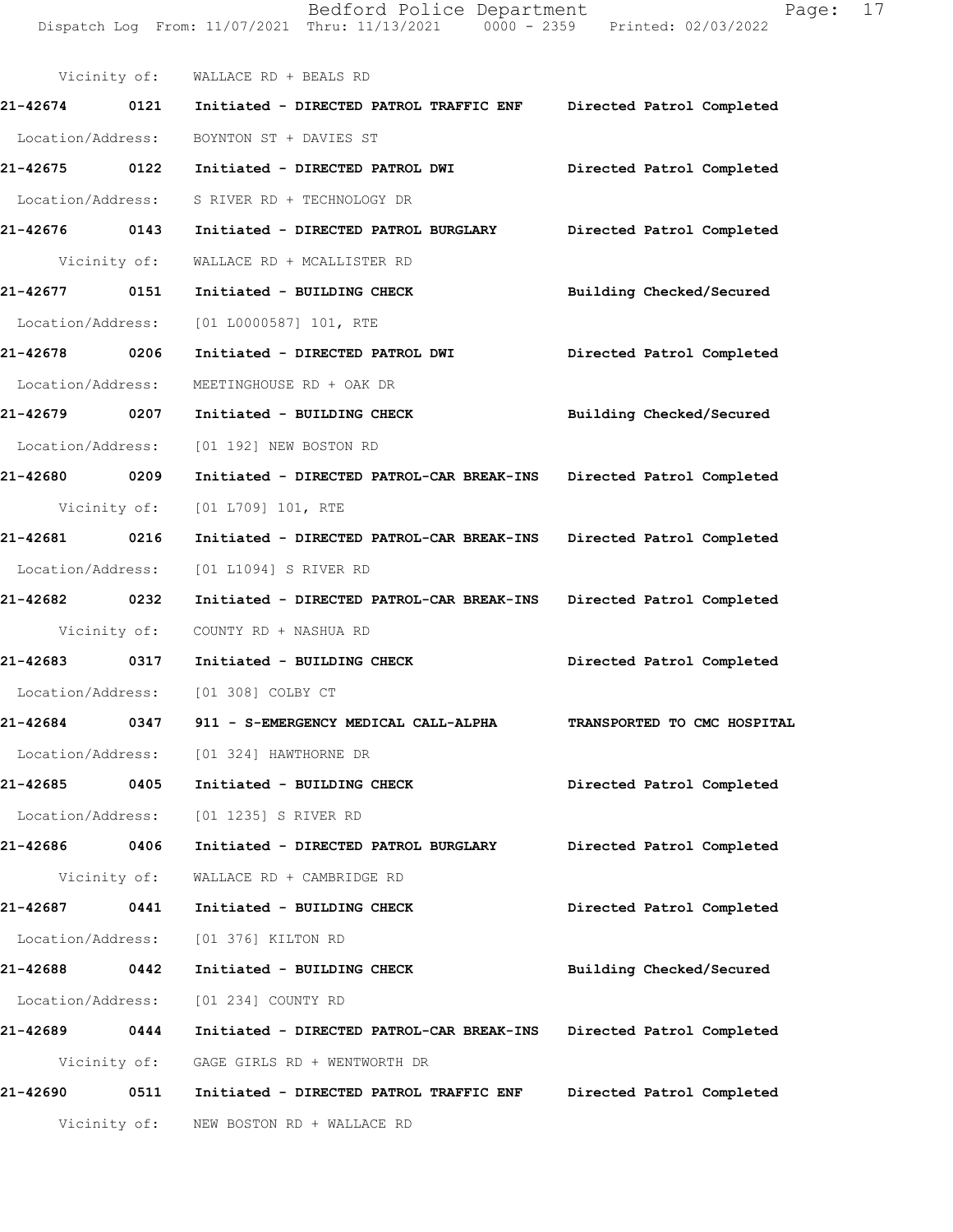Bedford Police Department Page: 18 Dispatch Log From: 11/07/2021 Thru: 11/13/2021 0000 - 2359 Printed: 02/03/2022 **21-42691 0518 Initiated - DIRECTED PATROL TRAFFIC ENF Directed Patrol Completed**  Vicinity of: 101, RTE + HITCHING POST LN **21-42692 0537 Initiated - DIRECTED PATROL ACCIDENTS Directed Patrol Completed**  Location/Address: NEW BOSTON RD + 114 RTE **21-42693 0728 Initiated - DIRECTED PATROL TRAFFIC ENF Directed Patrol Completed**  Location/Address: 101, RTE + COVENANT WAY **21-42695 0733 911 - S-EMERGENCY MEDICAL CALL-CHARL TRANSPORTED TO CMC HOSPITAL**  Location/Address: [01 2198] OLD BEDFORD RD **21-42694 0734 Initiated - DIRECTED PATROL TRAFFIC ENF Directed Patrol Completed**  Vicinity of: NEW BOSTON RD + WALLACE RD **21-42696 0752 Initiated - DIRECTED PATROL TRAFFIC ENF Directed Patrol Completed**  Location/Address: 101, RTE + HARDY RD **21-42697 0756 Initiated - DIRECTED PATROL TRAFFIC ENF Directed Patrol Completed**  Vicinity of: HAWTHORNE DR + S RIVER RD **21-42698 0757 911 - MOTOR VEHICLE ACCIDENT Investigated**  Location/Address: [01 463] NASHUA RD **21-42699 0801 Initiated - DIRECTED PATROL TRAFFIC ENF Directed Patrol Completed**  Vicinity of: 114 RTE + DONALD ST **21-42700 0839 Initiated - DIRECTED PATROL TRAFFIC ENF Directed Patrol Completed**  Location/Address: GAGE GIRLS RD **21-42701 0841 Initiated - DIRECTED PATROL TRAFFIC ENF Directed Patrol Completed**  Location/Address: POWDER HILL RD **21-42702 0901 Initiated - INVESTIGATION-FOLLOW UP Investigated**  Location/Address: HAWTHORNE DR Refer To Incident: 21-1059-OF **21-42703 0903 Phone - S-EMERGENCY MEDICAL CALL-ALPHA NO TRANSPORT**  Location/Address: [01 231] OLD BEDFORD RD **21-42704 0909 Phone - SEX OFFENDER REGISTRATION Services Rendered**  Location/Address: [01 474] CONSTITUTION DR **21-42705 0929 Phone - DOG COMPLAINT Services Rendered**  Location/Address: [01 L549] GAULT RD **21-42706 1000 Initiated - MOTOR VEHICLE STOP Summons/Warning Issued**  Location/Address: 101, RTE + COVENANT WAY **21-42707 1005 Initiated - VACANT PROPERTY CHECK Building Checked/Secured**  Location/Address: [01 1800] BEAVER BROOK RD **21-42708 1031 Initiated - COMMUNITY POLICING/SAFE SCHOOL Directed Patrol Completed**  Location/Address: [01 L2079] NASHUA RD **21-42709 1048 Initiated - VACANT PROPERTY CHECK Building Checked/Secured**  Location/Address: BIRKDALE RD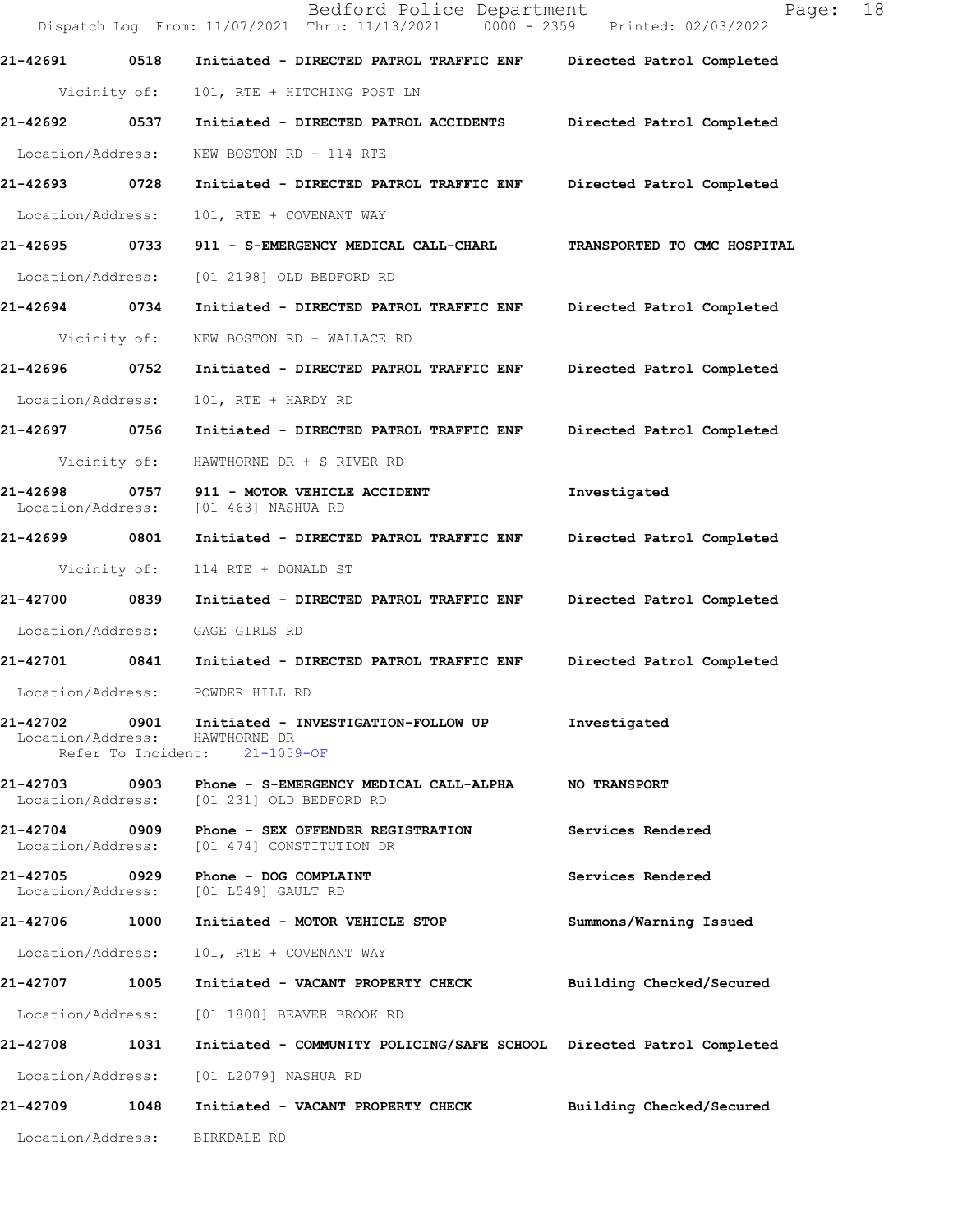**21-42711 1105 Initiated - DIRECTED PATROL-CAR BREAK-INS Directed Patrol Completed** 

Location/Address: [01 L2252] JENKINS RD

- **21-42712 1109 Initiated INVESTIGATION-FOLLOW UP Investigated**  Location/Address: [01 L1731] WALLACE RD Refer To Incident: 21-1059-OF
- **21-42713 1133 Phone POLICE INFORMATION Services Rendered**  Location/Address: NASHUA RD Refer To Incident: 21-1060-OF
- **21-42714 1137 Initiated DISABLED MOTOR VEHICLE Services Rendered**  Location/Address: BEDFORD CENTER RD
- **21-42715 1213 Initiated MOTOR VEHICLE STOP Summons/Warning Issued**  Location/Address: MEETINGHOUSE RD
- **21-42716 1215 911 S-EMERGENCY MEDICAL CALL-ALPHA TRANSPORTED TO CMC HOSPITAL**
- Location/Address: [01 749] WASHINGTON PL
- **21-42717 1228 Initiated DIRECTED PATROL TRAFFIC ENF Directed Patrol Completed** 
	- Location/Address: 101, RTE + PINECREST DR
- **21-42718 1229 Initiated COMMUNITY POLICING/SAFE SCHOOL Services Rendered**  Location/Address: [01 232] LIBERTY HILL RD
- **21-42719 1231 911 S-EMERGENCY MEDICAL CALL-DELTA Transported to Elliot Hospital**
- Location/Address: [01 463] NASHUA RD
- **21-42720 1248 911 S-EMERGENCY MEDICAL CALL-ALPHA Transported to Elliot Hospital**
- Location/Address: [01 435] HAWTHORNE DR
- **21-42721 1251 911 S-EMERGENCY MEDICAL CALL TRANSPORTED TO CMC HOSPITAL**

Location/Address: PAULINE ST + BOYNTON ST

- **21-42722 1405 Initiated SERVE PAPERWORK Could Not Locate**  Location/Address: OLDE LANTERN RD
- **21-42723 1412 Phone DOG COMPLAINT Services Rendered**  Location/Address: THIRD ST

**21-42724 1445 Phone - S-FIRE ALARM Services Rendered**  Location/Address: [01 L2400] RIDGEWOOD RD

**21-42725 1504 911 - THEFT Investigated**  Location/Address: [01 1081] PLUMMER HILL RD Refer To Incident: 21-1061-OF

- **21-42726 1531 Initiated DIRECTED PATROL TRAFFIC ENF Directed Patrol Completed**  Location/Address: S RIVER RD + HARVEY RD **21-42727 1532 Initiated - DIRECTED PATROL ACCIDENTS Directed Patrol Completed**
- Location/Address: NASHUA RD + 101, RTE
- **21-42728 1540 911 S-EMERGENCY MEDICAL CALL-DELTA TRANSPORTED TO CMC HOSPITAL**
- Location/Address: PALOMINO LN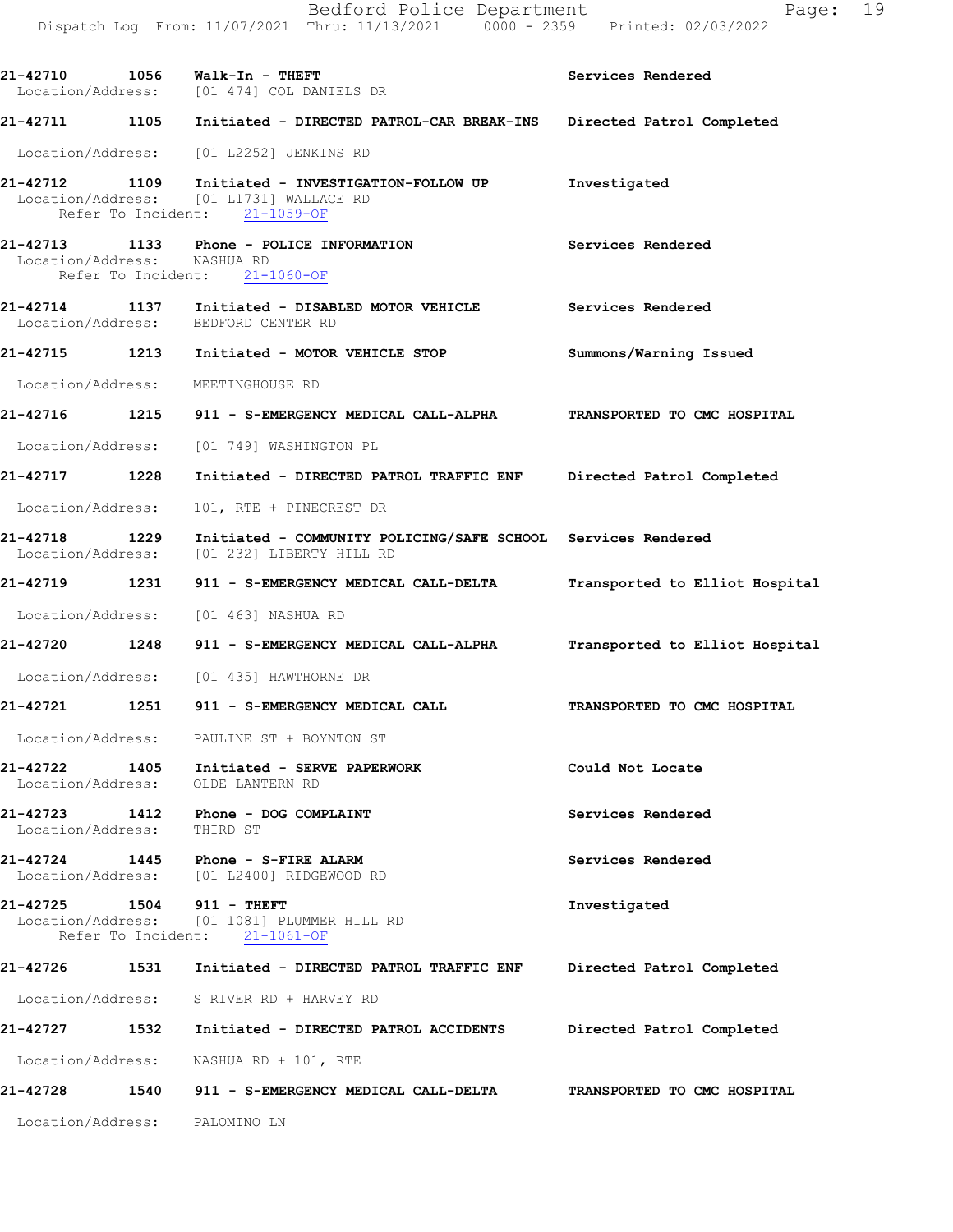**21-42729 1545 Initiated - DIRECTED PATROL TRAFFIC ENF Directed Patrol Completed** 

 Location/Address: S RIVER RD + KILTON RD **21-42730 1552 Initiated - MOTOR VEHICLE STOP Arrest(s) Made** Location/Address: WHITE AVE Refer To Arrest: 21-614-AR **21-42735 1703 Phone - CHECK THE WELFARE Investigated** Location/Address: [01 1047] HITCHING POST LN<br>Refer To Incident: 21-1062-OF Refer To Incident: **21-42736 1717 Phone - ASSIST CITIZEN Investigated** Location/Address: [01 474] CONSTITUTION DR<br>Refer To Incident: 21-1048-OF Refer To Incident: **21-42737 1722 Phone - S-MUTUAL AID-MEDICAL Transported to Elliot Hospital** Location/Address: [07 M14] QUEEN CITY AVE **21-42738 1728 911 - S-EMERGENCY MEDICAL CALL-CHARL TRANSPORTED TO CMC HOSPITAL**  Location/Address: [01 435] HAWTHORNE DR **21-42739 1736 Phone - MOTOR VEHICLE ACCIDENT Services Rendered**  Location/Address: NEW BOSTON RD **21-42740 1748 Initiated - MOTOR VEHICLE STOP Summons/Warning Issued**  Location/Address: S RIVER RD **21-42741 1800 Initiated - DIRECTED PATROL TRAFFIC ENF Directed Patrol Completed**  Location/Address: BACK RIVER RD + COUNTY RD **21-42742 1812 Initiated - MOTOR VEHICLE STOP Summons/Warning Issued**  Arrest: PERRY, BRANDON M Address: MANCHESTER, NH<br>Age: 29 Age: Charges: Operate after Cert as Habitual Offender Cntrl Drug: Sched 1 - 4; Possession Breach of Bail Disobeying an Officer **21-42731 1612 Radio - DISABLED MOTOR VEHICLE Services Rendered** Location/Address: S RIVER RD **21-42732 1629 Initiated - DIRECTED PATROL TRAFFIC ENF Directed Patrol Completed** Location/Address: S RIVER RD + HAWTHORNE DR **21-42733 1657 Phone - DOG COMPLAINT No Action Required** Location/Address: TIRRELL RD **21-42734 1700 Initiated - DIRECTED PATROL-CAR BREAK-INS Directed Patrol Completed** Location/Address: S RIVER RD + MEETINGHOUSE RD

**21-42743 1820 Initiated - DIRECTED PATROL-CAR BREAK-INS Directed Patrol Completed** 

**21-42744 1824 Initiated - MOTOR VEHICLE STOP Summons/Warning Issued** 

**21-42745 1837 Initiated - MOTOR VEHICLE STOP Summons/Warning Issued** 

Location/Address: COUNTY RD + WRIGHT ACRES RD

Location/Address: NASHUA RD + COUNTY

Location/Address: S RIVER RD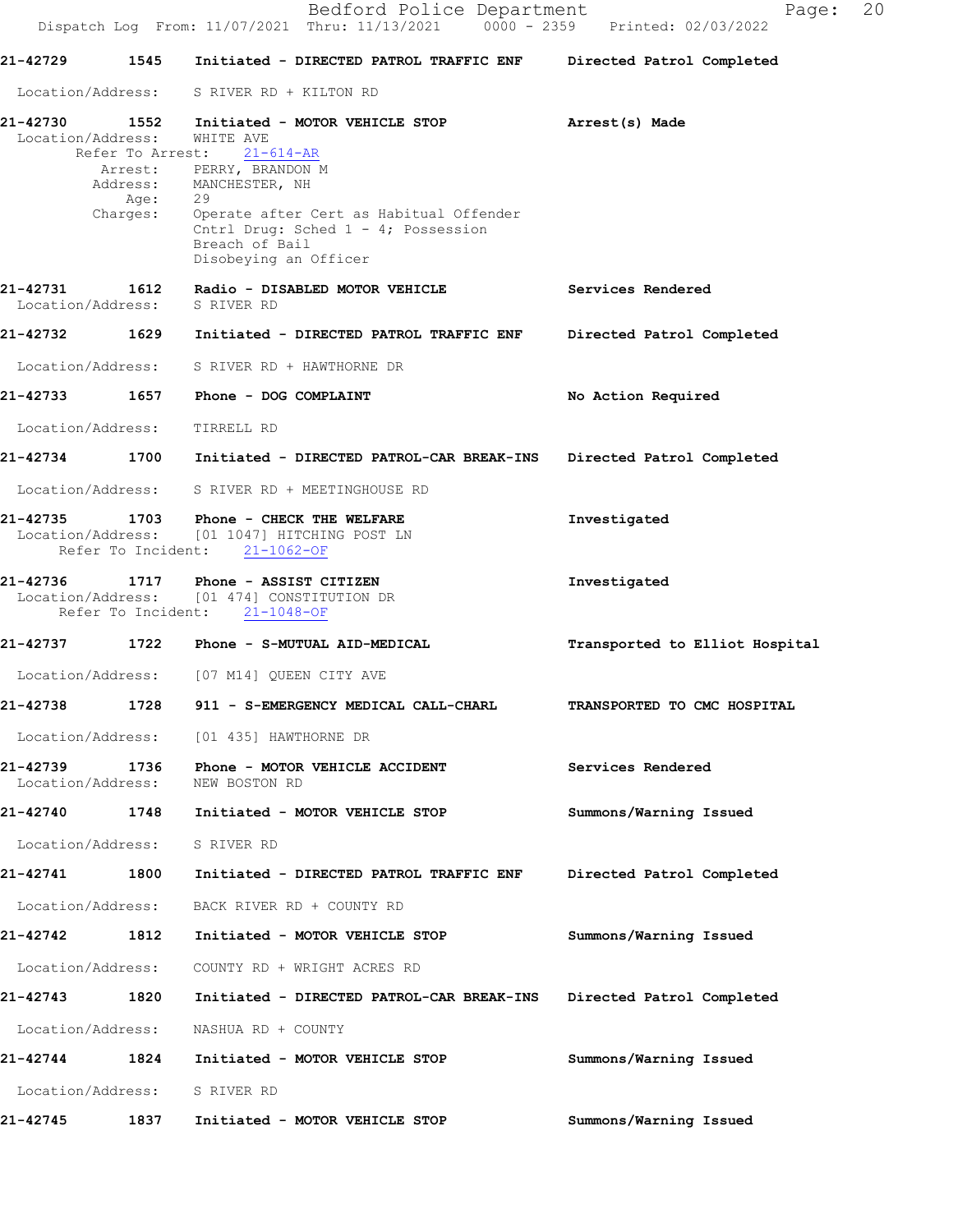|                   |              | Bedford Police Department<br>Dispatch Log From: 11/07/2021 Thru: 11/13/2021 0000 - 2359 Printed: 02/03/2022          | Page:                          | 21 |
|-------------------|--------------|----------------------------------------------------------------------------------------------------------------------|--------------------------------|----|
|                   |              | Location/Address: [01 L1843] S RIVER RD                                                                              |                                |    |
|                   |              | 21-42746 1845 Initiated - DIRECTED PATROL-CAR BREAK-INS Directed Patrol Completed                                    |                                |    |
|                   |              | Location/Address: PALOMINO LN + PLUMMER RD                                                                           |                                |    |
| 21-42747          |              | 1853 Initiated - INVESTIGATION-FOLLOW UP<br>Location/Address: [01 L2271] S RIVER RD<br>Refer To Incident: 21-1047-OF | Investigated                   |    |
|                   |              | 21-42748 1955 Phone - S-EMERGENCY MEDICAL CALL-CHARL                                                                 | Transported to Elliot Hospital |    |
| Location/Address: |              | [01 749] WASHINGTON PL                                                                                               |                                |    |
| 21-42749 2021     |              | Initiated - DIRECTED PATROL-CAR BREAK-INS                                                                            | Directed Patrol Completed      |    |
| Location/Address: |              | HARVEY RD                                                                                                            |                                |    |
| 21-42750 2024     |              | Initiated - DIRECTED PATROL DWI                                                                                      | Directed Patrol Completed      |    |
|                   | Vicinity of: | S RIVER RD + KILTON RD                                                                                               |                                |    |
| 21-42751          | 2043         | Initiated - MOTOR VEHICLE STOP                                                                                       | Summons/Warning Issued         |    |
| Location/Address: |              | 101, RTE + 114 RTE                                                                                                   |                                |    |
| 21-42752 2114     |              | Initiated - MOTOR VEHICLE STOP                                                                                       | Summons/Warning Issued         |    |
| Location/Address: |              | S RIVER RD + SUNSET LN                                                                                               |                                |    |
| 21-42753          | 2115         | Initiated - MOTOR VEHICLE STOP                                                                                       | Summons/Warning Issued         |    |
| Location/Address: |              | 101, RTE + 114 RTE                                                                                                   |                                |    |
| 21-42754          | 2148         | Initiated - DIRECTED PATROL DWI                                                                                      | Directed Patrol Completed      |    |
| Location/Address: |              | 101, RTE + MEETINGHOUSE RD                                                                                           |                                |    |
| 21-42755 2156     |              | Initiated - MOTOR VEHICLE STOP                                                                                       | Summons/Warning Issued         |    |
|                   |              | Location/Address: 101, RTE + NASHUA RD                                                                               |                                |    |
| 21-42756          | 2207         | Initiated - DIRECTED PATROL DWI                                                                                      | Directed Patrol Completed      |    |
| Location/Address: |              | WALLACE RD + 101, RTE                                                                                                |                                |    |
| 21-42757 2213     |              | Initiated - MOTOR VEHICLE STOP                                                                                       | Summons/Warning Issued         |    |
| Location/Address: |              | $[01 L241] 101$ , RTE                                                                                                |                                |    |
| 21-42758          | 2333         | Initiated - DIRECTED PATROL DWI                                                                                      | Directed Patrol Completed      |    |
| Location/Address: |              | S RIVER RD + UPJOHN ST                                                                                               |                                |    |
| 21-42759 2340     |              | Initiated - DIRECTED PATROL DWI                                                                                      | Directed Patrol Completed      |    |
| Location/Address: |              | 101, RTE + CONSTITUTION DR                                                                                           |                                |    |
| 21-42760 2341     |              | Initiated - DIRECTED PATROL DWI                                                                                      | Directed Patrol Completed      |    |
|                   | Vicinity of: | S RIVER RD + HAWTHORNE DR                                                                                            |                                |    |
| 21-42761 2353     |              | Initiated - DIRECTED PATROL DWI                                                                                      | Directed Patrol Completed      |    |
|                   | Vicinity of: | 101, RTE + NASHUA RD                                                                                                 |                                |    |
| 21-42762          | 2353         | Phone - ALARM, BURGLAR                                                                                               | Alarm- correct code/reset      |    |
| Location/Address: |              | [01 1913] BRAEBURN CT                                                                                                |                                |    |
| 21-42763          | 2354         | Initiated - MOTOR VEHICLE STOP                                                                                       | Summons/Warning Issued         |    |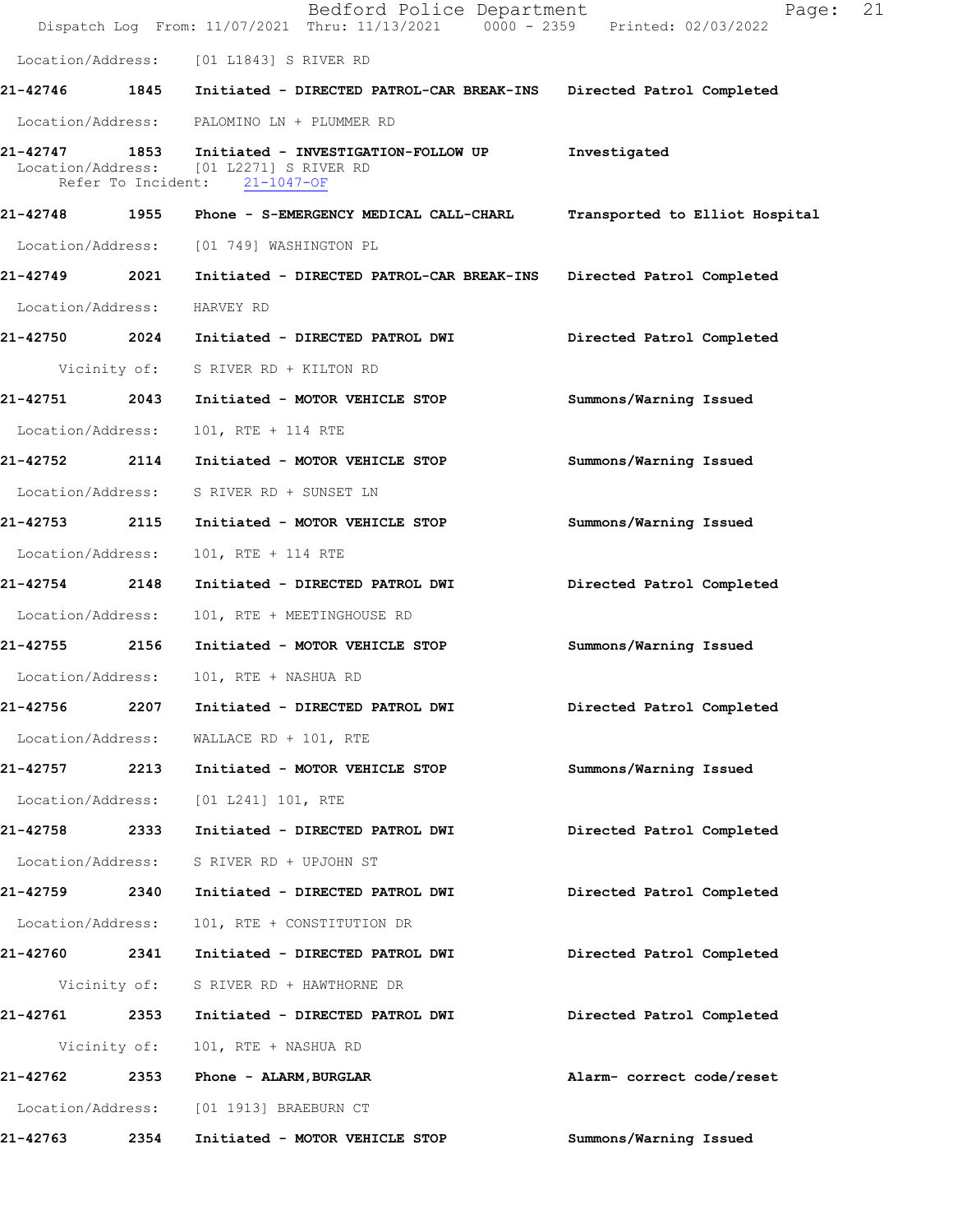Bedford Police Department Fage: 22 Dispatch Log From: 11/07/2021 Thru: 11/13/2021 0000 - 2359 Printed: 02/03/2022

Location/Address: 101, RTE + OLDE BEDFORD WAY

## **For Date: 11/10/2021 - Wednesday**

| 21-42764 0000                      | Initiated - MOTOR VEHICLE STOP                                          | Summons/Warning Issued    |
|------------------------------------|-------------------------------------------------------------------------|---------------------------|
|                                    | Location/Address: 101, RTE + CONSTITUTION DR                            |                           |
| 21-42765 0004<br>Location/Address: | Initiated - SUSP ACTIVITIES<br>COLBY CT                                 | Services Rendered         |
|                                    |                                                                         | Directed Patrol Completed |
|                                    | Location/Address: COLBY CT + S RIVER RD                                 |                           |
|                                    | 21-42767 0014 Initiated - DIRECTED PATROL DWI Directed Patrol Completed |                           |
|                                    | Vicinity of: S RIVER RD + BACK RIVER RD                                 |                           |
|                                    | 21-42768 0022 Initiated - DIRECTED PATROL DWI Directed Patrol Completed |                           |
|                                    | Location/Address: 114 RTE + OLD BEDFORD ROAD OVERPASS                   |                           |
| 21-42769 0024                      | Initiated - DIRECTED PATROL DWI                                         | Directed Patrol Completed |
| Vicinity of:                       | 101, RTE + WALLACE RD                                                   |                           |
|                                    | 21-42770 0037 Initiated - MOTOR VEHICLE STOP Summons/Warning Issued     |                           |
| Location/Address: S RIVER RD       |                                                                         |                           |
| 21-42771 0041                      | Initiated - DIRECTED PATROL DWI Directed Patrol Completed               |                           |
|                                    | Vicinity of: 101, RTE + CHESTNUT DR                                     |                           |
|                                    | 21-42772 0047 Initiated - MOTOR VEHICLE STOP                            | Summons/Warning Issued    |
|                                    | Location/Address: 114 RTE + DONALD ST                                   |                           |
|                                    | 21-42773 0105 Initiated - DIRECTED PATROL DWI                           | Directed Patrol Completed |
|                                    | Location/Address: BOYNTON ST + PLUMMER RD                               |                           |
|                                    | 21-42774 0105 Initiated - DIRECTED PATROL DWI                           | Directed Patrol Completed |
|                                    | Vicinity of: 101, RTE + KAHLIKO LN                                      |                           |
|                                    | 21-42775 0128 Initiated - DIRECTED PATROL DWI                           | Directed Patrol Completed |
|                                    | Location/Address: NEW BOSTON RD + WALLACE RD                            |                           |
| 21-42776<br>0128                   | Initiated - DIRECTED PATROL DWI                                         | Directed Patrol Completed |
| Vicinity of:                       | 101, RTE + BELL HILL RD                                                 |                           |
| 21-42777 0134                      | Initiated - DIRECTED PATROL DWI                                         | Directed Patrol Completed |
|                                    | Vicinity of: S RIVER RD + HARVEY RD                                     |                           |
| 21-42778<br>0159                   | Initiated - DIRECTED PATROL DWI                                         | Directed Patrol Completed |
| Location/Address:                  | S RIVER RD + KILTON RD                                                  |                           |
| 21-42779 0205                      | Initiated - DIRECTED PATROL BURGLARY                                    | Directed Patrol Completed |
|                                    | Location/Address: [01 L0000553] 101, RTE                                |                           |
| 21-42780<br>0210                   | Initiated - DIRECTED PATROL-CAR BREAK-INS                               | Directed Patrol Completed |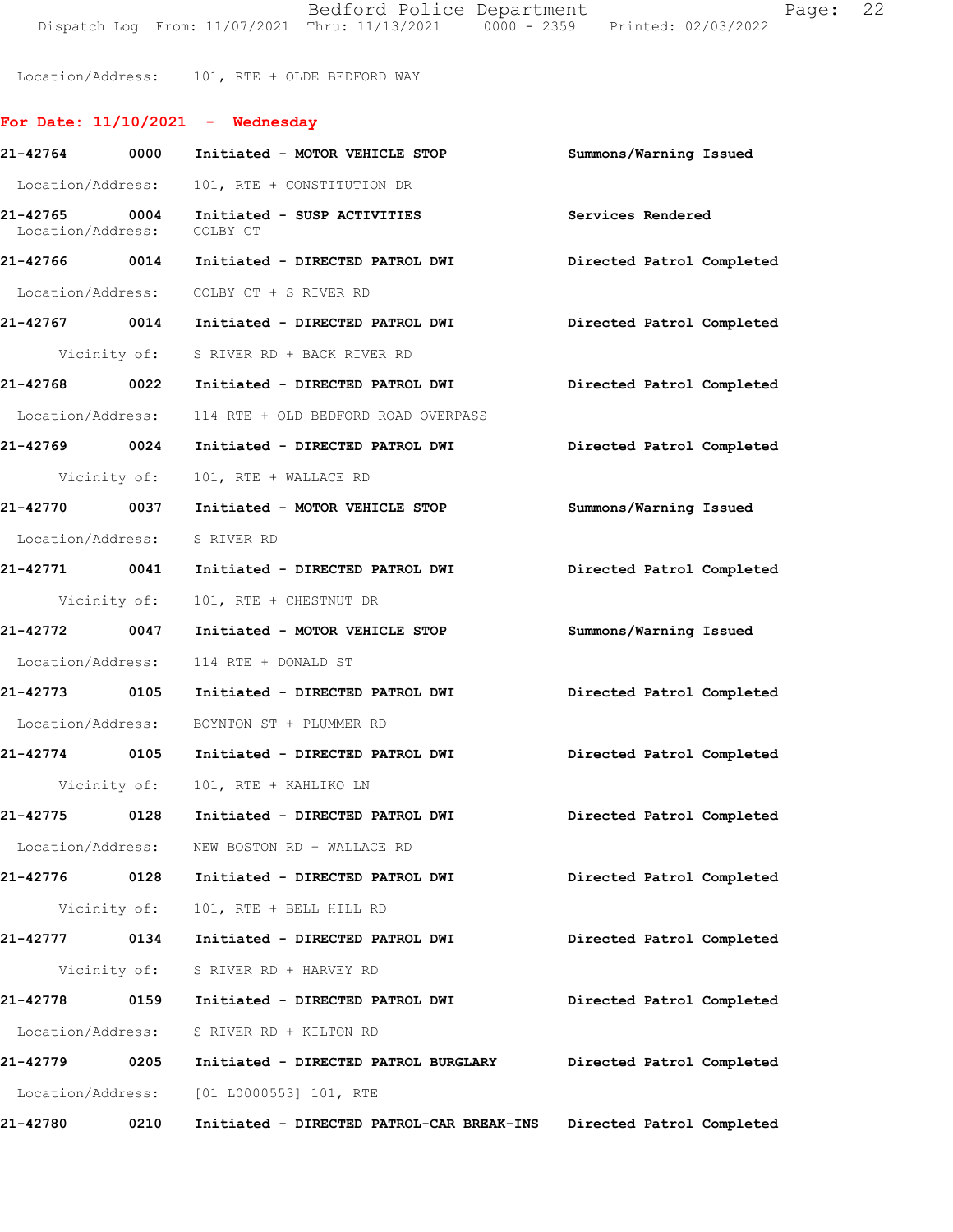|                               |              | Bedford Police Department<br>Dispatch Log From: 11/07/2021 Thru: 11/13/2021   0000 - 2359   Printed: 02/03/2022 | 23<br>Page:                 |
|-------------------------------|--------------|-----------------------------------------------------------------------------------------------------------------|-----------------------------|
| Location/Address:             |              | [01 515] S RIVER RD                                                                                             |                             |
| 21-42781 0217                 |              | Initiated - MOTOR VEHICLE STOP                                                                                  | Summons/Warning Issued      |
| Location/Address:             |              | S RIVER RD + EASTMAN AVE                                                                                        |                             |
| 21-42782 0226                 |              | Initiated - DIRECTED PATROL BURGLARY                                                                            | Directed Patrol Completed   |
| Location/Address:             |              | S RIVER RD + RIVERWAY PL                                                                                        |                             |
| 21-42783 0227                 |              | Initiated - DIRECTED PATROL BURGLARY                                                                            | Directed Patrol Completed   |
|                               | Vicinity of: | CHESTNUT DR                                                                                                     |                             |
| 21-42784 0236                 |              | Initiated - DIRECTED PATROL-CAR BREAK-INS                                                                       | Directed Patrol Completed   |
| Location/Address:             |              | [01 L1094] S RIVER RD                                                                                           |                             |
| 21-42785                      | 0308         | Initiated - BUILDING CHECK                                                                                      | Building Checked/Secured    |
| Location/Address:             |              | [01 192] NEW BOSTON RD                                                                                          |                             |
| 21-42786 0319                 |              | Initiated - MOTOR VEHICLE STOP                                                                                  | Summons/Warning Issued      |
| Location/Address:             |              | 101, RTE + HARDY RD                                                                                             |                             |
| 21-42787 0346                 |              | Initiated - MOTOR VEHICLE STOP                                                                                  | Summons/Warning Issued      |
| Location/Address:             |              | 101, RTE                                                                                                        |                             |
| 21-42788                      | 0422         | Initiated - DIRECTED PATROL-CAR BREAK-INS                                                                       | Directed Patrol Completed   |
| Location/Address:             |              | MARKET ST + MAIN ST                                                                                             |                             |
| 21-42789 0423                 |              | Initiated - DIRECTED PATROL-CAR BREAK-INS                                                                       | Directed Patrol Completed   |
| Location/Address:             |              | [01 L2271] S RIVER RD                                                                                           |                             |
| 21-42790 0426                 |              | Initiated - DIRECTED PATROL BURGLARY                                                                            | Directed Patrol Completed   |
| Location/Address:             |              | WALLACE RD + MCALLISTER RD                                                                                      |                             |
| 21-42791                      | 0444         | Initiated - BUILDING CHECK                                                                                      | Directed Patrol Completed   |
| Location/Address:             |              | [01 400] MEETINGHOUSE RD                                                                                        |                             |
| 21-42792 0456                 |              | Initiated - DIRECTED PATROL-CAR BREAK-INS                                                                       | Directed Patrol Completed   |
| Location/Address:             |              | [01 L0000816] IRON HORSE DR                                                                                     |                             |
| 21-42793                      | 0519         | 911 - S-EMERGENCY MEDICAL CALL-DELTA                                                                            | TRANSPORTED TO CMC HOSPITAL |
| Location/Address:             |              | [01 1387] TECHNOLOGY DR                                                                                         |                             |
| 21-42794                      | 0531         | Initiated - DIRECTED PATROL TRAFFIC ENF                                                                         | Directed Patrol Completed   |
|                               | Vicinity of: | S RIVER RD + EXECUTIVE PARK DR                                                                                  |                             |
| 21-42795                      | 0539         | Initiated - DIRECTED PATROL TRAFFIC ENF                                                                         | Directed Patrol Completed   |
| Location/Address:             |              | DONALD ST + COTE LN                                                                                             |                             |
| 21-42796<br>Location/Address: | 0539         | Phone - S- ALARM, CARBON MONOXIDE<br>PULPIT RD                                                                  | Alarm - False               |
| 21-42797                      | 0551         | Initiated - MOTOR VEHICLE STOP                                                                                  | Summons/Warning Issued      |
| Location/Address:             |              | $[01 L0000553] 101$ , RTE                                                                                       |                             |
| 21-42798                      | 0611         | Initiated - DIRECTED PATROL ACCIDENTS                                                                           | Directed Patrol Completed   |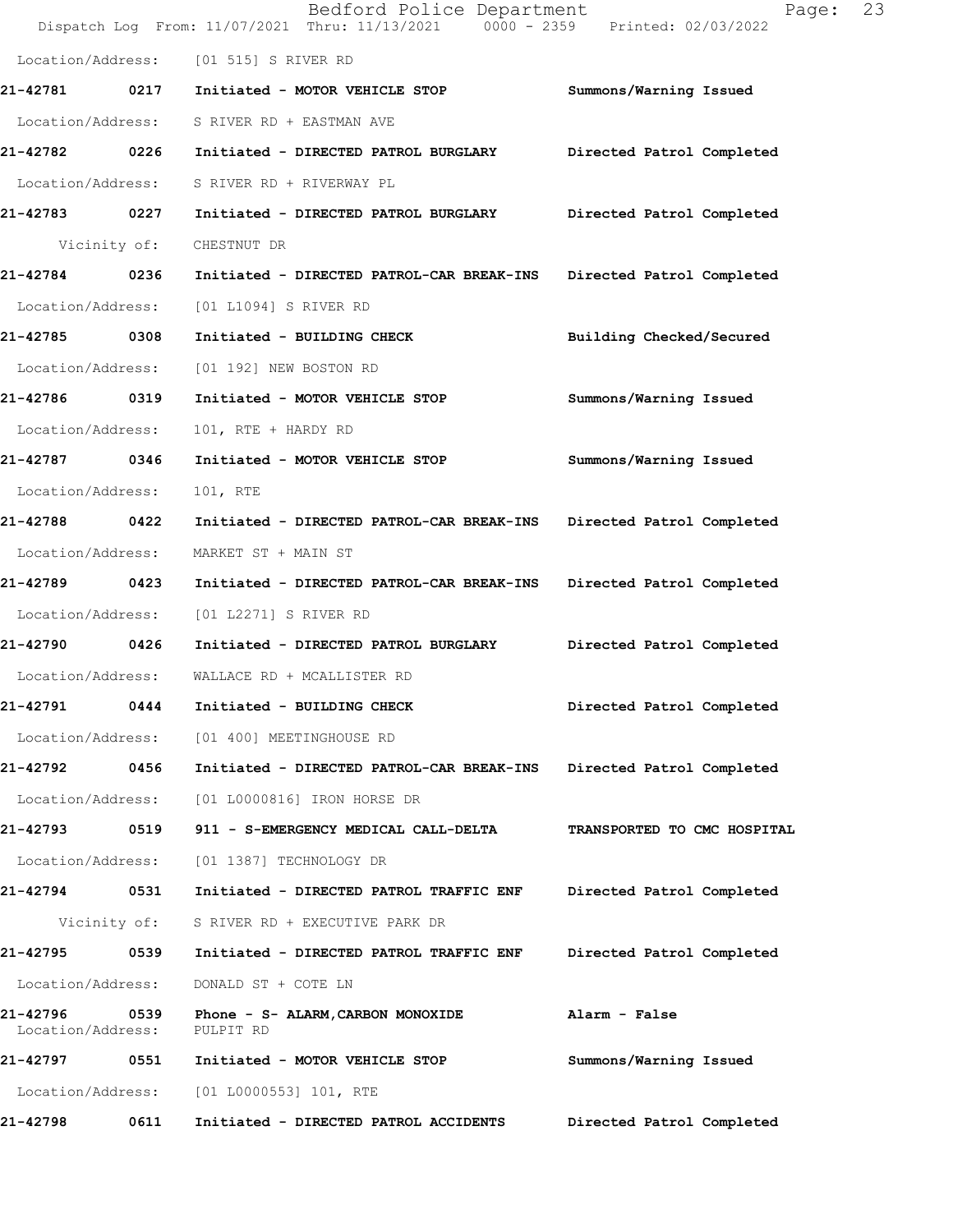|                                    |              | Bedford Police Department<br>Dispatch Log From: 11/07/2021 Thru: 11/13/2021 0000 - 2359 Printed: 02/03/2022 | Page:                          | 24 |
|------------------------------------|--------------|-------------------------------------------------------------------------------------------------------------|--------------------------------|----|
|                                    |              | Vicinity of: 101, RTE + WALLACE RD                                                                          |                                |    |
|                                    |              | 21-42799 0725 Phone - S-MUTUAL AID-MEDICAL                                                                  | TRANSPORTED TO CMC HOSPITAL    |    |
|                                    |              | Location/Address: [07] DOVER ST                                                                             |                                |    |
|                                    |              | 21-42800 0728 911 - S-EMERGENCY MEDICAL CALL-CHARL                                                          | Transported to Elliot Hospital |    |
| Location/Address:                  |              | [01 919] CORPORATE DR                                                                                       |                                |    |
| 21-42801<br>Location/Address:      | 0738         | Phone - SUSP ACTIVITIES<br>CAMELOT DR                                                                       | Could Not Locate               |    |
|                                    |              | 21-42802 0759 Initiated - MOTOR VEHICLE STOP                                                                | Summons/Warning Issued         |    |
| Location/Address:                  |              | BACK RIVER RD + BACK RIVER TER                                                                              |                                |    |
| 21-42803 0810                      |              | Initiated - DIRECTED PATROL TRAFFIC ENF                                                                     | Directed Patrol Completed      |    |
| Location/Address:                  |              | S RIVER RD + COLBY CT                                                                                       |                                |    |
| 21-42804 0812                      |              | Initiated - DIRECTED PATROL TRAFFIC ENF                                                                     | Directed Patrol Completed      |    |
| Location/Address:                  |              | WALLACE RD + NEW BOSTON RD                                                                                  |                                |    |
| 21-42805 0817                      |              | Initiated - DIRECTED PATROL TRAFFIC ENF                                                                     | Directed Patrol Completed      |    |
|                                    | Vicinity of: | GAGE GIRLS RD                                                                                               |                                |    |
| 21-42806 0819                      |              | Initiated - DIRECTED PATROL ACCIDENTS                                                                       | Directed Patrol Completed      |    |
| Location/Address:                  |              | S RIVER RD + BACK RIVER RD                                                                                  |                                |    |
| 21-42807 0822                      |              | Initiated - MOTOR VEHICLE STOP                                                                              | Summons/Warning Issued         |    |
| Location/Address:                  |              | GAGE RD                                                                                                     |                                |    |
|                                    |              | 21-42808 0835 Phone - ALARM, BURGLAR                                                                        | Alarm- correct code/reset      |    |
| Location/Address:                  |              | [01 1216] KNOLL CREST DR                                                                                    |                                |    |
| 21-42810                           | 0847         | Initiated - DIRECTED PATROL TRAFFIC ENF                                                                     | Directed Patrol Completed      |    |
|                                    |              | Location/Address: S RIVER RD + KILTON RD                                                                    |                                |    |
|                                    |              | 21-42809 0850 Initiated - DIRECTED PATROL ACCIDENTS                                                         | Directed Patrol Completed      |    |
| Location/Address:                  |              | 101, RTE + JENKINS RD                                                                                       |                                |    |
| 21-42811                           | 0906         | Initiated - MOTOR VEHICLE STOP                                                                              | Summons/Warning Issued         |    |
|                                    |              | Location/Address: [01 L1607] 101, RTE                                                                       |                                |    |
| Location/Address: S RIVER RD       |              | 21-42812 0915 911 - S-EMERGENCY MEDICAL CALL-CHARL                                                          | <b>NO TRANSPORT</b>            |    |
|                                    |              | 21-42813 0918 Initiated - MOTOR VEHICLE STOP                                                                | Summons/Warning Issued         |    |
|                                    |              | Location/Address: S RIVER RD + MEETINGHOUSE RD                                                              |                                |    |
| 21-42814 0925<br>Location/Address: |              | Initiated - DISABLED MOTOR VEHICLE<br>WALLACE RD + NEW BOSTON RD                                            | Services Rendered              |    |
|                                    |              | 21-42815 0929 Phone - S-FIRE ALARM<br>Location/Address: [01 769] BEDFORD CENTER RD                          | Services Rendered              |    |
|                                    |              | 21-42816 0937 Initiated - SUSP ACTIVITIES<br>Location/Address: COMMERCE PARK NORTH                          | Services Rendered              |    |
| Location/Address:                  |              | 21-42817 0937 Phone - SCAMS (PHONE, EMAIL ETC)<br>BUCKINGHAM WAY                                            | Services Rendered              |    |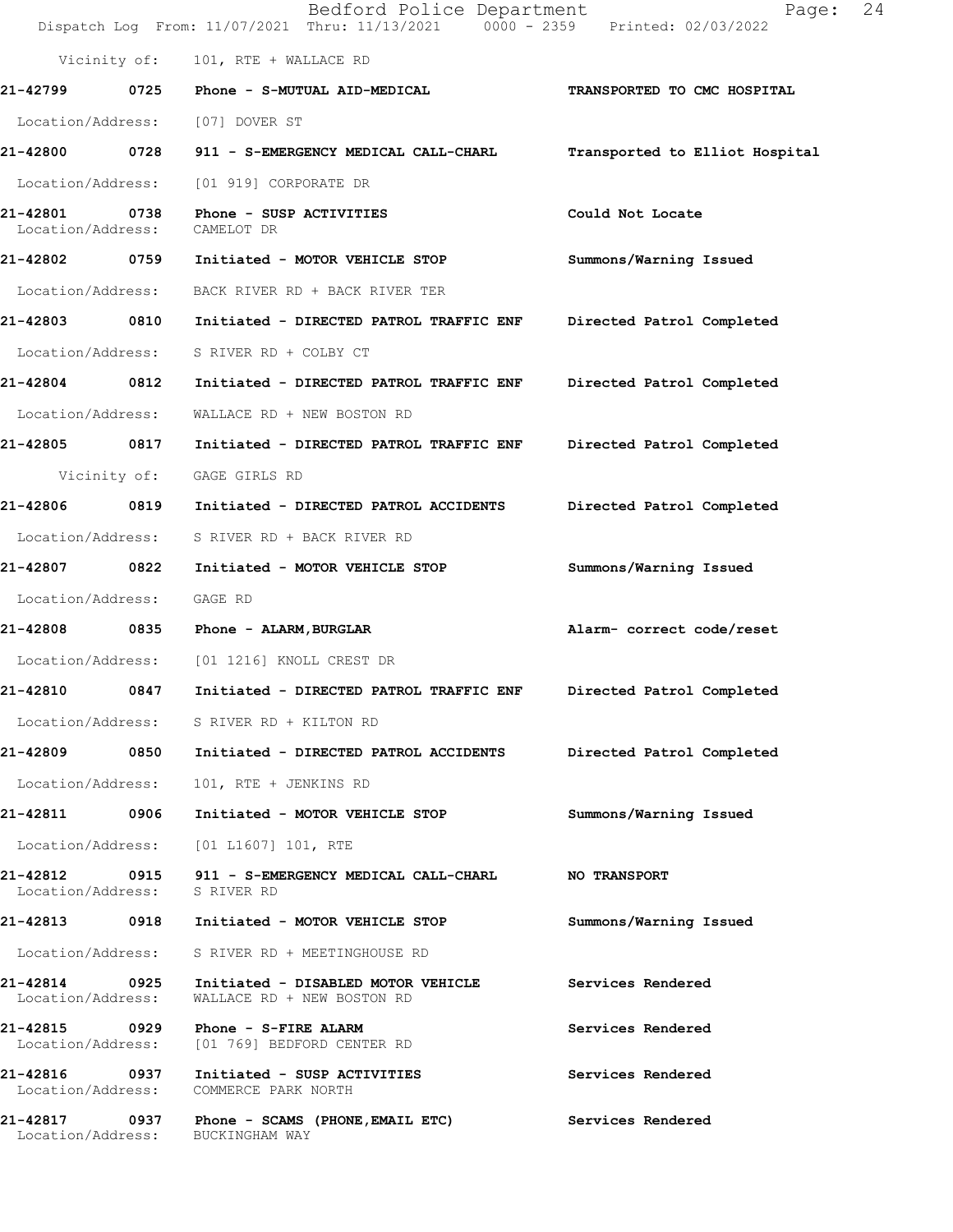**21-42818 0948 Initiated - DIRECTED PATROL TRAFFIC ENF Directed Patrol Completed** Location/Address: S RIVER RD + MEETINGHOUSE RD **21-42819 0952 Initiated - VACANT PROPERTY CHECK Building Checked/Secured** Location/Address: [01 235] BRICK MILL RD **21-42820 1003 Phone - ASSIST OTHER AGENCY Services Rendered** Location/Address: FEDERATION RD **21-42821 1005 Initiated - VACANT PROPERTY CHECK Building Checked/Secured** Location/Address: TUMBLE RD **21-42822 1010 Investigated Walk-In - ASSIST CITIZEN** Location/Address: [01 474] CONSTITUTION DR Refer To Incident: 21-1064-OF **21-42823 1016 Initiated - MOTOR VEHICLE STOP Summons/Warning Issued**  Location/Address: S RIVER RD + TECHNOLOGY DR **21-42824 1022 Phone - DRUG VIOLATIONS Investigated**  Location/Address: [01 463] NASHUA RD **21-42825 1046 Initiated - SERVE PAPERWORK Services Rendered**  Location/Address: [01 474] CONSTITUTION DR

**21-42826 1059 Initiated - DIRECTED PATROL TRAFFIC ENF Directed Patrol Completed** 

Location/Address: PAULINE ST + BOYNTON ST

**21-42827 1123 Investigated Initiated - INVESTIGATION-FOLLOW UP** Location/Address: [01 L139] KILTON RD Refer To Incident: 21-1053-OF

**21-42828 1137 Phone - ASSIST CITIZEN Services Rendered**  Location/Address: [01 1050] DONALD ST

**21-42829 1201 Other - POLICE INFORMATION Taken/Refered to Other Agency**

Location/Address: CAMBRIDGE RD

**21-42830 1215 Initiated - COMMUNITY POLICING Services Rendered**  Location: NOURIA GAS STATION

**21-42831 1226 Phone - SOLICITING Summons/Warning Issued** 

Vicinity of: [01 1235] S RIVER RD

**21-42832 1253 Initiated - DIRECTED PATROL-CAR BREAK-INS Directed Patrol Completed** 

Location/Address: [01 1235] S RIVER RD

**21-42837 1253 Initiated - DIRECTED PATROL-CAR BREAK-INS Directed Patrol Completed** 

Location/Address: [01 1235] S RIVER RD

**21-42833 1304 Initiated - DIRECTED PATROL TRAFFIC ENF Directed Patrol Completed** 

Location/Address: DONALD ST + COTE LN

**21-42834 1307 Arrest(s) Made Walk-In - SERVE WARRANT** Location/Address: [01 474] CONSTITUTION DR Refer To Arrest: 21-615-AR Arrest: PARSHAY, MAYA ELOISE Address: BEDFORD, NH Age: 18 Charges: Conduct After; Property Damage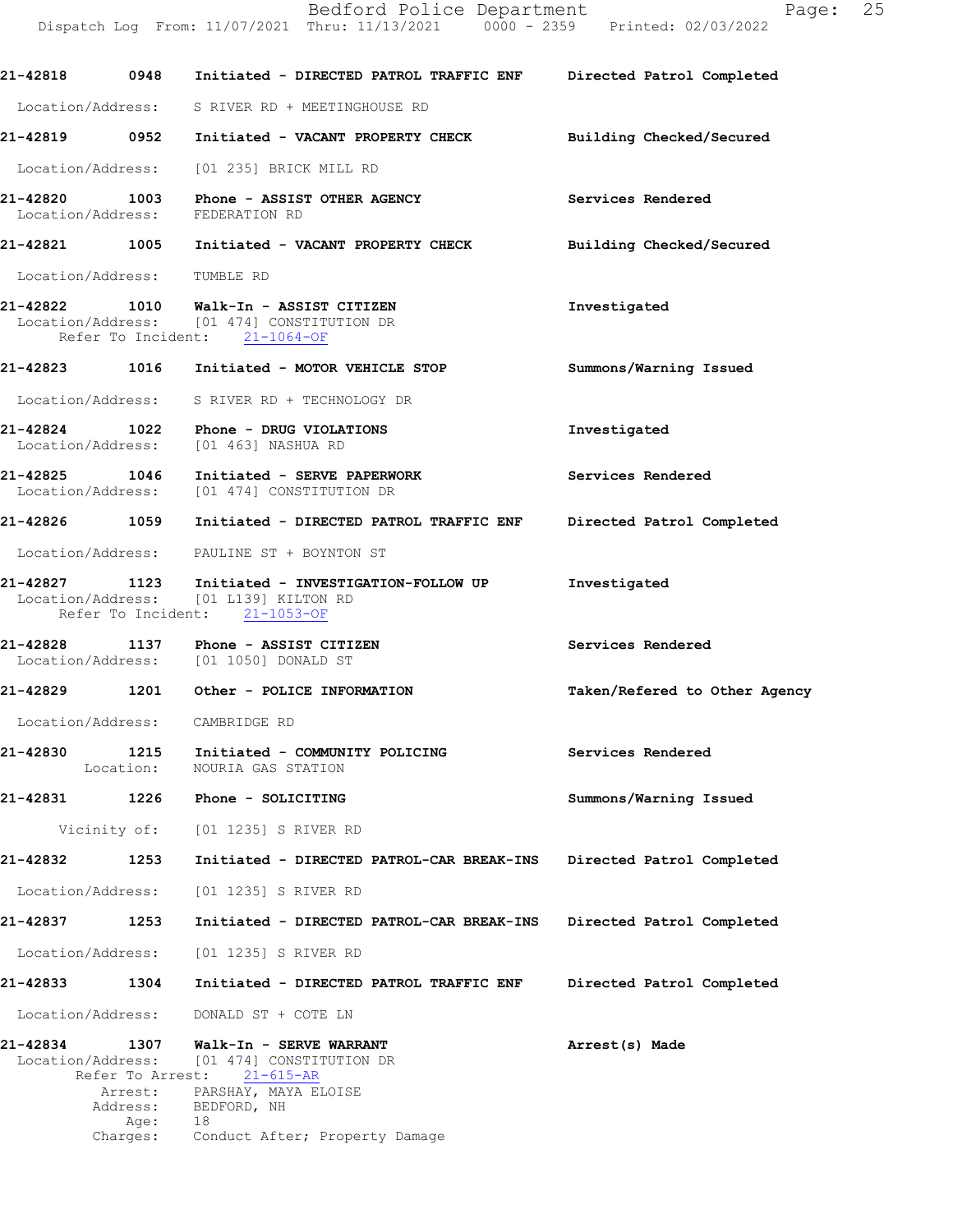|                                    |      | Dispatch Log From: 11/07/2021 Thru: 11/13/2021 0000 - 2359 Printed: 02/03/2022                        |                           |
|------------------------------------|------|-------------------------------------------------------------------------------------------------------|---------------------------|
| 21-42835 1314                      |      | Initiated - MOTOR VEHICLE STOP                                                                        | Summons/Warning Issued    |
|                                    |      | Location/Address: MEETINGHOUSE RD + S RIVER RD                                                        |                           |
| 21-42836                           | 1317 | Initiated - COMMUNITY POLICING/SAFE SCHOOL Building Checked/Secured                                   |                           |
|                                    |      | Location/Address: [01 L2079] NASHUA RD                                                                |                           |
| 21-42838 1322                      |      | 911 - S-EMERGENCY MEDICAL CALL-CHARL TRANSPORTED TO CMC HOSPITAL                                      |                           |
|                                    |      | Location/Address: [01 17] DONALD ST                                                                   |                           |
| 21-42839 1333                      |      | Phone - SCAMS (PHONE, EMAIL ETC)                                                                      | No Action Required        |
| Location/Address:                  |      | EDWARD CIR                                                                                            |                           |
| 21-42840 1343                      |      | Initiated - DIRECTED PATROL-CAR BREAK-INS                                                             | Directed Patrol Completed |
|                                    |      | Location/Address: [01 L1804] S RIVER RD                                                               |                           |
| 21-42841 1345                      |      | Initiated - MOTOR VEHICLE STOP                                                                        | Summons/Warning Issued    |
| Location/Address:                  |      | WASHINGTON PL + S RIVER RD                                                                            |                           |
| 21-42842 1402                      |      | Initiated - DIRECTED PATROL TRAFFIC ENF                                                               | Directed Patrol Completed |
|                                    |      | Location/Address: CHESTNUT DR                                                                         |                           |
| 21-42843 1403                      |      | Initiated - MOTOR VEHICLE STOP                                                                        | Summons/Warning Issued    |
| Location/Address:                  |      | S RIVER RD                                                                                            |                           |
| 21-42844 1410<br>Location/Address: |      | 911 - MOTOR VEHICLE COMP-IN PROGRESS<br>101, RTE + WALLACE RD                                         | Services Rendered         |
| 21-42845 1410                      |      | Initiated - MOTOR VEHICLE STOP                                                                        | Summons/Warning Issued    |
|                                    |      | Location/Address: S RIVER RD + EXECUTIVE PARK DR                                                      |                           |
|                                    |      | 21-42846 1455 911 - THEFT<br>Location/Address: [01 L829] 101, RTE<br>Refer To Incident: 21-1065-OF    | Services Rendered         |
| 21-42847<br>Location/Address:      | 1521 | Initiated - INVESTIGATION-FOLLOW UP<br>CAMPBELL RD<br>Refer To Incident: 21-1045-OF                   | Could Not Locate          |
| 21-42848                           | 1523 | Initiated - MOTOR VEHICLE STOP                                                                        | Summons/Warning Issued    |
|                                    |      | Location/Address: S RIVER RD                                                                          |                           |
| 21-42849                           |      | 1534 Phone - ANIMAL COMPLAINT                                                                         | No Action Required        |
| Location/Address:                  |      | S RIVER RD + MEETINGHOUSE RD                                                                          |                           |
| 21-42850                           | 1540 | Initiated - INVESTIGATION-FOLLOW UP                                                                   | Directed Patrol Completed |
|                                    |      | Location/Address: [01 L2271] S RIVER RD                                                               |                           |
| 21-42851                           | 1600 | Initiated - DIRECTED PATROL ACCIDENTS                                                                 | Directed Patrol Completed |
|                                    |      | Location/Address: 101, RTE + 114 RTE                                                                  |                           |
| 21-42852                           | 1603 | Phone - CRIMINAL THREATENING<br>Location/Address: [01 1489] LEAVY DR<br>Refer To Incident: 21-1066-OF | Investigated              |

**21-42853 1608 Initiated - DIRECTED PATROL ACCIDENTS Directed Patrol Completed** 

Bedford Police Department Fage: 26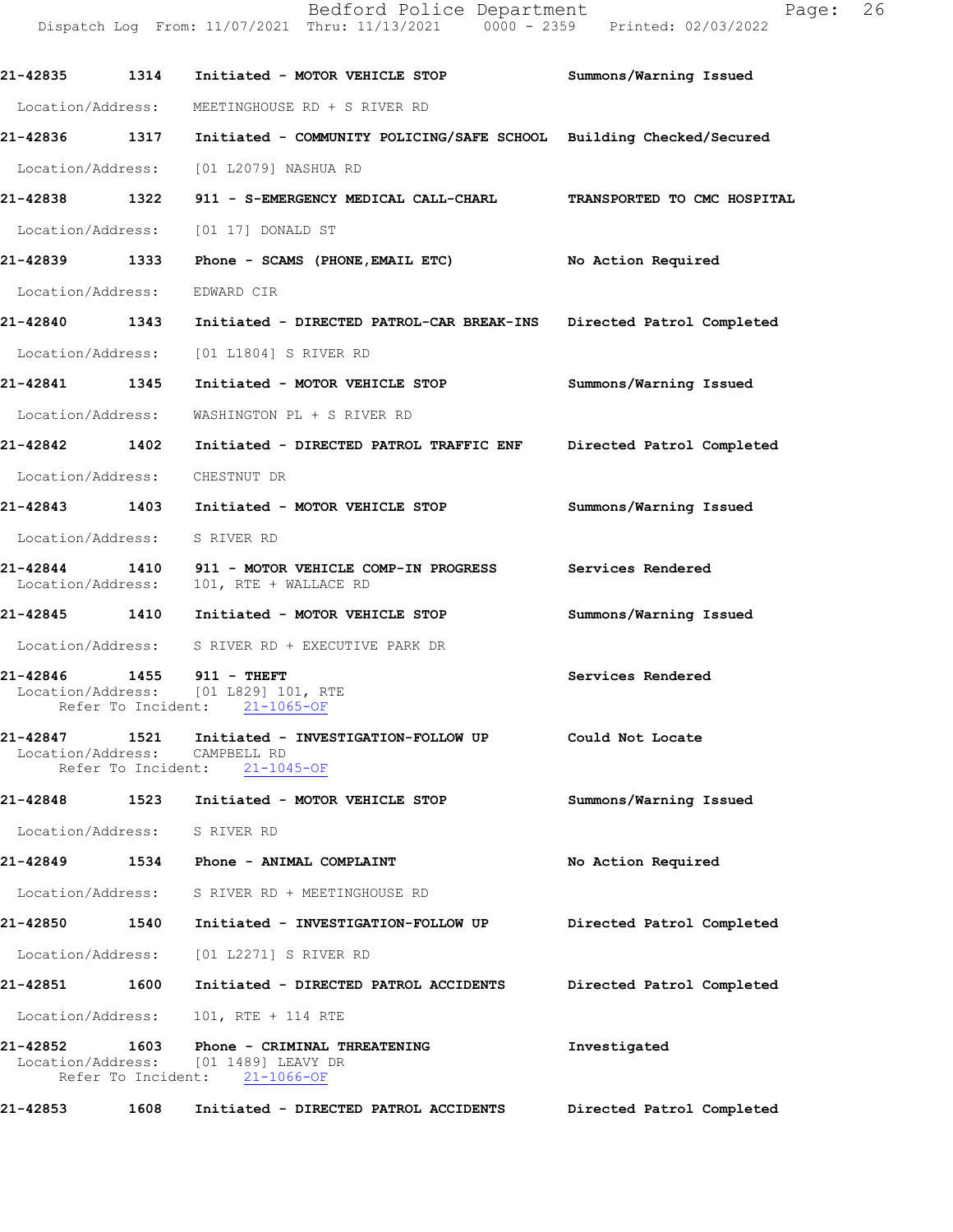|                                    |      | Bedford Police Department<br>Dispatch Log From: 11/07/2021 Thru: 11/13/2021 0000 - 2359 Printed: 02/03/2022 | 27<br>Page:                    |
|------------------------------------|------|-------------------------------------------------------------------------------------------------------------|--------------------------------|
|                                    |      | Location/Address: S RIVER RD + BACK RIVER RD                                                                |                                |
|                                    |      | 21-42854 1611 Phone - S-MUTUAL AID-MEDICAL                                                                  | Transported to Elliot Hospital |
|                                    |      | Location/Address: [07] BOUCHARD ST                                                                          |                                |
| 21-42855                           |      | 1615 Phone - DOG COMPLAINT<br>Location/Address: [07 M14] QUEEN CITY AVE<br>Refer To Incident: 21-1067-OF    | Investigated                   |
|                                    |      |                                                                                                             | Summons/Warning Issued         |
| Location/Address:                  |      | 114 RTE + DONALD ST                                                                                         |                                |
| 21-42857 1633                      |      | Initiated - DIRECTED PATROL TRAFFIC ENF                                                                     | Directed Patrol Completed      |
| Location/Address:                  |      | KILTON RD + S RIVER RD                                                                                      |                                |
| 21-42858 1639                      |      | Initiated - MOTOR VEHICLE STOP                                                                              | Summons/Warning Issued         |
| Location/Address:                  |      | [01 1235] S RIVER RD                                                                                        |                                |
| 21-42859 1700                      |      | Initiated - DIRECTED PATROL TRAFFIC ENF                                                                     | Directed Patrol Completed      |
| Location/Address:                  |      | S RIVER RD + EXECUTIVE PARK DR                                                                              |                                |
| 21-42860<br>Location/Address:      | 1707 | Phone - MOTOR VEHICLE ACCIDENT<br>NEW BOSTON RD + LINDAHL RD                                                | Services Rendered              |
| 21-42861 1711                      |      | Initiated - MOTOR VEHICLE STOP                                                                              | Summons/Warning Issued         |
| Location/Address:                  |      | S RIVER RD + SUNSET LN                                                                                      |                                |
| 21-42862 1731                      |      | Initiated - DIRECTED PATROL-CAR BREAK-INS                                                                   | Directed Patrol Completed      |
| Location/Address:                  |      | [01 1235] S RIVER RD                                                                                        |                                |
| 21-42863 1735                      |      | Initiated - DIRECTED PATROL-CAR BREAK-INS                                                                   | Directed Patrol Completed      |
| Location/Address:                  |      | [01 2343] S RIVER RD                                                                                        |                                |
| 21-42864<br>Location/Address:      | 1741 | 911 - RUNAWAY<br>WINDSONG CIR                                                                               | Investigated                   |
| 21-42865                           | 1759 | Initiated - DIRECTED PATROL ACCIDENTS                                                                       | Directed Patrol Completed      |
| Location/Address:                  |      | 101, RTE + MEETINGHOUSE RD                                                                                  |                                |
| 21-42866                           | 1759 | Initiated - DIRECTED PATROL ACCIDENTS                                                                       | Directed Patrol Completed      |
| Location/Address:                  |      | S RIVER RD + KILTON RD                                                                                      |                                |
| 21-42867<br>Location/Address:      | 1810 | Other - CHECK THE WELFARE<br>[01 1047] HITCHING POST LN                                                     | Services Rendered              |
| 21-42868                           | 1815 | Initiated - DIRECTED PATROL-CAR BREAK-INS                                                                   | Directed Patrol Completed      |
| Location/Address:                  |      | [01 L848] TECHNOLOGY DR                                                                                     |                                |
| 21-42869 1840<br>Location/Address: |      | Phone - S-FIRE ALARM<br>[01 L862] TIMBERLANE DR                                                             | Services Rendered              |
| 21-42870<br>Location/Address:      | 1849 | Phone - S-MUTUAL AID-MEDICAL<br>[05] ARROW WOOD RD                                                          | <b>NO TRANSPORT</b>            |
| 21-42871<br>Location/Address:      | 1854 | Walk-In - ASSIST CITIZEN<br>[01 474] CONSTITUTION DR                                                        | Services Rendered              |
| 21-42872                           | 1858 | Initiated - DIRECTED PATROL-CAR BREAK-INS                                                                   | Directed Patrol Completed      |
| Location/Address:                  |      | [01 308] COLBY CT                                                                                           |                                |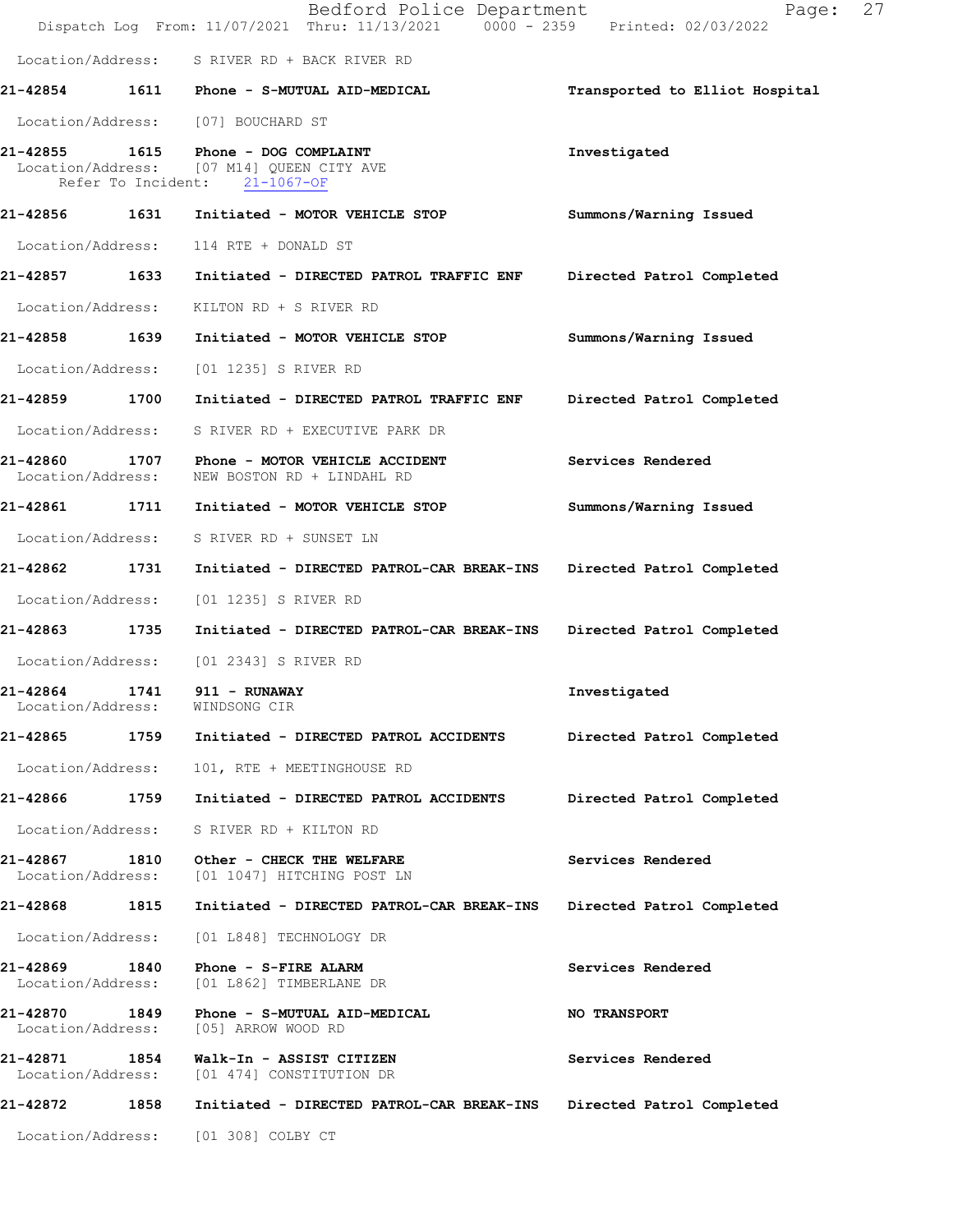**21-42873 1921 Initiated - INVESTIGATION-FOLLOW UP Services Rendered**  Location/Address: KENNEDY DR **21-42874 1924 Initiated - DIRECTED PATROL TRAFFIC ENF Directed Patrol Completed**  Location/Address: 101, RTE + FREEDOM WAY **21-42875 1931 Initiated - DIRECTED PATROL-CAR BREAK-INS Directed Patrol Completed**  Location/Address: PALOMINO LN + PLUMMER RD **21-42876 1948 Phone - MOTOR VEHICLE COMPLAINT No Action Required**  Location/Address: OLD BEDFORD RD **21-42877 1953 Initiated - DIRECTED PATROL-CAR BREAK-INS Directed Patrol Completed**  Location/Address: TECHNOLOGY DR + S RIVER RD **21-42878 2009 Initiated - MOTOR VEHICLE STOP Summons/Warning Issued**  Location/Address: MEETINGHOUSE RD + 101, RTE **21-42879 2029 Initiated - DIRECTED PATROL TRAFFIC ENF Directed Patrol Completed**  Location/Address: 101, RTE + WALLACE RD **21-42880 2030 Initiated - DIRECTED PATROL DWI Directed Patrol Completed**  Location/Address: S RIVER RD + KILTON RD **21-42881 2037 Initiated - DIRECTED PATROL DWI Directed Patrol Completed**  Location/Address: S RIVER RD + CLUB ACRE LN **21-42882 2043 Initiated - MOTOR VEHICLE STOP Summons/Warning Issued**  Location/Address: F.E. EVERETT SOUTH TPKE **21-42883 2048 Initiated - MOTOR VEHICLE STOP Summons/Warning Issued**  Location/Address: S RIVER RD + BACK RIVER RD **21-42884 2053 Initiated - MOTOR VEHICLE STOP Summons/Warning Issued**  Location/Address: 101, RTE + CHESTNUT DR **21-42885 2101 Initiated - MOTOR VEHICLE STOP Summons/Warning Issued**  Location/Address: S RIVER RD + WASHINGTON PL **21-42886 2109 Initiated - DIRECTED PATROL-CAR BREAK-INS Directed Patrol Completed**  Location/Address: DONALD ST + CURTIS LN **21-42887 2113 Initiated - DIRECTED PATROL BURGLARY Directed Patrol Completed**  Location/Address: S RIVER RD + EXECUTIVE PARK DR **21-42888 2113 911 - S-EMERGENCY MEDICAL CALL-DELTA TRANSPORTED TO CMC HOSPITAL**  Location/Address: BRIAR RD **21-42889 2117 Initiated - MOTOR VEHICLE STOP Summons/Warning Issued**  Location/Address: 101, RTE + CONSTITUTION DR **21-42890 2126 Initiated - SUSP ACTIVITIES Services Rendered**  Location/Address: [01 1285] S RIVER RD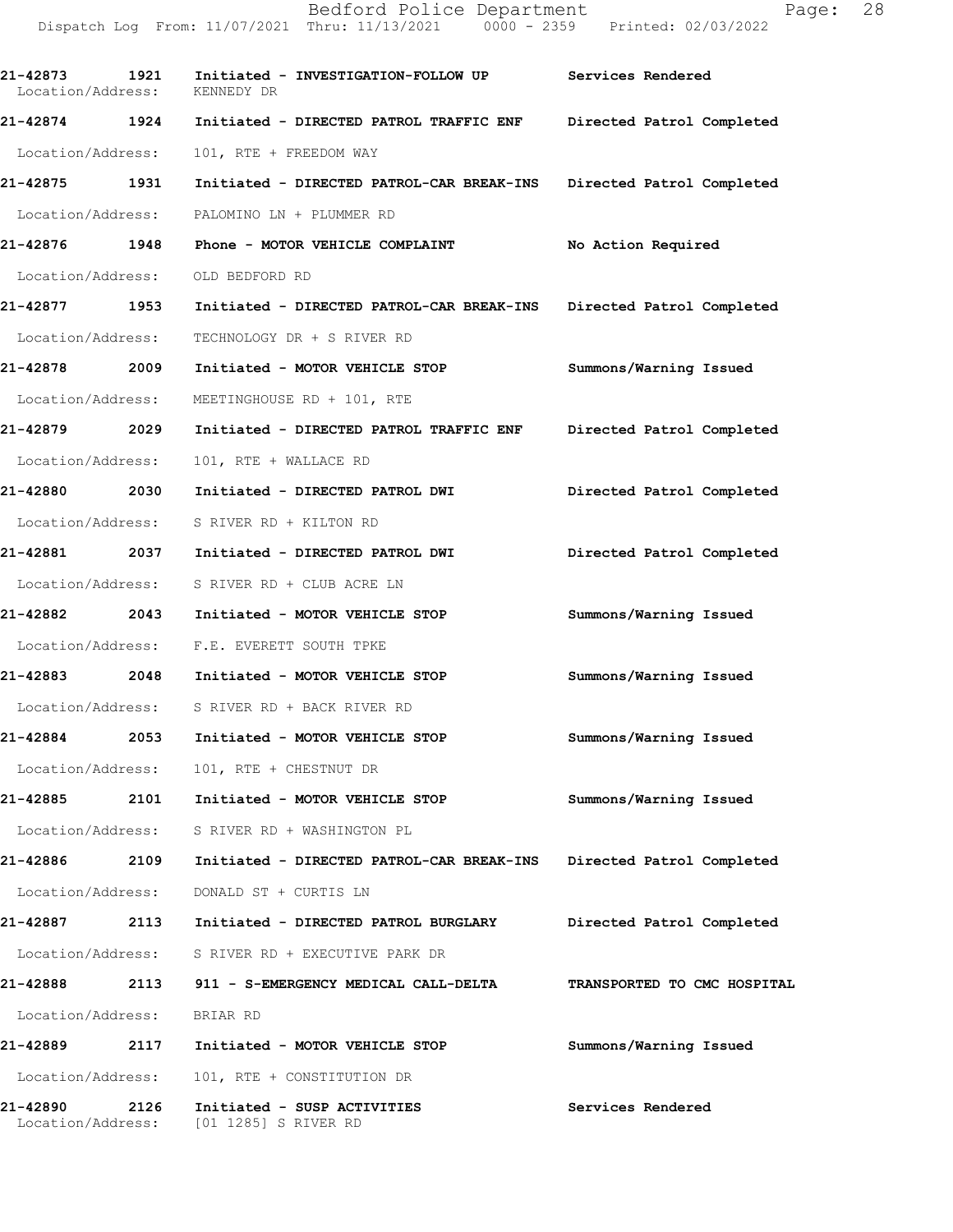|                               |      | Bedford Police Department<br>Dispatch Log From: 11/07/2021 Thru: 11/13/2021 0000 - 2359 Printed: 02/03/2022 | Page:                     | 29 |
|-------------------------------|------|-------------------------------------------------------------------------------------------------------------|---------------------------|----|
| 21-42891                      | 2133 | Initiated - MOTOR VEHICLE STOP                                                                              | Summons/Warning Issued    |    |
| Location/Address:             |      | 101, RTE + PINECREST DR                                                                                     |                           |    |
| 21-42892<br>Location/Address: | 2136 | Initiated - SUSP ACTIVITIES<br>[01 L1805] BEDFORD FARMS DR                                                  | Services Rendered         |    |
| 21-42893 2139                 |      | Initiated - MOTOR VEHICLE STOP                                                                              | Summons/Warning Issued    |    |
| Location/Address:             |      | S RIVER RD                                                                                                  |                           |    |
|                               |      | 21-42894 2144 Phone - S-MUTUAL AID-MEDICAL<br>Location/Address: [07] CHESTNUT ST                            | <b>NO TRANSPORT</b>       |    |
| 21-42895 2150                 |      | Initiated - BUILDING CHECK                                                                                  | Directed Patrol Completed |    |
| Location/Address:             |      | [01 376] KILTON RD                                                                                          |                           |    |
| 21-42896                      | 2207 | 911 - MOTOR VEHICLE ACCIDENT<br>Location/Address: [01 L241] 101, RTE                                        | Services Rendered         |    |
| 21-42897 2217                 |      | Initiated - MOTOR VEHICLE STOP                                                                              | Summons/Warning Issued    |    |
|                               |      | Location/Address: S RIVER RD + BACK RIVER RD                                                                |                           |    |
| 21-42898 2233                 |      | Initiated - MOTOR VEHICLE STOP                                                                              | Summons/Warning Issued    |    |
| Location/Address:             |      | COLBY CT + S RIVER RD                                                                                       |                           |    |
|                               |      | 21-42899 2318 Phone - S-FIRE ALARM<br>Location/Address: [01 L432] WHISPER DR                                | Alarm - False             |    |
| 21-42900 2326                 |      | Initiated - DIRECTED PATROL DWI                                                                             | Directed Patrol Completed |    |
| Location/Address:             |      | 101, RTE + 114 RTE                                                                                          |                           |    |
| 21-42901 2349                 |      | Initiated - MOTOR VEHICLE STOP                                                                              | Summons/Warning Issued    |    |
| Location/Address:             |      | 101, RTE + F.E. EVERETT SOUTH TPKE                                                                          |                           |    |
| 21-42902                      | 2350 | Initiated - DIRECTED PATROL DWI                                                                             | Directed Patrol Completed |    |
|                               |      | Vicinity of: S RIVER RD + SOMERVILLE DR                                                                     |                           |    |
| 21-42903                      |      | 2359 Initiated - DIRECTED PATROL DWI                                                                        | Directed Patrol Completed |    |
|                               |      | Vicinity of: S RIVER RD + KILTON RD                                                                         |                           |    |
|                               |      | For Date: $11/11/2021$ - Thursday                                                                           |                           |    |
| 21-42904<br>Location/Address: | 0003 | Initiated - DISABLED MOTOR VEHICLE<br>[07] I-293 SOUTH                                                      | Services Rendered         |    |
| 21-42905                      | 0014 | Initiated - MOTOR VEHICLE STOP                                                                              | Summons/Warning Issued    |    |
| Location/Address:             |      | S RIVER RD + HAWTHORNE DR                                                                                   |                           |    |
| 21-42906                      | 0022 | Initiated - MOTOR VEHICLE STOP                                                                              | Summons/Warning Issued    |    |
| Location/Address:             |      | 114 RTE + PLUMMER HILL RD                                                                                   |                           |    |

**21-42908 0044 Initiated - DIRECTED PATROL DWI Directed Patrol Completed**  Location/Address: 114 RTE + PLUMMER HILL RD **21-42907 0046 Initiated - DIRECTED PATROL DWI Directed Patrol Completed**  Location/Address: 101, RTE + MEETINGHOUSE RD

**21-42909 0049 Initiated - DIRECTED PATROL DWI Directed Patrol Completed**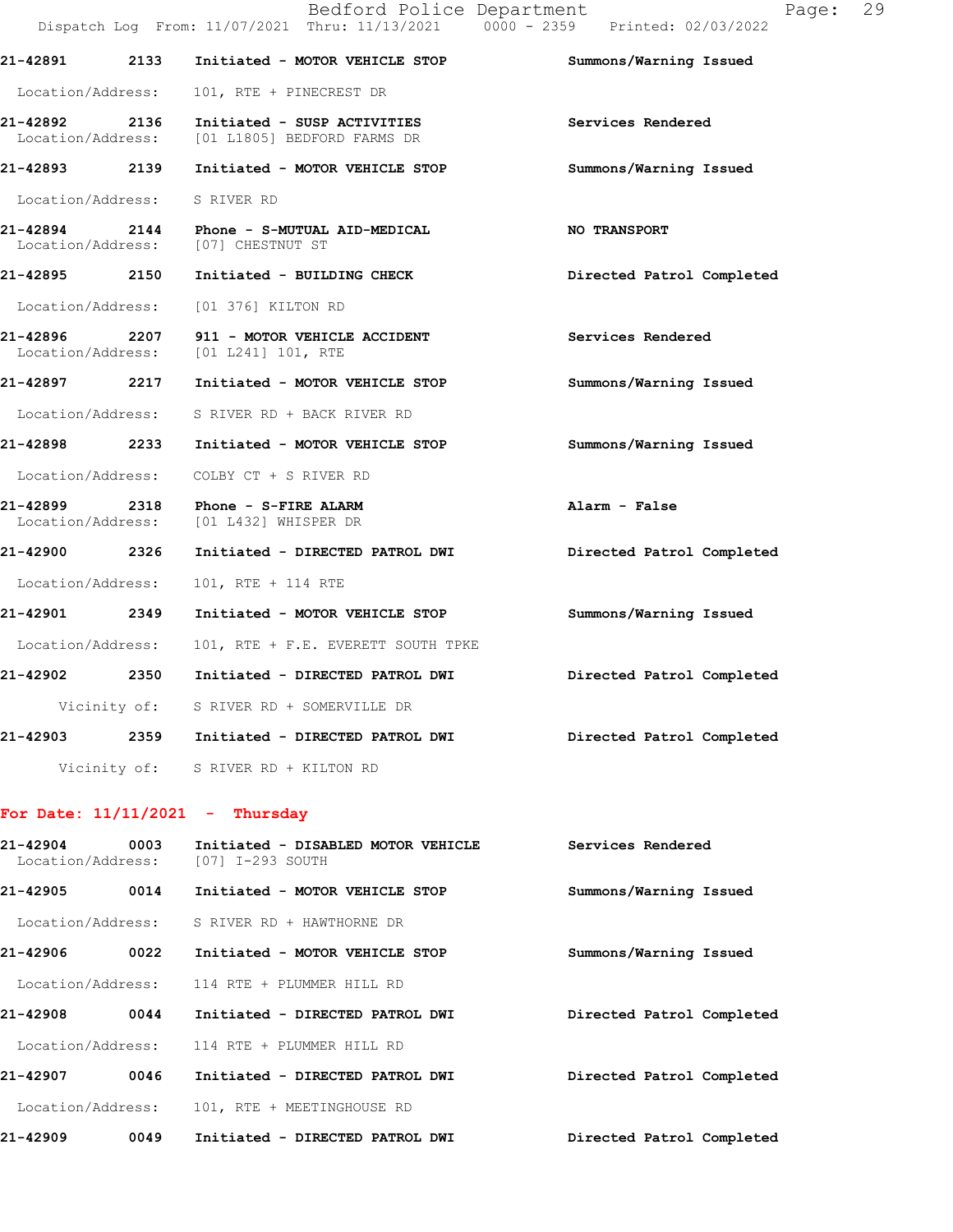Vicinity of: S RIVER RD + MAIN ST **21-42910 0051 Initiated - MOTOR VEHICLE STOP Summons/Warning Issued**  Location/Address: 114 RTE **21-42911 0107 Initiated - DIRECTED PATROL DWI Directed Patrol Completed**  Vicinity of: S RIVER RD + PALOMINO LN **21-42912 0126 Initiated - DIRECTED PATROL DWI Directed Patrol Completed**  Location/Address: 101, RTE + MEETINGHOUSE RD **21-42913 0126 Initiated - DIRECTED PATROL DWI Directed Patrol Completed**  Location/Address: 101, RTE + KAHLIKO LN **21-42914 0126 Initiated - DIRECTED PATROL DWI Directed Patrol Completed**  Vicinity of: KILTON RD + S RIVER RD **21-42915 0147 Initiated - DIRECTED PATROL DWI Directed Patrol Completed**  Vicinity of: S RIVER RD + UPJOHN ST **21-42916 0148 Initiated - DIRECTED PATROL DWI Directed Patrol Completed**  Location/Address: NEW BOSTON RD + CHESTERFIELD PL **21-42917 0158 Initiated - DIRECTED PATROL BURGLARY Directed Patrol Completed**  Location/Address: [01 1235] S RIVER RD **21-42918 0201 Initiated - MOTOR VEHICLE STOP Summons/Warning Issued**  Location/Address: 101, RTE + HITCHING POST LN **21-42919 0215 Initiated - BUILDING CHECK Building Checked/Secured**  Location/Address: [01 L848] TECHNOLOGY DR **21-42920 0218 Initiated - DIRECTED PATROL-CAR BREAK-INS Directed Patrol Completed**  Vicinity of: TECHNOLOGY DR + CHATHAM DR **21-42921 0223 Initiated - DIRECTED PATROL DWI Directed Patrol Completed**  Location/Address: 101, RTE + JENKINS RD **21-42922 0224 Initiated - DIRECTED PATROL-CAR BREAK-INS Directed Patrol Completed**  Location/Address: COOPER LN **21-42923 0308 Initiated - BUILDING CHECK Building Checked/Secured**  Location/Address: [01 231] OLD BEDFORD RD **21-42924 0334 Initiated - DIRECTED PATROL BURGLARY Directed Patrol Completed**  Location/Address: RUNDLETT HILL RD **21-42925 0341 Initiated - BUILDING CHECK Building Checked/Secured**  Location/Address: [01 L863] 101, RTE **21-42926 0402 Initiated - DIRECTED PATROL BURGLARY Directed Patrol Completed**  Location/Address: S RIVER RD + COLBY CT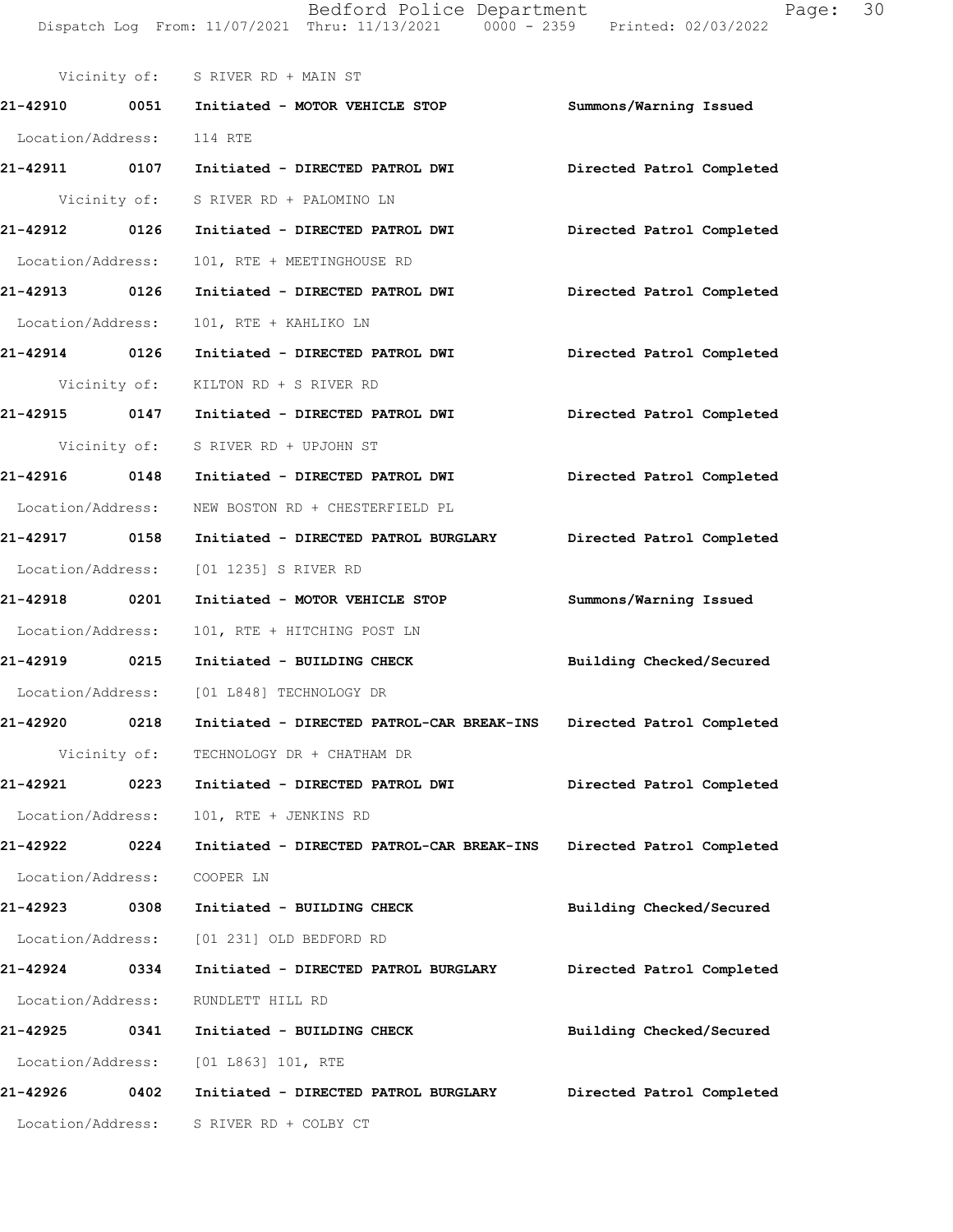|                                    |      | Bedford Police Department<br>Dispatch Log From: 11/07/2021 Thru: 11/13/2021 0000 - 2359 Printed: 02/03/2022 | 31<br>Page:               |
|------------------------------------|------|-------------------------------------------------------------------------------------------------------------|---------------------------|
| 21-42927                           | 0416 | Initiated - BUILDING CHECK                                                                                  | Building Checked/Secured  |
|                                    |      | Location/Address: [01 463] NASHUA RD                                                                        |                           |
| 21-42928 0417                      |      | Initiated - BUILDING CHECK                                                                                  | Building Checked/Secured  |
| Location/Address:                  |      | [01 L1094] S RIVER RD                                                                                       |                           |
| 21-42929 0419                      |      | Initiated - BUILDING CHECK                                                                                  | Directed Patrol Completed |
| Location/Address:                  |      | [01 L357] WHITE AVE                                                                                         |                           |
| 21-42930 0433                      |      | Initiated - DIRECTED PATROL BURGLARY Directed Patrol Completed                                              |                           |
| Location/Address:                  |      | WALLACE RD + NASHUA RD                                                                                      |                           |
|                                    |      |                                                                                                             | Directed Patrol Completed |
| Location/Address:                  |      | CAMPBELL RD                                                                                                 |                           |
| 21-42932<br>Location/Address:      | 0500 | Phone - ANIMAL COMPLAINT<br>101, RTE + HARDY RD                                                             | Services Rendered         |
| 21-42933 0508                      |      | Initiated - DIRECTED PATROL TRAFFIC ENF                                                                     | Directed Patrol Completed |
|                                    |      | Location/Address: S RIVER RD + KILTON RD                                                                    |                           |
|                                    |      | 21-42934 0515 Initiated - DIRECTED PATROL-CAR BREAK-INS                                                     | Directed Patrol Completed |
|                                    |      | Vicinity of: S RIVER RD + TECHNOLOGY DR                                                                     |                           |
| 21-42935 0526                      |      | Initiated - DIRECTED PATROL TRAFFIC ENF                                                                     | Directed Patrol Completed |
| Location/Address:                  |      | 101, RTE + MEETINGHOUSE RD                                                                                  |                           |
| 21-42936                           | 0752 | Initiated - DIRECTED PATROL TRAFFIC ENF Directed Patrol Completed                                           |                           |
| Location/Address:                  |      | 101, RTE + KAHLIKO LN                                                                                       |                           |
|                                    |      | 21-42937 0800 Initiated - DIRECTED PATROL TRAFFIC ENF                                                       | Directed Patrol Completed |
| Location/Address:                  |      | S RIVER RD + KILTON RD                                                                                      |                           |
| 21-42938<br>Location/Address:      | 0800 | Phone - ASSIST CITIZEN<br>[01 1193] HAWTHORNE DR                                                            | Services Rendered         |
| 21-42939 0802<br>Location/Address: |      | Phone - ASSIST CITIZEN<br>[01 1333] JOPPA HILL RD                                                           | Services Rendered         |
| 21-42940<br>Location/Address:      | 0806 | Phone - ASSIST CITIZEN<br>LAUREL DR                                                                         | Investigated              |
| 21-42941                           | 0827 | Initiated - DIRECTED PATROL-CAR BREAK-INS                                                                   | Directed Patrol Completed |
| Location/Address:                  |      | [01 L2252] JENKINS RD                                                                                       |                           |
| 21-42942                           | 0848 | Initiated - DIRECTED PATROL TRAFFIC ENF                                                                     | Directed Patrol Completed |
| Location/Address:                  |      | 101, RTE + MEETINGHOUSE RD                                                                                  |                           |
| 21-42943                           | 0852 | Initiated - MOTOR VEHICLE STOP                                                                              | Summons/Warning Issued    |
| Location/Address:                  |      | S RIVER RD + MEETINGHOUSE RD                                                                                |                           |
| 21-42944                           | 0906 | Initiated - DIRECTED PATROL TRAFFIC ENF                                                                     | Directed Patrol Completed |
| Location/Address:                  |      | GAGE GIRLS RD                                                                                               |                           |
| 21-42945<br>Location/Address:      | 0918 | Phone - HIGHWAY CONDITIONS<br>101, RTE + PLUMMER ROAD OVERPASS                                              | Could Not Locate          |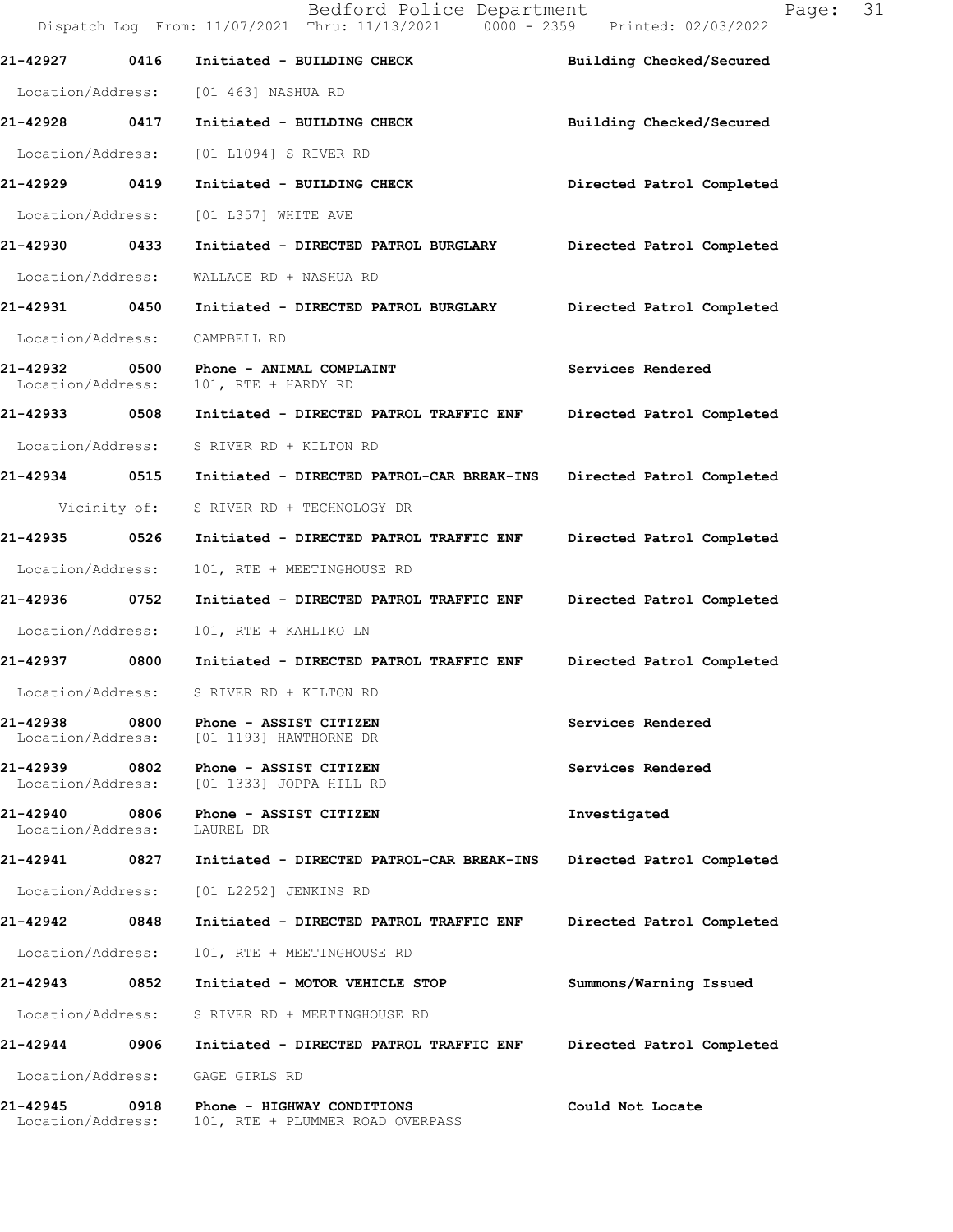|                               |      | Bedford Police Department<br>Dispatch Log From: 11/07/2021 Thru: 11/13/2021 0000 - 2359 Printed: 02/03/2022 | Page: 32                       |  |
|-------------------------------|------|-------------------------------------------------------------------------------------------------------------|--------------------------------|--|
|                               |      | Location/Address: [01 1312] S RIVER RD                                                                      | Services Rendered              |  |
|                               |      | 21-42947 0920 911 - S-EMERGENCY MEDICAL CALL-DELTA                                                          | Transported to Elliot Hospital |  |
| Location/Address: SEABEE ST   |      |                                                                                                             |                                |  |
|                               |      | 21-42948 0922 Phone - 911 Abandoned<br>Location/Address: [01 L2600] RUNDLETT HILL RD                        | Services Rendered              |  |
|                               |      | 21-42949 0945 911 - S-EMERGENCY MEDICAL CALL-ECHO<br>Location/Address: [01 2267] BOURNE DR                  | Investigated                   |  |
|                               |      | 21-42950 0951 Initiated - SERVE PAPERWORK<br>Location/Address: [01 2129] JEFFERSON RD                       | Could Not Locate               |  |
|                               |      | 21-42951 1010 Initiated - DIRECTED PATROL TRAFFIC ENF Directed Patrol Completed                             |                                |  |
| Location/Address:             |      | 101, RTE + COVENANT WAY                                                                                     |                                |  |
|                               |      | 21-42952 1026 Phone - S-MUTUAL AID-MEDICAL<br>Location/Address: [03] GOFFSTOWN BACK RD                      | <b>NO TRANSPORT</b>            |  |
| Location/Address: 101, RTE    |      | 21-42953 1041 Phone - FRAUD<br>Refer To Incident: 21-1069-OF                                                | Investigated                   |  |
|                               |      | 21-42954 1041 Phone - SCAMS (PHONE, EMAIL ETC)<br>Location/Address: [01 L1054] TECHNOLOGY DR                | Investigated                   |  |
|                               |      | 21-42955 1052 Phone - ASSIST CITIZEN<br>Location/Address: [01 1767] RUNDLETT HILL RD                        | Services Rendered              |  |
|                               |      | 21-42956 1105 911 - S-EMERGENCY MEDICAL CALL-CHARL                                                          | TRANSPORTED TO CMC HOSPITAL    |  |
|                               |      | Location/Address: [01 2198] OLD BEDFORD RD                                                                  |                                |  |
| 21-42957 1109                 |      | Initiated - DIRECTED PATROL TRAFFIC ENF Directed Patrol Completed                                           |                                |  |
| Location/Address:             |      | 101, RTE + MEETINGHOUSE RD                                                                                  |                                |  |
| 21-42958                      | 1120 | Initiated - DIRECTED PATROL TRAFFIC ENF Directed Patrol Completed                                           |                                |  |
| Location/Address:             |      | 101, RTE + PINECREST DR                                                                                     |                                |  |
| 21-42959<br>Location/Address: | 1141 | Phone - MOTOR VEHICLE COMPLAINT<br>KILTON ROAD RAMP                                                         | Could Not Locate               |  |
| 21-42960                      | 1226 | Phone - POLICE INFORMATION                                                                                  | No Action Required             |  |
| Location/Address:             |      | GREENFIELD PKWY                                                                                             |                                |  |
| 21-42961                      | 1257 | Initiated - DIRECTED PATROL TRAFFIC ENF                                                                     | Directed Patrol Completed      |  |
| Location/Address:             |      | 114 RTE + WHITE AVE                                                                                         |                                |  |
| 21-42964                      | 1307 | Phone - ASSIST CITIZEN                                                                                      | No Action Required             |  |
| Location/Address:             |      | [01 474] CONSTITUTION DR                                                                                    |                                |  |
| 21-42963<br>Location/Address: | 1313 | Walk-In - FOUND PROPERTY<br>101, RTE                                                                        | Services Rendered              |  |
| 21-42962<br>Location/Address: | 1315 | Initiated - DISABLED MOTOR VEHICLE<br>101, RTE + SHAW DR                                                    | Services Rendered              |  |
| 21-42965                      | 1401 | 911 - S-EMERGENCY MEDICAL CALL-ALPHA                                                                        | Transported to Elliot Hospital |  |
| Location/Address:             |      | [01 435] HAWTHORNE DR                                                                                       |                                |  |
| 21-42966                      | 1408 | Initiated - DIRECTED PATROL TRAFFIC ENF                                                                     | Directed Patrol Completed      |  |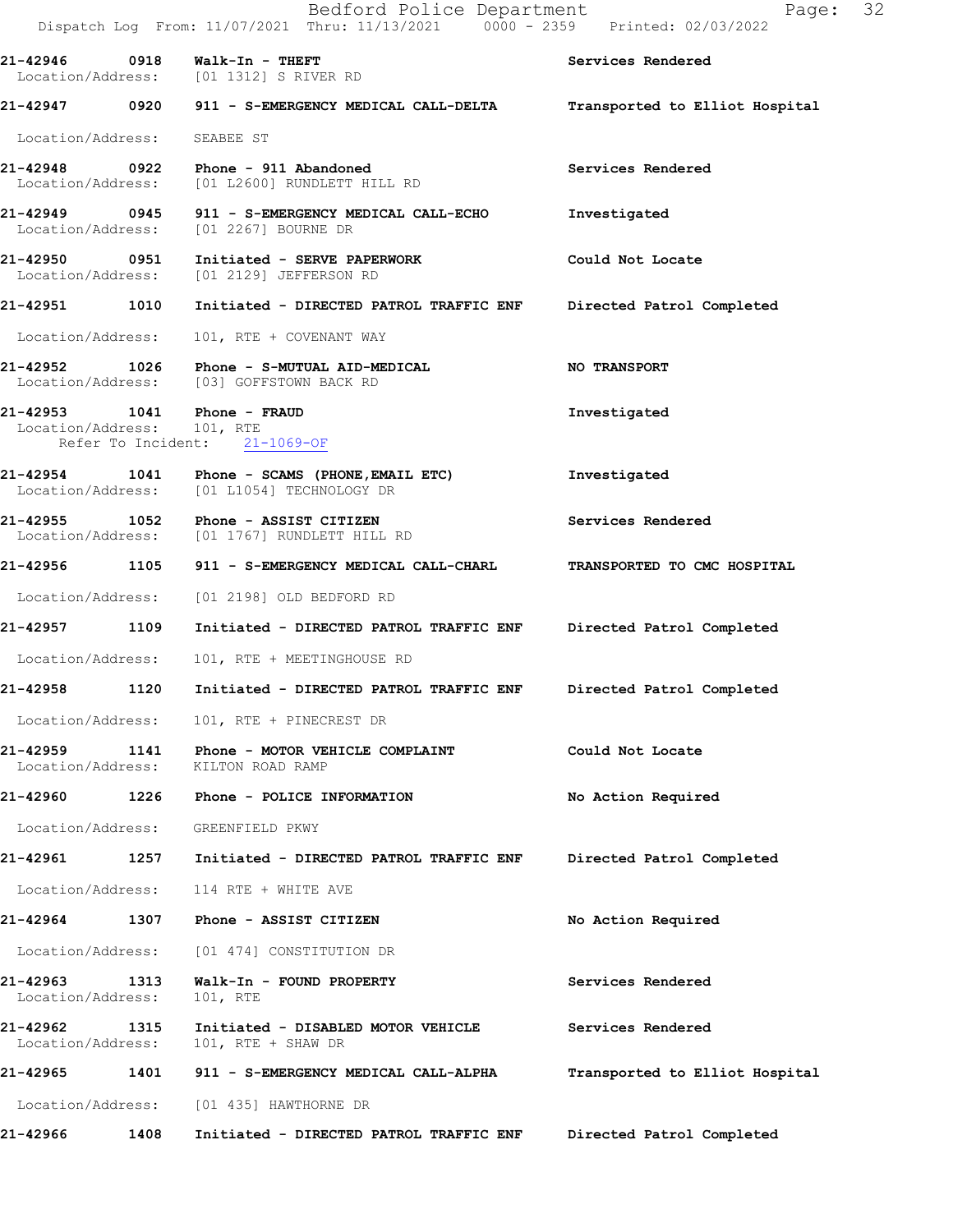|                                    |           | Bedford Police Department<br>Dispatch Log From: 11/07/2021 Thru: 11/13/2021 0000 - 2359 Printed: 02/03/2022    | Page:                       | 33 |
|------------------------------------|-----------|----------------------------------------------------------------------------------------------------------------|-----------------------------|----|
|                                    |           | Location/Address: WALLACE RD + NATHAN CUTLER DR                                                                |                             |    |
|                                    |           | 21-42967 1418 911 - S-EMERGENCY MEDICAL CALL-ALPHA                                                             | TRANSPORTED TO CMC HOSPITAL |    |
| Location/Address:                  |           | [01 L380] S RIVER RD                                                                                           |                             |    |
| 21-42968<br>Location/Address:      | 1440      | Phone - FOUND PROPERTY<br>[07] ARTHUR AVE                                                                      | Services Rendered           |    |
|                                    |           | 21-42969 1449 Phone - BOLO                                                                                     | No Action Required          |    |
|                                    | Location: | [04] FOR MERRIMACK PD                                                                                          |                             |    |
| 21-42970<br>Location/Address:      |           | 1512 911 - S-OUTSIDE SMOKE/ILLEGAL BURN<br>DUNLAP DR                                                           | Services Rendered           |    |
| 21-42971 1533                      |           | Initiated - DIRECTED PATROL TRAFFIC ENF                                                                        | Directed Patrol Completed   |    |
| Location/Address:                  |           | S RIVER RD + MEETINGHOUSE RD                                                                                   |                             |    |
| 21-42972 1546<br>Location/Address: |           | Initiated - ASSIST CITIZEN<br>HAMILTON WAY                                                                     | Services Rendered           |    |
| 21-42973                           |           | 1553 Initiated - INVESTIGATION-FOLLOW UP<br>Location/Address: [01 474] CONSTITUTION DR                         | Services Rendered           |    |
| 21-42974 1557                      |           | Initiated - INVESTIGATION-FOLLOW UP                                                                            | Directed Patrol Completed   |    |
|                                    |           | Location/Address: [01 L2271] S RIVER RD<br>Refer To Incident: 21-1047-OF                                       |                             |    |
| 21-42975 1619                      |           | Initiated - DIRECTED PATROL TRAFFIC ENF                                                                        | Directed Patrol Completed   |    |
| Location/Address:                  |           | 101, RTE + CONSTITUTION DR                                                                                     |                             |    |
| 21-42976 1623                      |           | Initiated - MOTOR VEHICLE STOP                                                                                 | Summons/Warning Issued      |    |
|                                    |           | Location/Address: S RIVER RD + WASHINGTON PL                                                                   |                             |    |
| 21-42977                           | 1626      | Initiated - DIRECTED PATROL TRAFFIC ENF                                                                        | Directed Patrol Completed   |    |
| Location/Address:                  |           | SOMERVILLE DR + S RIVER RD                                                                                     |                             |    |
| 21-42978                           |           | 1627 Initiated - MOTOR VEHICLE STOP                                                                            | Summons/Warning Issued      |    |
| Location/Address:                  |           | BACK RIVER RD + S RIVER RD                                                                                     |                             |    |
| 21-42979 1633                      |           | Phone - SCAMS (PHONE, EMAIL ETC)<br>Location/Address: [01 2020] GAGE GIRLS RD<br>Refer To Incident: 21-1072-OF | Services Rendered           |    |
| 21-42980 1634                      |           | Initiated - MOTOR VEHICLE STOP                                                                                 | Summons/Warning Issued      |    |
| Location/Address:                  |           | 101, RTE + OLD BEDFORD RD                                                                                      |                             |    |
| 21-42981                           | 1640      | Initiated - DIRECTED PATROL ACCIDENTS                                                                          | Directed Patrol Completed   |    |
| Location/Address:                  |           | MARKET ST + MAIN ST                                                                                            |                             |    |
| 21-42982                           | 1641      | Initiated - MOTOR VEHICLE STOP                                                                                 | Summons/Warning Issued      |    |
| Location/Address:                  |           | 101, RTE + WALLACE RD                                                                                          |                             |    |
| 21-42983 1644                      |           | Initiated - DIRECTED PATROL TRAFFIC ENF                                                                        | Directed Patrol Completed   |    |
| Location/Address:                  |           | WALLACE RD + NEW BOSTON RD                                                                                     |                             |    |
| 21-42984                           |           | 1652 Phone - ABANDONED MOTOR VEHICLE                                                                           | No Action Required          |    |
|                                    |           | Location/Address: [01 1566] 101, RTE                                                                           |                             |    |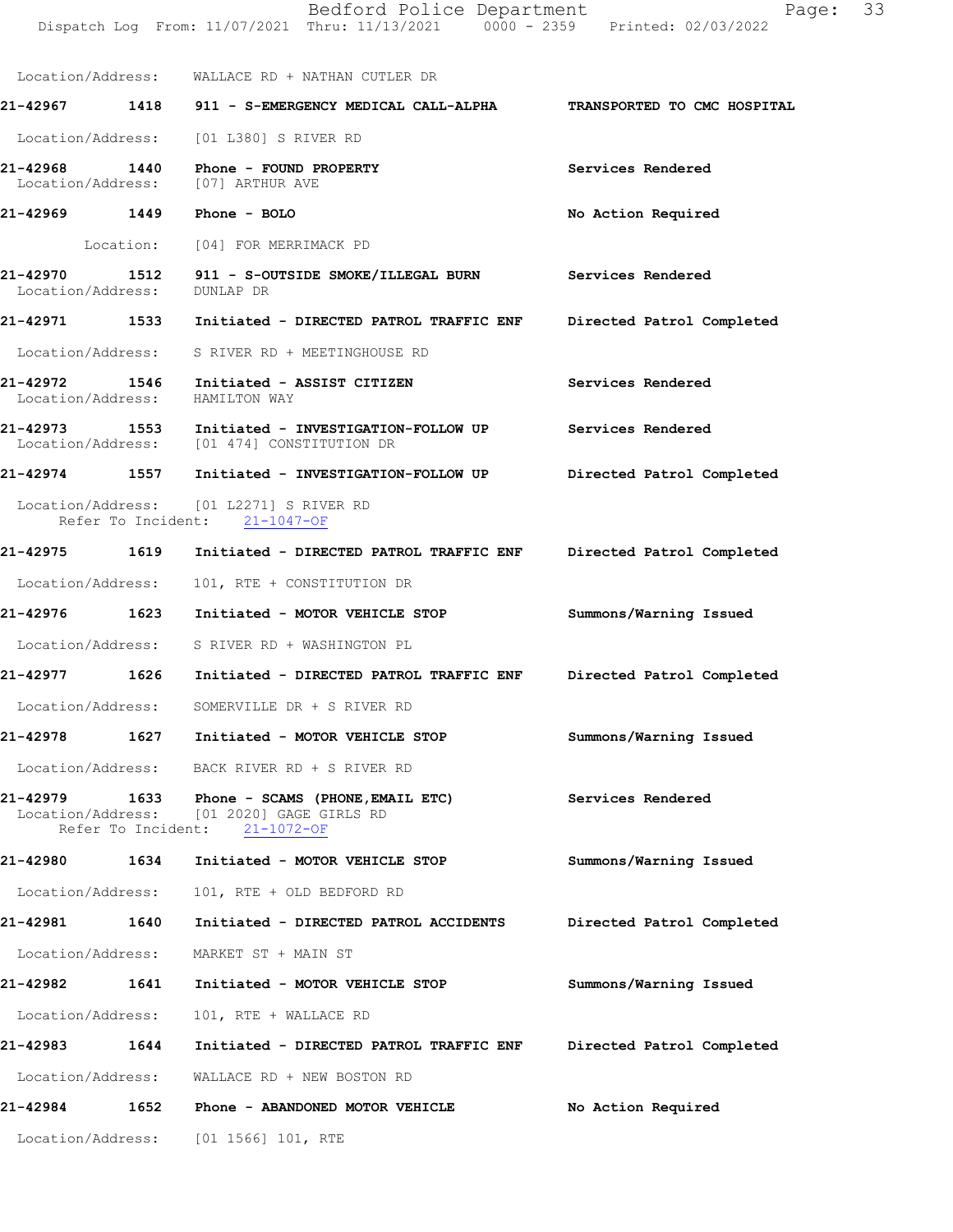| 21-42985                           | 1655              | Initiated - MOTOR VEHICLE STOP                                                                                                                                                                                                                                              | Summons/Warning Issued         |
|------------------------------------|-------------------|-----------------------------------------------------------------------------------------------------------------------------------------------------------------------------------------------------------------------------------------------------------------------------|--------------------------------|
|                                    |                   | Location/Address: KILTON RD + S RIVER RD                                                                                                                                                                                                                                    |                                |
| 21-42986 1658<br>Location/Address: |                   | 911 - DOMESTIC DISTURB.-IN PROGRESS<br>SWAN AVE                                                                                                                                                                                                                             | Investigated                   |
| 21-42987 1714                      |                   | Initiated - DIRECTED PATROL BURGLARY                                                                                                                                                                                                                                        | Directed Patrol Completed      |
|                                    |                   | Location/Address: BOYNTON ST + PLUMMER RD                                                                                                                                                                                                                                   |                                |
|                                    |                   | 21-42988         1716     911 - S-EMERGENCY MEDICAL CALL-ALPHA                                                                                                                                                                                                              | TRANSPORTED TO CMC HOSPITAL    |
| Location/Address:                  |                   | WOODLAWN AVE                                                                                                                                                                                                                                                                |                                |
| 21-42989 1721                      |                   | Initiated - DIRECTED PATROL-CAR BREAK-INS Directed Patrol Completed                                                                                                                                                                                                         |                                |
|                                    |                   | Location/Address: [01 L1804] S RIVER RD                                                                                                                                                                                                                                     |                                |
| 21-42990 1734                      |                   | Initiated - DIRECTED PATROL-CAR BREAK-INS                                                                                                                                                                                                                                   | Directed Patrol Completed      |
| Location/Address:                  |                   | UPJOHN ST + S RIVER RD                                                                                                                                                                                                                                                      |                                |
| 21-42991 1738                      |                   | Other - CHECK THE WELFARE<br>Location/Address: [01 1047] HITCHING POST LN                                                                                                                                                                                                   | Services Rendered              |
| 21-42992 1747                      |                   | Initiated - DIRECTED PATROL DWI                                                                                                                                                                                                                                             | Directed Patrol Completed      |
|                                    |                   | Location/Address: AUTUMN LN + S RIVER RD                                                                                                                                                                                                                                    |                                |
| 21-42993 1754                      | Location/Address: | Initiated - MOTOR VEHICLE STOP<br>S RIVER RD + COLBY CT<br>Refer To Arrest: 21-616-AR<br>Arrest: ACOSTA, JOSE MANUEL<br>Address: MANCHESTER, NH<br>Age: 35<br>Charges: Drive after Rev/Sus; DUI<br>Driving Without Giving Proof<br>Child Restraints<br>Unregistered Vehicle | Arrest(s) Made                 |
| 21-42994 1824                      |                   | 911 - S-EMERGENCY MEDICAL CALL-CHARL                                                                                                                                                                                                                                        | Transported to Elliot Hospital |
|                                    |                   | Location/Address: [01 749] WASHINGTON PL                                                                                                                                                                                                                                    |                                |
| 21-42995<br>Location/Address:      | 1829              | Initiated - SUSP ACTIVITIES<br>ATWOOD LN + RIDGEWOOD RD                                                                                                                                                                                                                     | Services Rendered              |
| 21-42996                           | 1838              | Initiated - MOTOR VEHICLE STOP                                                                                                                                                                                                                                              | Summons/Warning Issued         |
| Location/Address:                  |                   | HAWTHORNE DR                                                                                                                                                                                                                                                                |                                |
| 21-42997                           | 1848              | Initiated - MOTOR VEHICLE STOP                                                                                                                                                                                                                                              | Summons/Warning Issued         |
| Location/Address:                  |                   | S RIVER RD + CLUB ACRE LN                                                                                                                                                                                                                                                   |                                |
| 21-42998                           | 1850              | Initiated - DIRECTED PATROL-CAR BREAK-INS                                                                                                                                                                                                                                   | Directed Patrol Completed      |
|                                    |                   | Location/Address: [01 1050] DONALD ST                                                                                                                                                                                                                                       |                                |
| 21-42999                           | 1916              | 911 - S-EMERGENCY MEDICAL CALL-CHARL                                                                                                                                                                                                                                        | TRANSPORTED TO CMC HOSPITAL    |
| Location/Address:                  |                   | [01 2198] OLD BEDFORD RD                                                                                                                                                                                                                                                    |                                |
| 21-43000<br>Location/Address:      | 1919              | Phone - MOTOR VEHICLE ACCIDENT<br>101, RTE + BEDFORD CENTER RD                                                                                                                                                                                                              | Services Rendered              |
| 21-43001                           | 1930              | Initiated - DIRECTED PATROL-CAR BREAK-INS                                                                                                                                                                                                                                   | Directed Patrol Completed      |
|                                    |                   | Location/Address: [01 L1803] S RIVER RD                                                                                                                                                                                                                                     |                                |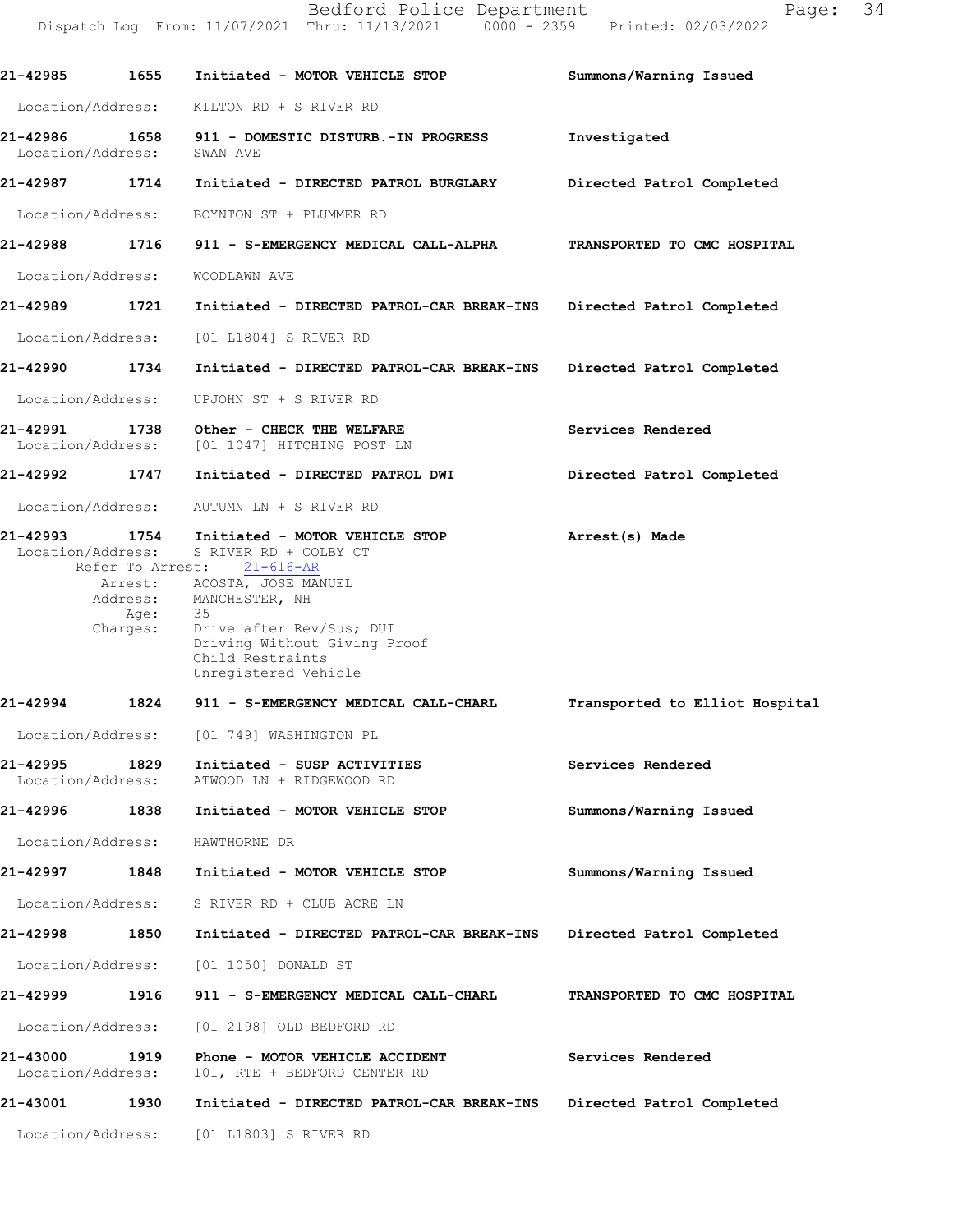**21-43002 1940 Initiated - MOTOR VEHICLE STOP Summons/Warning Issued**  Location/Address: NEW BOSTON RD + WALLACE RD **21-43003 1957 Initiated - DIRECTED PATROL TRAFFIC ENF Directed Patrol Completed**  Location/Address: 101, RTE + KILTON ROAD RAMP **21-43004 2001 Initiated - MOTOR VEHICLE STOP Summons/Warning Issued**  Location/Address: 101, RTE + KILTON ROAD RAMP **21-43005 2019 Initiated - DIRECTED PATROL-CAR BREAK-INS Directed Patrol Completed**  Location/Address: [01 L0000816] IRON HORSE DR **21-43006 2020 Initiated - DIRECTED PATROL-CAR BREAK-INS Directed Patrol Completed**  Location/Address: WHITE AVE + BELLEMORE DR **21-43007 2049 Initiated - MOTOR VEHICLE STOP Summons/Warning Issued**  Location/Address: HOLBROOK RD + HICKORY LN **21-43008 2050 Initiated - MOTOR VEHICLE STOP Summons/Warning Issued**  Location/Address: [01 L2271] S RIVER RD **21-43009 2111 Initiated - DIRECTED PATROL-CAR BREAK-INS Directed Patrol Completed**  Location/Address: [01 763] LEAVY DR **21-43010 2118 Initiated - MOTOR VEHICLE STOP Summons/Warning Issued**  Location/Address: S RIVER RD + CLUB ACRE LN **21-43011 2123 Initiated - MOTOR VEHICLE STOP Summons/Warning Issued**  Location/Address: 101, RTE + HITCHING POST LN **21-43012 2131 Initiated - DIRECTED PATROL DWI Directed Patrol Completed**  Location/Address: S RIVER RD + PALOMINO LN **21-43013 2135 Initiated - MOTOR VEHICLE STOP Summons/Warning Issued**  Location/Address: 114 RTE + PLUMMER HILL RD **21-43014 2136 Initiated - MOTOR VEHICLE STOP Summons/Warning Issued**  Location/Address: COUNTY RD + NASHUA RD **21-43015 2138 Initiated - MOTOR VEHICLE STOP Summons/Warning Issued**  Location/Address: [01 L2271] S RIVER RD **21-43016 2141 Initiated - MOTOR VEHICLE STOP Summons/Warning Issued**  Location/Address: MCALLISTER RD + NEW BOSTON RD **21-43017 2159 Initiated - MOTOR VEHICLE STOP Summons/Warning Issued**  Location/Address: 101, RTE + WALLACE RD

Dispatch Log From: 11/07/2021 Thru: 11/13/2021 0000 - 2359 Printed: 02/03/2022

**21-43018 2201 Initiated - DIRECTED PATROL BURGLARY Directed Patrol Completed**  Location/Address: DONALD ST + LAWES AVE **21-43019 2202 Initiated - DIRECTED PATROL BURGLARY Directed Patrol Completed** 

Bedford Police Department Page: 35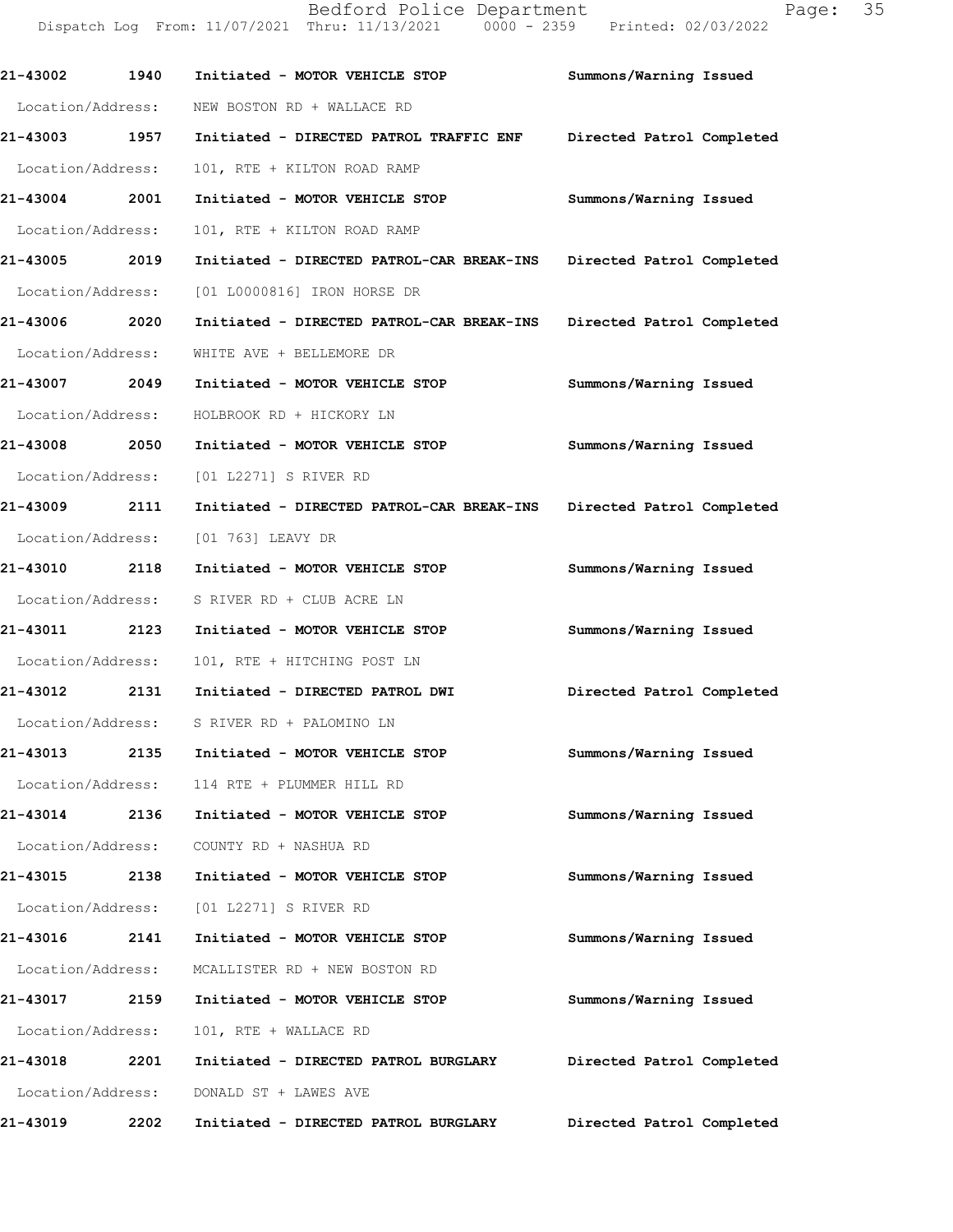|                               |              | Bedford Police Department<br>Dispatch Log From: 11/07/2021 Thru: 11/13/2021   0000 - 2359   Printed: 02/03/2022 | 36<br>Page:               |
|-------------------------------|--------------|-----------------------------------------------------------------------------------------------------------------|---------------------------|
|                               |              | Location/Address: S RIVER RD + KILTON RD                                                                        |                           |
| 21-43020                      |              | 2221 Initiated - BUILDING CHECK                                                                                 | Directed Patrol Completed |
|                               |              | Location/Address: [01 L653] OLD BEDFORD RD                                                                      |                           |
| 21-43021 2339                 |              | Initiated - DIRECTED PATROL DWI                                                                                 | Directed Patrol Completed |
| Location/Address:             |              | 101, RTE + MEETINGHOUSE RD                                                                                      |                           |
| 21-43022 2348                 |              | Initiated - DIRECTED PATROL DWI                                                                                 | Directed Patrol Completed |
|                               | Vicinity of: | 101, RTE + 114 RTE                                                                                              |                           |
|                               |              | 21-43023 2359 Initiated - MOTOR VEHICLE STOP                                                                    | Summons/Warning Issued    |
|                               |              | Location/Address: 101, RTE + PLUMMER ROAD OVERPASS                                                              |                           |
|                               |              | For Date: $11/12/2021$ - Friday                                                                                 |                           |
| 21-43024 0002                 |              | Initiated - DIRECTED PATROL DWI                                                                                 | Directed Patrol Completed |
| Location/Address:             |              | 101, RTE + WALLACE RD                                                                                           |                           |
|                               |              | 21-43025 0004 Initiated - DIRECTED PATROL DWI                                                                   | Directed Patrol Completed |
|                               | Vicinity of: | 101, RTE + CONSTITUTION DR                                                                                      |                           |
| 21-43026                      | 0020         | Initiated - MOTOR VEHICLE STOP                                                                                  | Summons/Warning Issued    |
| Location/Address:             |              | MEETINGHOUSE RD OFF RAMP + MEETINGHOUSE RD                                                                      |                           |
| 21-43027 0021                 |              | Initiated - DIRECTED PATROL DWI                                                                                 | Directed Patrol Completed |
|                               | Vicinity of: | 101, RTE + OLD BEDFORD RD                                                                                       |                           |
| 21-43028 0028                 |              | Initiated - DIRECTED PATROL DWI                                                                                 | Directed Patrol Completed |
| Location/Address:             |              | 101, RTE + HARDY RD                                                                                             |                           |
| 21-43029                      | 0038         | Initiated - MOTOR VEHICLE STOP                                                                                  | Summons/Warning Issued    |
|                               |              | Location/Address: S RIVER RD + HAWTHORNE DR                                                                     |                           |
| 21-43030                      | 0039         | Initiated - MOTOR VEHICLE STOP                                                                                  | Summons/Warning Issued    |
| Location/Address:             |              | 101, RTE + HITCHING POST LN                                                                                     |                           |
| 21-43031                      | 0042         | Initiated - DIRECTED PATROL DWI                                                                                 | Directed Patrol Completed |
|                               | Vicinity of: | 101, RTE + BEDFORD CENTER RD                                                                                    |                           |
| 21-43032                      | 0051         | Initiated - DIRECTED PATROL DWI                                                                                 | Directed Patrol Completed |
| Location/Address:             |              | 101, RTE + GREY ROCK RD                                                                                         |                           |
| 21-43033 0104                 |              | Initiated - DIRECTED PATROL DWI                                                                                 | Directed Patrol Completed |
|                               | Vicinity of: | 114 RTE + 101, RTE                                                                                              |                           |
| 21-43034<br>Location/Address: | 0117         | Initiated - MOTOR VEHICLE STOP<br>S RIVER RD + KILTON RD                                                        | NO PAPERWORK              |
| 21-43035 0125                 |              | Initiated - MOTOR VEHICLE STOP                                                                                  | Summons/Warning Issued    |
| Location/Address:             |              | MEETINGHOUSE RD OFF RAMP + MEETINGHOUSE RD                                                                      |                           |
| 21-43036                      | 0133         | Initiated - MOTOR VEHICLE STOP                                                                                  | Summons/Warning Issued    |
| Location/Address:             |              | HAWTHORNE DR                                                                                                    |                           |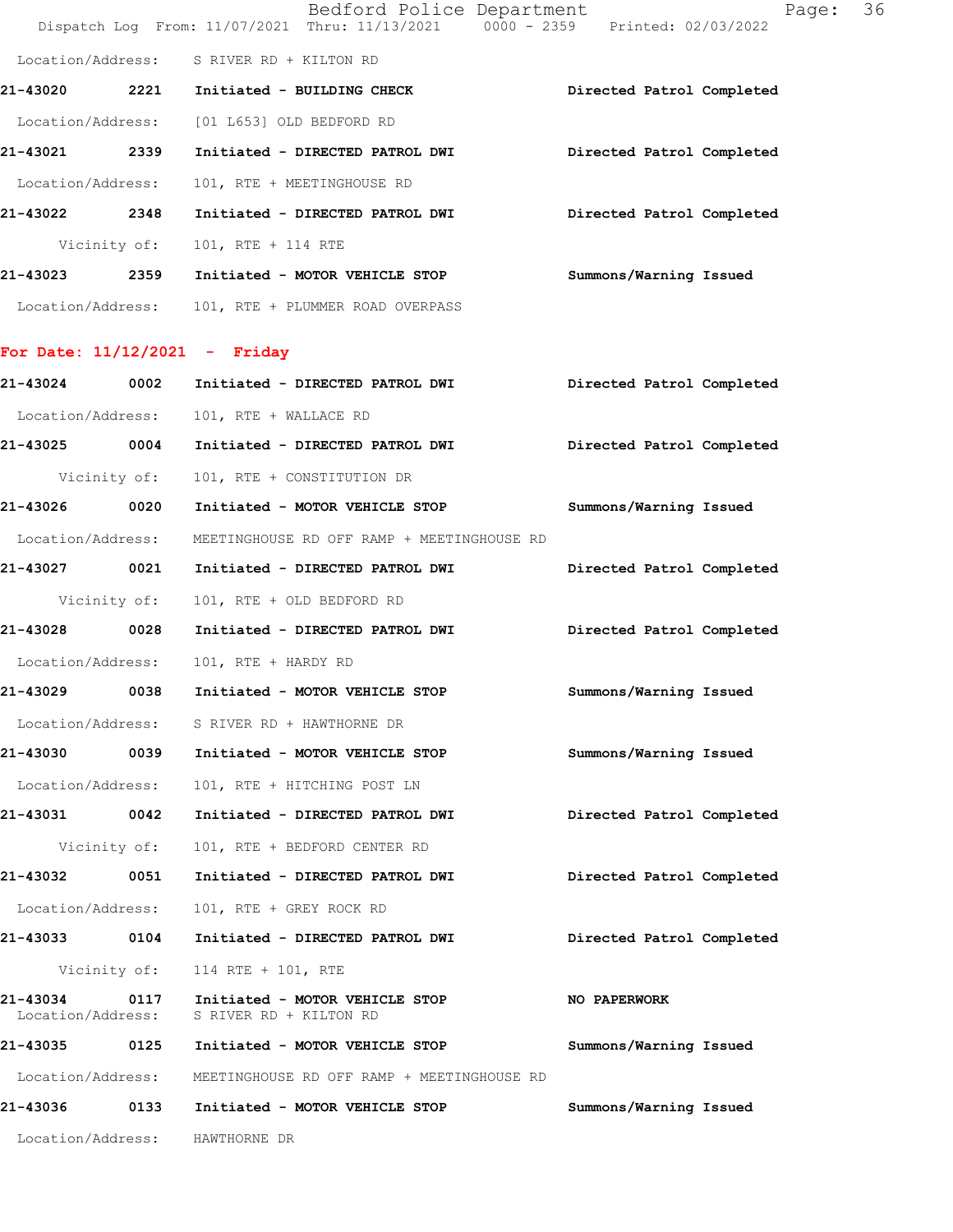Bedford Police Department Fage: 37 Dispatch Log From: 11/07/2021 Thru: 11/13/2021 0000 - 2359 Printed: 02/03/2022

| 21-43037 0142     |              | Initiated - DIRECTED PATROL DWI                                     | Directed Patrol Completed |
|-------------------|--------------|---------------------------------------------------------------------|---------------------------|
|                   |              | Vicinity of: 114 RTE + DONALD ST                                    |                           |
| 21-43038 0146     |              | Initiated - BUILDING CHECK                                          | Directed Patrol Completed |
|                   |              | Location/Address: [01 L1094] S RIVER RD                             |                           |
| 21-43039 0200     |              | Initiated - BUILDING CHECK                                          | Building Checked/Secured  |
|                   |              | Location/Address: [01 192] NEW BOSTON RD                            |                           |
| 21-43040 0210     |              | Initiated - DIRECTED PATROL DWI Directed Patrol Completed           |                           |
|                   | Vicinity of: | NEW BOSTON RD + WALLACE RD                                          |                           |
| 21-43041 0235     |              | Initiated - DIRECTED PATROL BURGLARY Directed Patrol Completed      |                           |
|                   |              | Vicinity of: HAWK DR + NEW BOSTON RD                                |                           |
| 21-43042 0305     |              | Initiated - DIRECTED PATROL-CAR BREAK-INS Directed Patrol Completed |                           |
|                   | Vicinity of: | WALLACE RD + MAGAZINE ST                                            |                           |
| 21-43043 0305     |              | Initiated - DIRECTED PATROL BURGLARY Directed Patrol Completed      |                           |
| Location/Address: |              | FREEDOM WAY                                                         |                           |
| 21-43044 0334     |              | Initiated - DIRECTED PATROL-CAR BREAK-INS                           | Directed Patrol Completed |
|                   |              | Location/Address: BEALS RD + MCQUADE BROOK RD                       |                           |
| 21-43045 0335     |              | Initiated - DIRECTED PATROL BURGLARY Directed Patrol Completed      |                           |
| Vicinity of:      |              | MINISTERIAL RD + MCALLISTER RD                                      |                           |
|                   |              | 21-43046  0421 Initiated - BUILDING CHECK                           | Building Checked/Secured  |
|                   |              | Location/Address: [01 L1731] WALLACE RD                             |                           |
| 21-43047 0439     |              | Initiated - DIRECTED PATROL-CAR BREAK-INS Directed Patrol Completed |                           |
|                   |              | Location/Address: BARRINGTON DR                                     |                           |
|                   |              |                                                                     | Directed Patrol Completed |
|                   | Vicinity of: | NEW BOSTON RD + WALLACE RD                                          |                           |
| 21-43049          | 0508         | Initiated - BUILDING CHECK                                          | Building Checked/Secured  |
| Location/Address: |              | [01 L1823] BOYNTON ST                                               |                           |
| 21-43050          | 0517         | Initiated - DIRECTED PATROL TRAFFIC ENF                             | Directed Patrol Completed |
| Location/Address: |              | 101, RTE + JENKINS RD                                               |                           |
| 21-43051          | 0544         | Initiated - DIRECTED PATROL TRAFFIC ENF                             | Directed Patrol Completed |
| Location/Address: |              | S RIVER RD + KILTON RD                                              |                           |
| 21-43052          | 0608         | Initiated - DIRECTED PATROL TRAFFIC ENF                             | Directed Patrol Completed |
| Location/Address: |              | 101, RTE + HITCHING POST LN                                         |                           |
| 21-43053          | 0621         | Initiated - DIRECTED PATROL TRAFFIC ENF                             | Directed Patrol Completed |
| Location/Address: |              | S RIVER RD + COLBY CT                                               |                           |
| 21-43054          | 0622         | Initiated - DIRECTED PATROL ACCIDENTS                               | Directed Patrol Completed |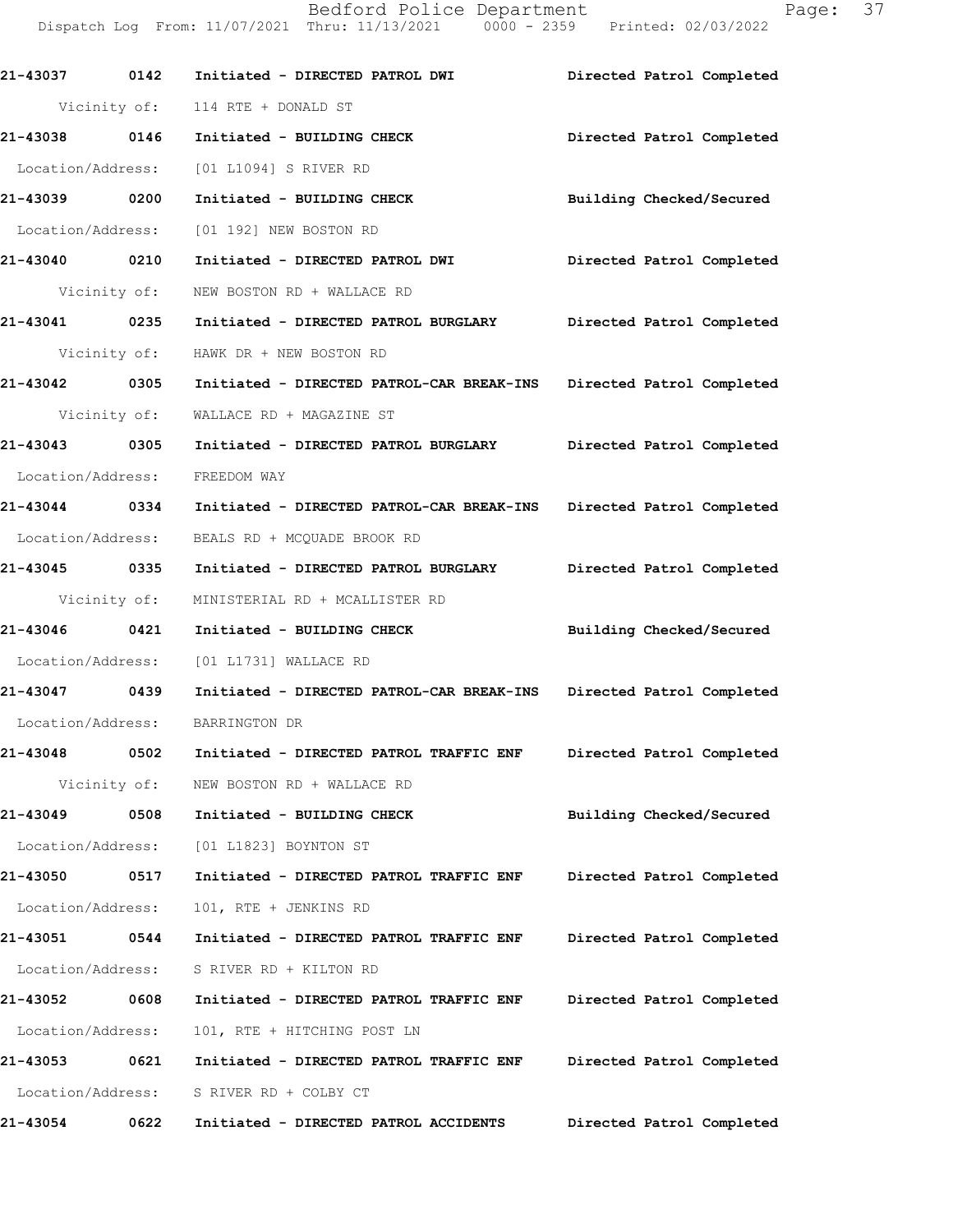|                                       | Bedford Police Department<br>Dispatch Log From: 11/07/2021 Thru: 11/13/2021 0000 - 2359 Printed: 02/03/2022 | 38<br>Page:               |
|---------------------------------------|-------------------------------------------------------------------------------------------------------------|---------------------------|
|                                       | Vicinity of: 114 RTE + 101, RTE                                                                             |                           |
| 21-43055 0631                         | Initiated - DIRECTED PATROL TRAFFIC ENF                                                                     | Directed Patrol Completed |
| Vicinity of:                          | 101, RTE + CONSTITUTION DR                                                                                  |                           |
| 21-43056<br>0741<br>Location/Address: | Phone - MOTOR VEHICLE COMPLAINT<br>101, RTE                                                                 | Could Not Locate          |
| 21-43057 0741                         | Initiated - DIRECTED PATROL TRAFFIC ENF                                                                     | Directed Patrol Completed |
| Location/Address:                     | 101, RTE + JENKINS RD                                                                                       |                           |
| 21-43058 0748                         | Initiated - DIRECTED PATROL TRAFFIC ENF                                                                     | Directed Patrol Completed |
| Location/Address:                     | BACK RIVER RD                                                                                               |                           |
| 21-43059 0751<br>Location/Address:    | Initiated - DISABLED MOTOR VEHICLE<br>114 RTE + 101, RTE                                                    | Services Rendered         |
| 21-43060 0752                         | Initiated - DIRECTED PATROL TRAFFIC ENF                                                                     | Directed Patrol Completed |
| Location/Address:                     | S RIVER RD + UPJOHN ST                                                                                      |                           |
| 0758<br>21-43061                      | Initiated - DIRECTED PATROL TRAFFIC ENF                                                                     | Directed Patrol Completed |
| Location/Address:                     | 101, RTE + HARDY RD                                                                                         |                           |
| 21-43062 0759<br>Location/Address:    | Phone - ASSIST CITIZEN<br>[01 1193] HAWTHORNE DR                                                            | Services Rendered         |
| 21-43063<br>0801<br>Location/Address: | Phone - ASSIST CITIZEN<br>[01 1333] JOPPA HILL RD                                                           | Services Rendered         |
| 21-43064 0811                         | Initiated - DIRECTED PATROL TRAFFIC ENF                                                                     | Directed Patrol Completed |
| Location/Address:                     | 101, RTE + MEETINGHOUSE RD                                                                                  |                           |
| 21-43065 0815                         | Initiated - DIRECTED PATROL TRAFFIC ENF                                                                     | Directed Patrol Completed |
|                                       | Location/Address: PALOMINO LN + PLUMMER RD                                                                  |                           |
| 21-43066<br>0817<br>Location:         | Walk-In - DOG COMPLAINT<br>BEDFORD AREA                                                                     | Services Rendered         |
| 21-43067<br>0821                      | Initiated - DIRECTED PATROL TRAFFIC ENF                                                                     | Directed Patrol Completed |
| Location/Address:                     | S RIVER RD + MOORES CROSSING RD                                                                             |                           |
| 21-43068<br>0823                      | Initiated - DIRECTED PATROL ACCIDENTS                                                                       | Directed Patrol Completed |
| Location/Address:                     | 101, RTE + HITCHING POST LN                                                                                 |                           |
| 21-43069<br>0825<br>Location/Address: | Phone - ALARM, BURGLAR<br>[01 2345] BURLEIGH TER                                                            | Alarm - False             |
| 21-43070<br>0840                      | Initiated - DIRECTED PATROL ACCIDENTS                                                                       | Directed Patrol Completed |
| Location/Address:                     | S RIVER RD + HULL RD                                                                                        |                           |
| 21-43071<br>0937                      | Initiated - DIRECTED PATROL TRAFFIC ENF                                                                     | Directed Patrol Completed |
| Location/Address:                     | 101, RTE + PINECREST DR                                                                                     |                           |
| 21-43072<br>0959<br>Location/Address: | Phone - ASSIST CITIZEN<br>[01 1767] RUNDLETT HILL RD                                                        | Services Rendered         |
| 21-43073<br>1003                      | Initiated - COMMUNITY POLICING/SAFE SCHOOL Directed Patrol Completed                                        |                           |
| Location/Address:                     | [01 463] NASHUA RD                                                                                          |                           |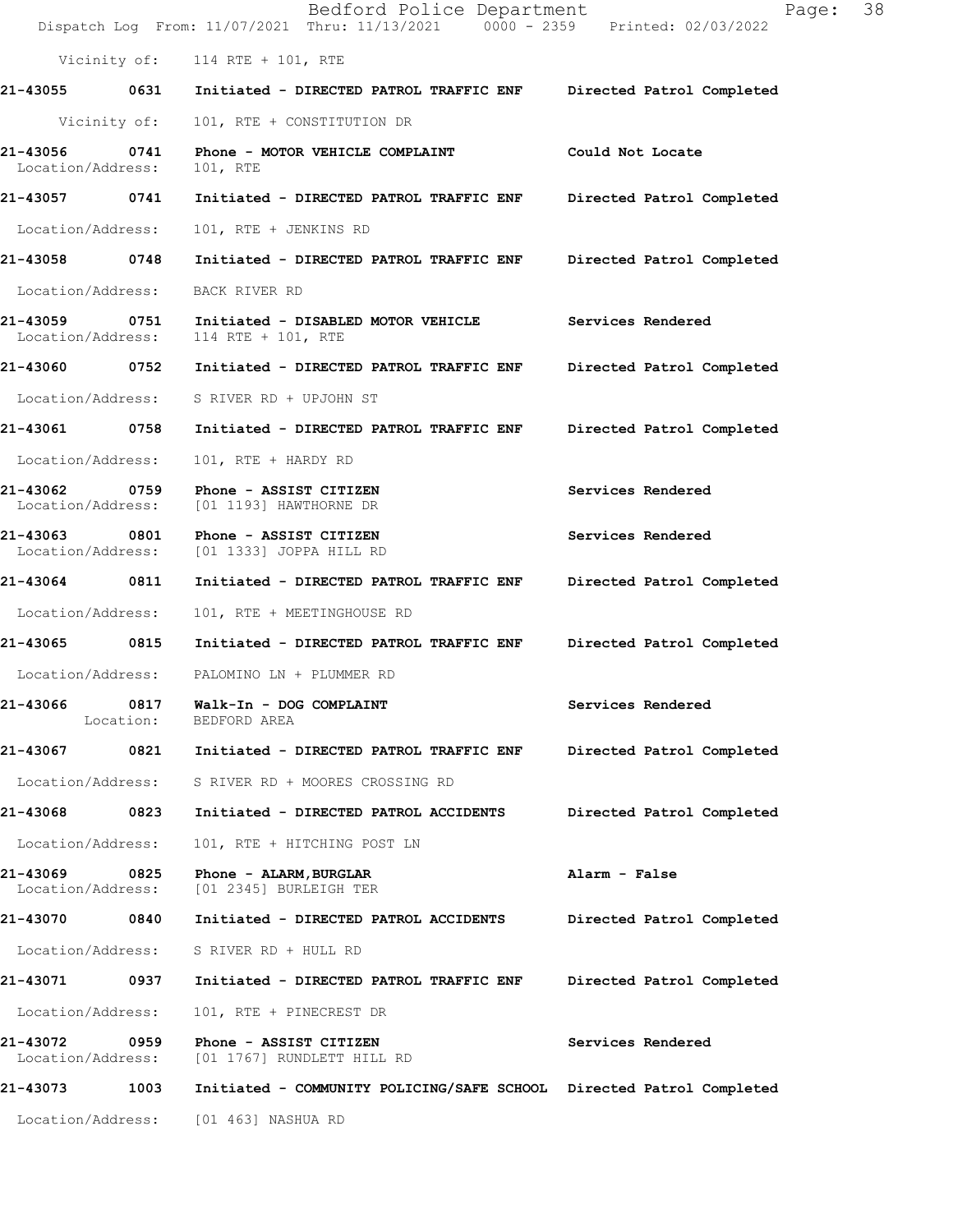|                                    |      | Bedford Police Department<br>Dispatch Log From: 11/07/2021 Thru: 11/13/2021 0000 - 2359 Printed: 02/03/2022                    | Page: 39                      |
|------------------------------------|------|--------------------------------------------------------------------------------------------------------------------------------|-------------------------------|
|                                    |      | 21-43074 1010 Initiated - DIRECTED PATROL ACCIDENTS Directed Patrol Completed                                                  |                               |
|                                    |      | Vicinity of: S RIVER RD + KILTON RD                                                                                            |                               |
|                                    |      | 21-43075 1026 Initiated - DIRECTED PATROL ACCIDENTS Directed Patrol Completed                                                  |                               |
| Location/Address: N AMHERST RD     |      |                                                                                                                                |                               |
|                                    |      | 21-43076 1039 Initiated - DIRECTED PATROL ACCIDENTS Directed Patrol Completed                                                  |                               |
| Location/Address:                  |      | 101, RTE + 114 RTE                                                                                                             |                               |
| Location/Address: S RIVER RD       |      | 21-43077 1041 Initiated - CHECK THE WELFARE                                                                                    | Services Rendered             |
|                                    |      | 21-43078 1047 Phone - CRIMINAL THREATENING<br>Location/Address: [01 234] COUNTY RD                                             | Investigated                  |
|                                    |      | 21-43079   1049   Initiated - INVESTIGATION-FOLLOW UP<br>Location/Address: [01 L360] 101, RTE<br>Refer To Incident: 21-1069-OF | Investigated                  |
|                                    |      | 21-43080 1102 Phone - SEX OFFENSES<br>Location/Address: [01 L2079] NASHUA RD                                                   | Investigated                  |
|                                    |      | 21-43081 1105 Initiated - DIRECTED PATROL-CAR BREAK-INS                                                                        | Directed Patrol Completed     |
|                                    |      | Location/Address: [01 1050] DONALD ST                                                                                          |                               |
|                                    |      | 21-43082 1108 Initiated - DIRECTED PATROL-CAR BREAK-INS Directed Patrol Completed                                              |                               |
| Location/Address:                  |      | [01 1312] S RIVER RD                                                                                                           |                               |
| Location/Address:                  |      | 21-43083 1131 Phone - MOTOR VEHICLE ACCIDENT<br>S RIVER RD                                                                     | Investigated                  |
|                                    |      | 21-43084 1138 Walk-In - SERVE PAPERWORK<br>Location/Address: [01 474] CONSTITUTION DR                                          | Services Rendered             |
|                                    |      | 21-43085 1243 Phone - ALARM, BURGLAR<br>Location/Address: [01 2346] NEWFANE RD                                                 | Alarm - False                 |
| 21-43086                           | 1259 | Initiated - DIRECTED PATROL-CAR BREAK-INS                                                                                      | Directed Patrol Completed     |
|                                    |      | Location/Address: [01 L1562] KILTON RD                                                                                         |                               |
| 21-43087 1304<br>Location/Address: |      | 911 - HIGHWAY CONDITIONS<br>MCALLISTER RD + NEW BOSTON RD                                                                      | Services Rendered             |
| 21-43088                           |      | 1321 Initiated - DIRECTED PATROL ACCIDENTS                                                                                     | Directed Patrol Completed     |
| Location/Address:                  |      | NEW BOSTON RD + WALLACE RD                                                                                                     |                               |
| Location/Address:                  |      | 21-43089 1408 911 - 911 Abandoned<br>FOREST DR                                                                                 | Unfounded                     |
|                                    |      | 21-43090 1410 911 - HIGHWAY CONDITIONS<br>Location/Address: 101, RTE + 114 RTE                                                 | Services Rendered             |
|                                    |      | 21-43091 1429 Phone - HIGHWAY CONDITIONS                                                                                       | Taken/Refered to Other Agency |
| Location/Address: HAZEN RD         |      |                                                                                                                                |                               |
|                                    |      |                                                                                                                                | Taken/Refered to Other Agency |
| Location/Address:                  |      | MCALLISTER RD + WALLACE RD                                                                                                     |                               |
| Location/Address: I-293 NORTH      |      | 21-43093 1529 Phone - MOTOR VEHICLE ACCIDENT                                                                                   | Services Rendered             |
| 21-43094                           | 1533 | Phone - S-MOTOR VEHICLE ACCIDENT INJ                                                                                           | Services Rendered             |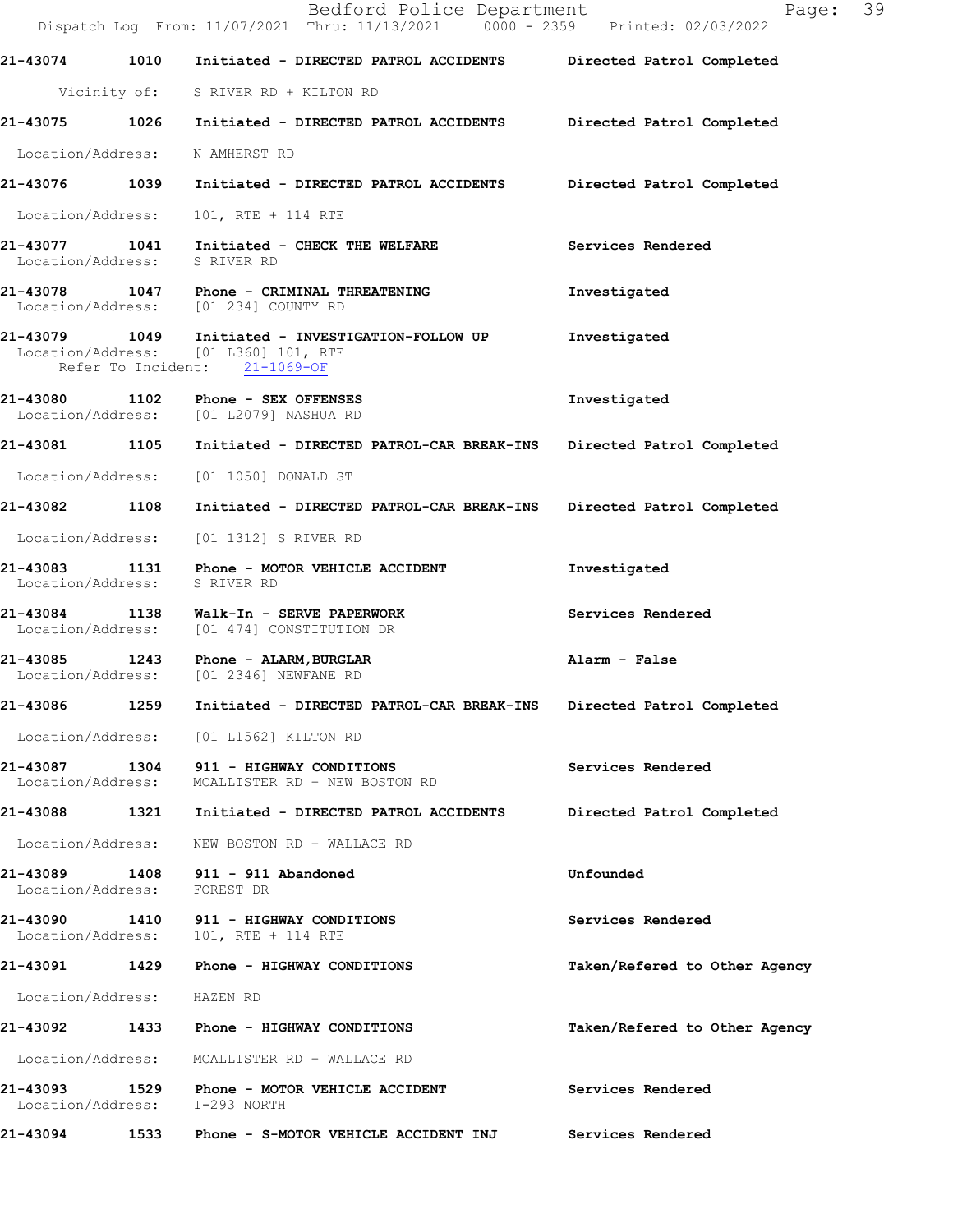|                                    |      | Bedford Police Department<br>Dispatch Log From: 11/07/2021 Thru: 11/13/2021 0000 - 2359 Printed: 02/03/2022                                        | Page: 40                  |
|------------------------------------|------|----------------------------------------------------------------------------------------------------------------------------------------------------|---------------------------|
|                                    |      | Location/Address: F.E. EVERETT SOUTH TPKE                                                                                                          |                           |
| 21-43095                           |      | 1533 911 - 911 Abandoned<br>Location/Address: [01 248] RIDGEWOOD RD                                                                                | Services Rendered         |
| 21-43096 1543<br>Location/Address: |      | Radio - S-MOTOR VEHICLE ACCIDENT INJ NO TRANSPORT<br>101, RTE + I-293 NORTH                                                                        |                           |
|                                    |      | 21-43097 1544 Initiated - DIRECTED PATROL ACCIDENTS                                                                                                | Directed Patrol Completed |
| Location/Address:                  |      | 101, RTE + NASHUA RD                                                                                                                               |                           |
|                                    |      | 21-43098   1547   Radio - S-MOTOR VEHICLE ACCIDENT INJ   Services Rendered Location/Address: F.E. EVERETT NORTH TPKE                               |                           |
|                                    |      | 21-43099 1551 Initiated - SUSP ACTIVITIES<br>Location/Address: [01 1202] NASHUA RD                                                                 | Services Rendered         |
|                                    |      | 21-43100 1558 Initiated - INVESTIGATION-FOLLOW UP Services Rendered<br>Location/Address: [01 474] CONSTITUTION DR<br>Refer To Incident: 21-1045-OF |                           |
|                                    |      |                                                                                                                                                    | Directed Patrol Completed |
|                                    |      | Location/Address: S RIVER RD + KILTON RD                                                                                                           |                           |
| 21-43102 1621                      |      | Initiated - DIRECTED PATROL ACCIDENTS                                                                                                              | Directed Patrol Completed |
| Vicinity of:                       |      | 101, RTE + 114 RTE                                                                                                                                 |                           |
| 21-43103                           |      | Location/Address: F.E. EVERETT SOUTH TPKE                                                                                                          |                           |
| 21-43104 1626                      |      | Initiated - DIRECTED PATROL ACCIDENTS                                                                                                              | Directed Patrol Completed |
| Location/Address:                  |      | 101, RTE + WALLACE RD                                                                                                                              |                           |
|                                    |      | 21-43105 1634 Initiated - DIRECTED PATROL TRAFFIC ENF                                                                                              | Directed Patrol Completed |
|                                    |      | Location/Address: S RIVER RD + HARVEY RD                                                                                                           |                           |
| 21-43106<br>Location/Address:      | 1648 | Other - RESTRAINING ORDER<br>MERRY ST                                                                                                              | Services Rendered         |
| 21-43107<br>Location/Address:      | 1700 | Phone - CHECK THE WELFARE<br>[01 1047] HITCHING POST LN                                                                                            | Services Rendered         |
| 21-43108<br>Location/Address:      | 1709 | Phone - ASSIST CITIZEN<br>[01 474] CONSTITUTION DR                                                                                                 | Services Rendered         |
| 21-43109                           | 1712 | Initiated - DIRECTED PATROL TRAFFIC ENF                                                                                                            | Directed Patrol Completed |
| Location/Address:                  |      | 101, RTE + KAHLIKO LN                                                                                                                              |                           |
| 21-43110                           | 1713 | Initiated - MOTOR VEHICLE STOP                                                                                                                     | Summons/Warning Issued    |
| Location/Address:                  |      | COLBY CT + S RIVER RD                                                                                                                              |                           |
| 21-43111 1727                      |      | Initiated - MOTOR VEHICLE STOP                                                                                                                     | Summons/Warning Issued    |
| Location/Address:                  |      | 101, RTE + WALLACE RD                                                                                                                              |                           |
| 21-43112 1733                      |      | Initiated - DIRECTED PATROL TRAFFIC ENF                                                                                                            | Directed Patrol Completed |
| Location/Address:                  |      | COLBY CT + S RIVER RD                                                                                                                              |                           |
| 21-43113                           | 1739 | Initiated - MOTOR VEHICLE STOP                                                                                                                     | Summons/Warning Issued    |
| Location/Address:                  |      | 101, RTE                                                                                                                                           |                           |
| 21-43114                           | 1740 | Initiated - RESTRAINING ORDER SERVICE                                                                                                              | Could Not Locate          |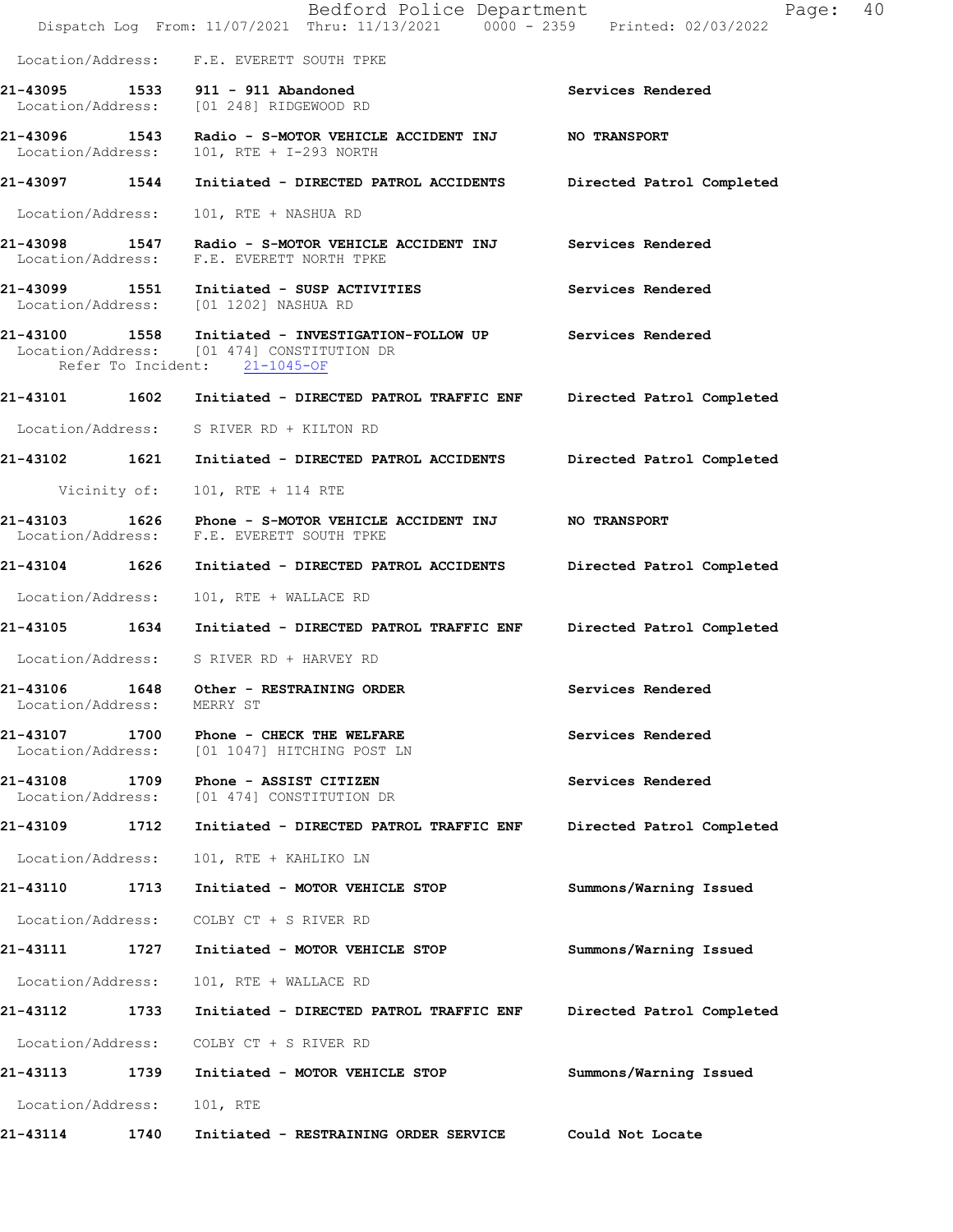|                                                     |                                                         | Bedford Police Department<br>Dispatch Log From: 11/07/2021 Thru: 11/13/2021 0000 - 2359 Printed: 02/03/2022                                                                                                                           | 41<br>Page:                    |  |
|-----------------------------------------------------|---------------------------------------------------------|---------------------------------------------------------------------------------------------------------------------------------------------------------------------------------------------------------------------------------------|--------------------------------|--|
| Location/Address:                                   |                                                         | MERRY ST                                                                                                                                                                                                                              |                                |  |
|                                                     |                                                         | 21-43115 1752 Initiated - MOTOR VEHICLE STOP                                                                                                                                                                                          | Summons/Warning Issued         |  |
| Location/Address:                                   |                                                         | S RIVER RD + PALOMINO LN                                                                                                                                                                                                              |                                |  |
| 21-43116 1816                                       |                                                         | Phone - POLICE INFORMATION                                                                                                                                                                                                            | No Action Required             |  |
| Location/Address:                                   |                                                         | [01 L0000442] COTE LN                                                                                                                                                                                                                 |                                |  |
| 21-43117 1821                                       |                                                         | Initiated - DIRECTED PATROL-CAR BREAK-INS                                                                                                                                                                                             | Directed Patrol Completed      |  |
| Location/Address:                                   |                                                         | [01 L2252] JENKINS RD                                                                                                                                                                                                                 |                                |  |
| 21-43118 1824                                       |                                                         | Initiated - DIRECTED PATROL-CAR BREAK-INS                                                                                                                                                                                             | Directed Patrol Completed      |  |
| Location/Address:                                   |                                                         | HARVEY RD                                                                                                                                                                                                                             |                                |  |
| 21-43119                                            | 1832                                                    | Initiated - MOTOR VEHICLE STOP                                                                                                                                                                                                        | Summons/Warning Issued         |  |
| Location/Address:                                   |                                                         | S RIVER RD                                                                                                                                                                                                                            |                                |  |
| 21-43120 1834                                       |                                                         | Initiated - MOTOR VEHICLE STOP                                                                                                                                                                                                        | Summons/Warning Issued         |  |
| Location/Address:                                   |                                                         | 101, RTE                                                                                                                                                                                                                              |                                |  |
| 21-43121 1847                                       |                                                         | Initiated - DIRECTED PATROL-CAR BREAK-INS                                                                                                                                                                                             | Directed Patrol Completed      |  |
| Location/Address:                                   |                                                         | 101, RTE + NASHUA RD                                                                                                                                                                                                                  |                                |  |
| 21-43122<br>Location/Address:                       | 1856<br>Refer To Arrest:<br>Arrest:<br>Age:<br>Charges: | Initiated - MOTOR VEHICLE STOP<br>S RIVER RD + CLUB ACRE LN<br>21-617-AR<br>LYNCH, KERYN L<br>Address: CONCORD, NH<br>36<br>Possession, etc.; Residual Amount<br>Recv Stolen Prop; \$0-\$1000<br>Blue Lights Rest'd to Law Enforcem't | Arrest(s) Made                 |  |
| 21-43123                                            | 1857                                                    | Initiated - DIRECTED PATROL-CAR BREAK-INS                                                                                                                                                                                             | Directed Patrol Completed      |  |
| Location/Address:                                   |                                                         | [01 1235] S RIVER RD                                                                                                                                                                                                                  |                                |  |
| 21-43124                                            | 1908                                                    | 911 - S-EMERGENCY MEDICAL CALL-CHARL                                                                                                                                                                                                  | Transported to Elliot Hospital |  |
| Location/Address:                                   |                                                         | SUZANNE DR                                                                                                                                                                                                                            |                                |  |
| 21-43125                                            | 1912                                                    | Initiated - DIRECTED PATROL TRAFFIC ENF                                                                                                                                                                                               | Directed Patrol Completed      |  |
| Location/Address:                                   |                                                         | 101, RTE + COVENANT WAY                                                                                                                                                                                                               |                                |  |
| 21-43126                                            | 1917                                                    | Initiated - DIRECTED PATROL-CAR BREAK-INS                                                                                                                                                                                             | Directed Patrol Completed      |  |
| Location/Address:                                   |                                                         | [01 1050] DONALD ST                                                                                                                                                                                                                   |                                |  |
| 21-43127                                            | 1936                                                    | Initiated - MOTOR VEHICLE STOP                                                                                                                                                                                                        | Summons/Warning Issued         |  |
| Location/Address:                                   |                                                         | 101, RTE + KAHLIKO LN                                                                                                                                                                                                                 |                                |  |
| 21-43128<br>Location/Address:<br>Refer To Incident: | 1946                                                    | 911 - DISORDERLY CONDUCT-IN PROGRESS<br>[01 L0000794] OLDE BEDFORD WAY<br>$21 - 1075 - OF$                                                                                                                                            | Investigated                   |  |
| 21-43129                                            | 1950                                                    | Phone - ASSIST CITIZEN                                                                                                                                                                                                                | No Action Required             |  |
| Location/Address:                                   |                                                         | [01 L473] FOX RUN                                                                                                                                                                                                                     |                                |  |
| 21-43130                                            | 2018                                                    | Initiated - DIRECTED PATROL-CAR BREAK-INS                                                                                                                                                                                             | Directed Patrol Completed      |  |
| Location/Address:                                   |                                                         | $[01 L241] 101$ , RTE                                                                                                                                                                                                                 |                                |  |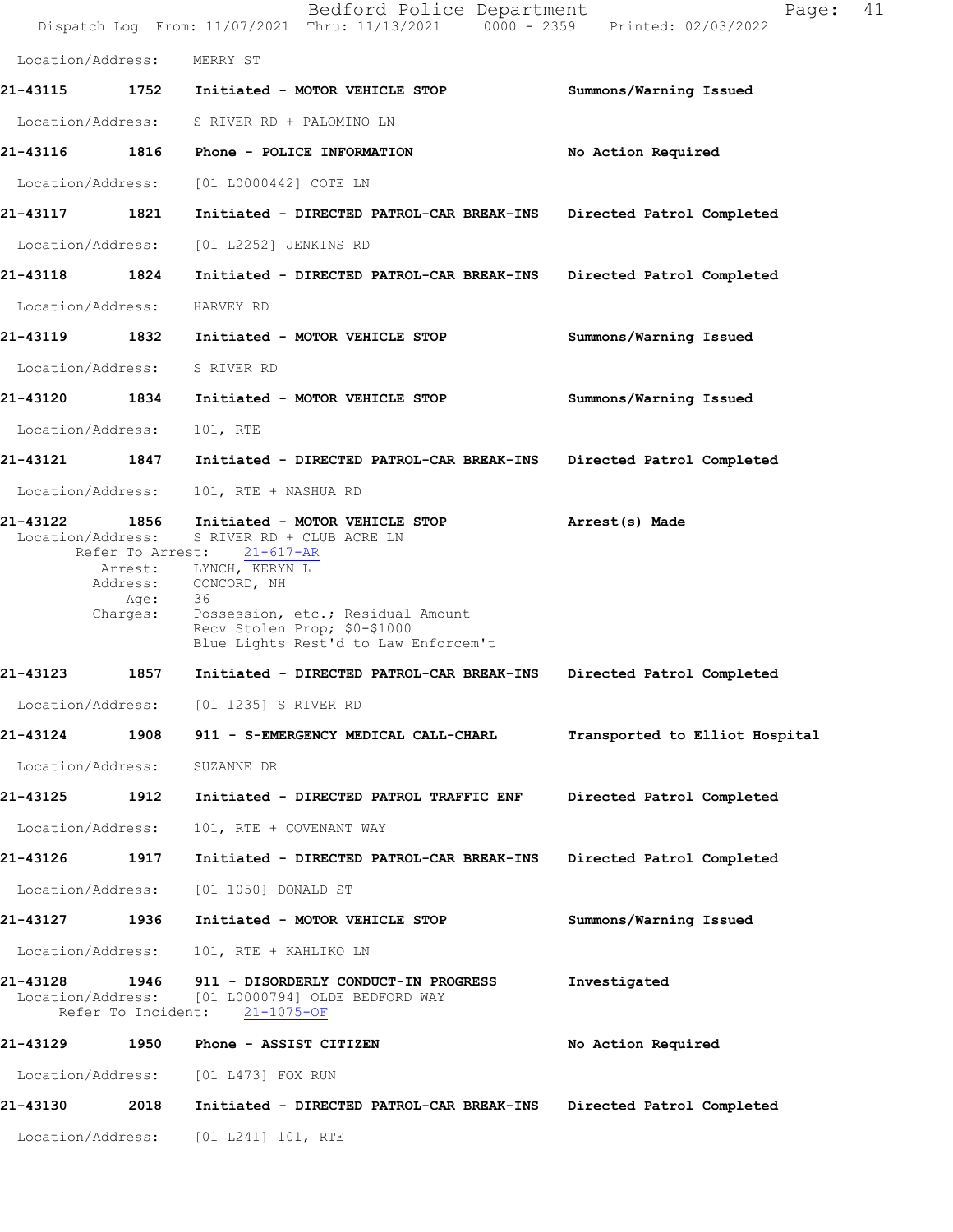|                   |      | Dispatch Log From: 11/07/2021 Thru: 11/13/2021 0000 - 2359 Printed: 02/03/2022                 |                           |
|-------------------|------|------------------------------------------------------------------------------------------------|---------------------------|
|                   |      | 21-43131 2043 Initiated - DIRECTED PATROL BURGLARY Directed Patrol Completed                   |                           |
|                   |      | Location/Address: WALLACE RD + GREENFIELD PKWY                                                 |                           |
|                   |      | 21-43132 2118 Initiated - DIRECTED PATROL DWI Directed Patrol Completed                        |                           |
|                   |      | Location/Address: WEW BOSTON RD + WALLACE RD                                                   |                           |
|                   |      | 21-43133 2118 Initiated - BUILDING CHECK Building Checked/Secured                              |                           |
|                   |      | Location/Address: [01 463] NASHUA RD                                                           |                           |
|                   |      | 21-43134 2146 Initiated - DIRECTED PATROL-CAR BREAK-INS Directed Patrol Completed              |                           |
|                   |      | Location/Address: KAHLIKO LN + HITCHING POST LN                                                |                           |
|                   |      | 21-43136 2156 Initiated - DIRECTED PATROL BURGLARY Directed Patrol Completed                   |                           |
|                   |      | Location/Address: [01 1108] LEAVY DR                                                           |                           |
|                   |      | 21-43135 2157 Other - CHECK THE WELFARE<br>Location/Address: [01 474] CONSTITUTION DR          | Services Rendered         |
|                   |      | 21-43137 2204 Phone - DOG COMPLAINT<br>Location/Address: [01 L549] GAULT RD                    | Services Rendered         |
|                   |      | 21-43138 2253 911 - S-MOTOR VEHICLE ACCIDENT INJ NO TRANSPORT<br>Location/Address: I-293 SOUTH |                           |
|                   |      | 21-43139  2340  Initiated - DIRECTED PATROL DWI                                                | Directed Patrol Completed |
| Location/Address: |      | 101, RTE + WALLACE RD                                                                          |                           |
|                   |      | 21-43140 2340 Initiated - DIRECTED PATROL DWI Directed Patrol Completed                        |                           |
|                   |      | Location/Address: 114 RTE + NEW BOSTON RD                                                      |                           |
|                   |      | 21-43141 2342 Initiated - DIRECTED PATROL DWI                                                  | Directed Patrol Completed |
|                   |      | Vicinity of: S RIVER RD + MEETINGHOUSE RD                                                      |                           |
| Location/Address: |      | 21-43142 2345 Phone - ASSIST OTHER AGENCY<br>[01 L1141] CIRCLE DR                              | Services Rendered         |
| 21-43143          | 2349 | Initiated - MOTOR VEHICLE STOP                                                                 | Summons/Warning Issued    |
| Location/Address: |      | 101, RTE + CONSTITUTION DR                                                                     |                           |
| 21-43144          | 2358 | Initiated - MOTOR VEHICLE STOP                                                                 | Summons/Warning Issued    |
| Location/Address: |      | 101, RTE + WALLACE RD                                                                          |                           |
| 21-43145          | 2359 | Initiated - MOTOR VEHICLE STOP                                                                 | Summons/Warning Issued    |
| Location/Address: |      | BACK RIVER RD + COUNTY RD                                                                      |                           |

Bedford Police Department Page: 42

## **For Date: 11/13/2021 - Saturday**

| 21-43146          | 0009 | Initiated - MOTOR VEHICLE STOP          | Summons/Warning Issued    |
|-------------------|------|-----------------------------------------|---------------------------|
| Location/Address: |      | 101, RTE                                |                           |
| 21-43148          | 0022 | Initiated - DIRECTED PATROL DWI         | Directed Patrol Completed |
|                   |      | Vicinity of: S RIVER RD + TECHNOLOGY DR |                           |
| 21-43147          | 0023 | Initiated - DIRECTED PATROL DWI         | Directed Patrol Completed |
| Location/Address: |      | 101, RTE + COVENANT WAY                 |                           |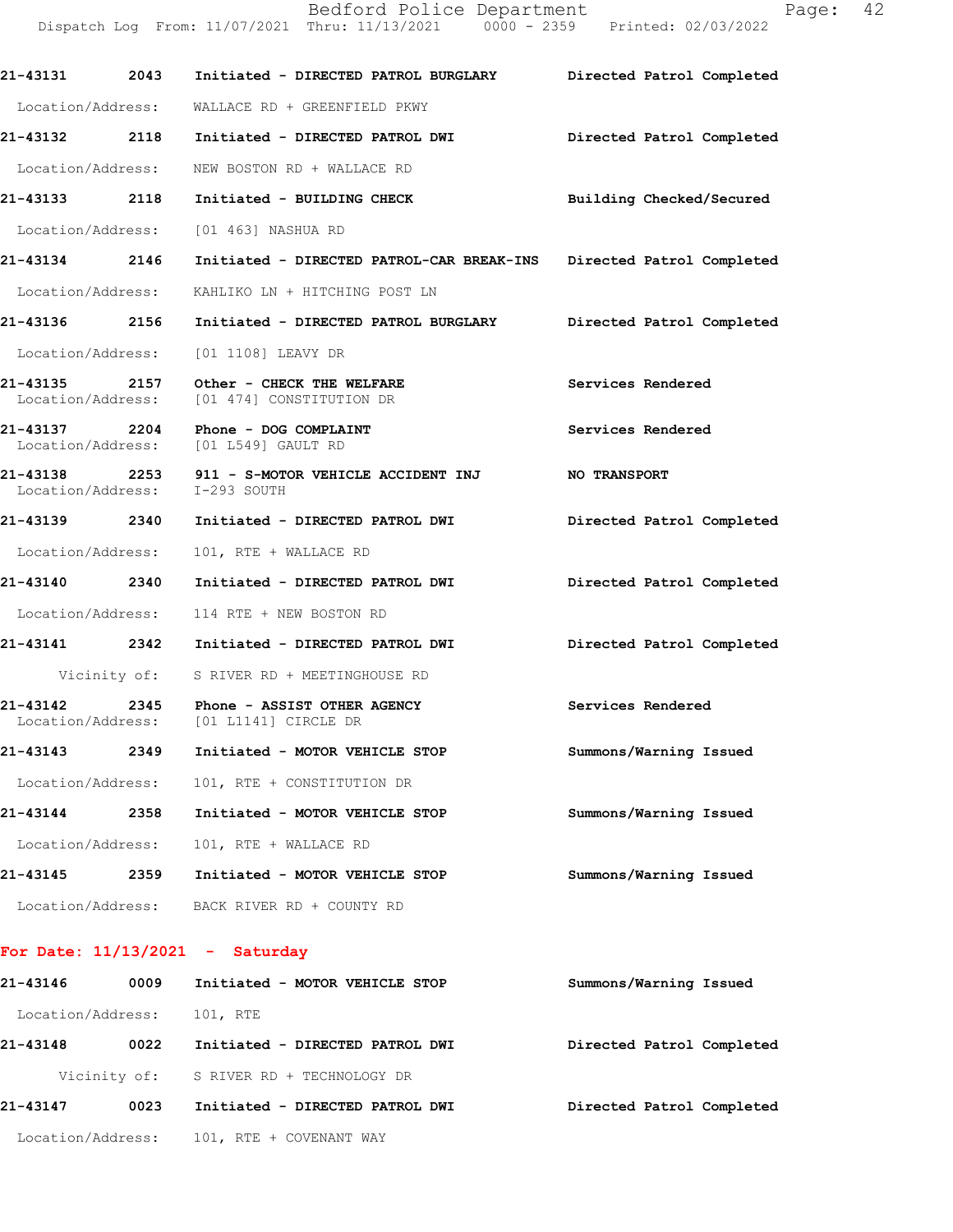Bedford Police Department Fage: 43 Dispatch Log From: 11/07/2021 Thru: 11/13/2021 0000 - 2359 Printed: 02/03/2022

| 21-43149                           | 0025 | Initiated - MOTOR VEHICLE STOP                                      | Summons/Warning Issued    |
|------------------------------------|------|---------------------------------------------------------------------|---------------------------|
| Location/Address: 101, RTE         |      |                                                                     |                           |
| 21-43150 0031                      |      | Initiated - DIRECTED PATROL DWI                                     | Directed Patrol Completed |
| Location/Address:                  |      | 101, RTE + CONSTITUTION DR                                          |                           |
| 21-43151 0032                      |      | Initiated - DIRECTED PATROL DWI                                     | Directed Patrol Completed |
| Location/Address:                  |      | S RIVER RD + COLBY CT                                               |                           |
| 21-43152 0046                      |      | Initiated - MOTOR VEHICLE STOP                                      | Summons/Warning Issued    |
| Location/Address:                  |      | 101, RTE + COVENANT WAY                                             |                           |
| 21-43153 0052<br>Location/Address: |      | Initiated - SUSP ACTIVITIES<br>TECHNOLOGY DR                        | Services Rendered         |
|                                    |      |                                                                     | Building Checked/Secured  |
|                                    |      | Vicinity of: S RIVER RD + KILTON RD                                 |                           |
| 21-43155 0112                      |      | Initiated - DIRECTED PATROL DWI                                     | Directed Patrol Completed |
| Location/Address:                  |      | 101, RTE + CHESTNUT DR                                              |                           |
| 21-43156 0112                      |      | Initiated - DIRECTED PATROL DWI                                     | Directed Patrol Completed |
| Location/Address:                  |      | 101, RTE + MEETINGHOUSE RD                                          |                           |
| 21-43157 0206                      |      | Phone - POLICE INFORMATION                                          | No Action Required        |
| Location/Address:                  |      | SUFFOLK CT                                                          |                           |
| 21-43158 0212                      |      | Initiated - DIRECTED PATROL-CAR BREAK-INS Directed Patrol Completed |                           |
|                                    |      | Location/Address: [01 L1094] S RIVER RD                             |                           |
| 21-43159 0213                      |      | Initiated - DIRECTED PATROL-CAR BREAK-INS                           | Directed Patrol Completed |
|                                    |      | Location/Address: N AMHERST RD + WALLACE RD                         |                           |
|                                    |      | 21-43160 0216 Initiated - BUILDING CHECK                            | Building Checked/Secured  |
|                                    |      | Location/Address: [01 L1823] BOYNTON ST                             |                           |
| 21-43161                           | 0242 | Initiated - DIRECTED PATROL BURGLARY                                | Directed Patrol Completed |
| Location/Address:                  |      | RIVERWAY PL                                                         |                           |
| 21-43162                           | 0256 | Initiated - DIRECTED PATROL BURGLARY                                | Directed Patrol Completed |
| Location/Address:                  |      | 101, RTE + NASHUA RD                                                |                           |
| 21-43163                           | 0310 | Initiated - DIRECTED PATROL-CAR BREAK-INS                           | Directed Patrol Completed |
| Location/Address:                  |      | [01 376] KILTON RD                                                  |                           |
| 21-43164                           | 0334 | Initiated - MOTOR VEHICLE STOP                                      | Summons/Warning Issued    |
| Location/Address:                  |      | 101, RTE + CONSTITUTION DR                                          |                           |
| 21-43165                           | 0355 | Initiated - BUILDING CHECK                                          | Building Checked/Secured  |
| Location/Address:                  |      | [01 1083] LEAVY DR                                                  |                           |
| 21-43167                           | 0357 | Initiated - BUILDING CHECK                                          | Building Checked/Secured  |
| Location/Address:                  |      | [01 1083] LEAVY DR                                                  |                           |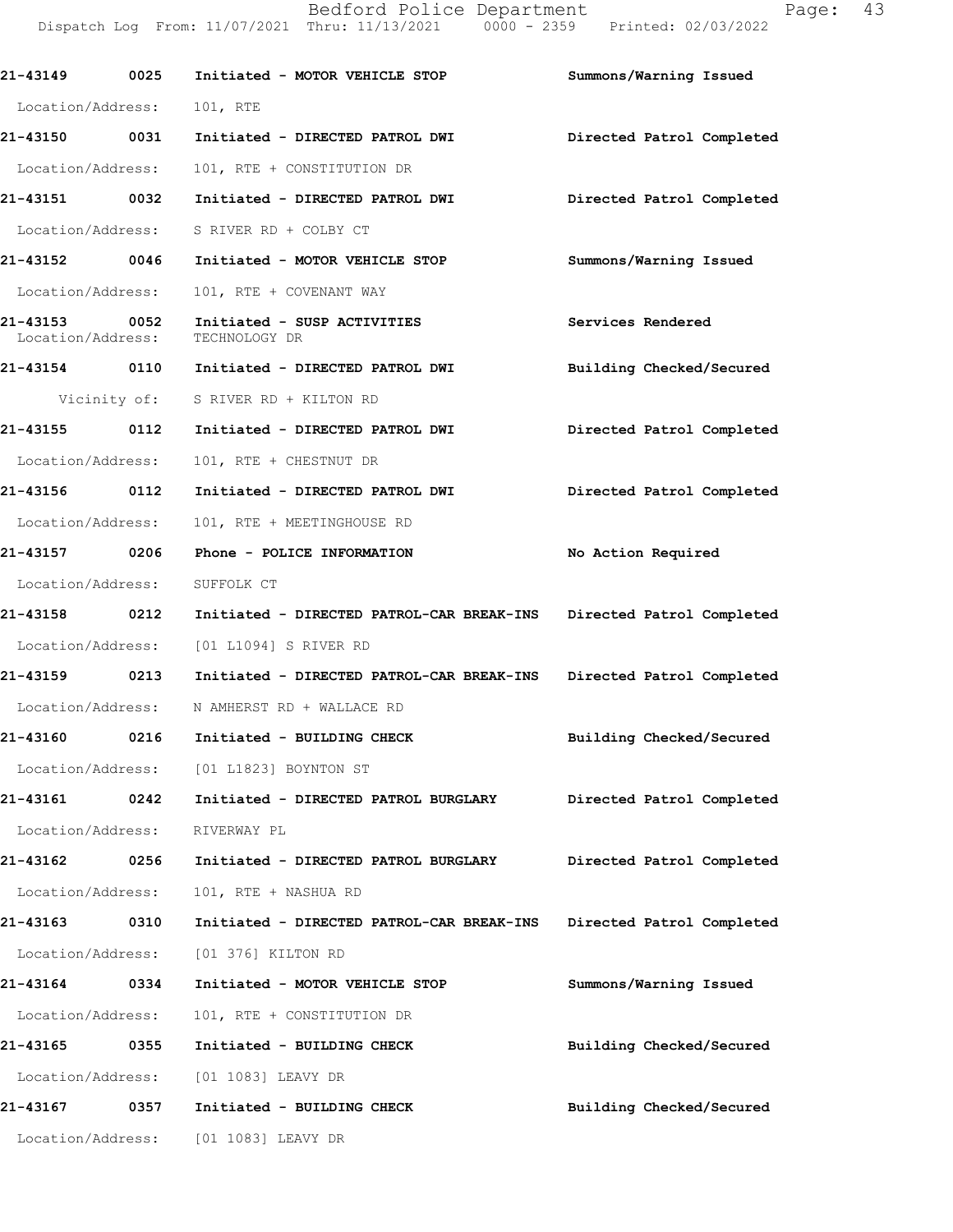Bedford Police Department Page: 44 Dispatch Log From: 11/07/2021 Thru: 11/13/2021 0000 - 2359 Printed: 02/03/2022 **21-43166 0358 Initiated - DIRECTED PATROL BURGLARY Directed Patrol Completed**  Location/Address: [01 L2447] 101, RTE **21-43168 0358 Initiated - DIRECTED PATROL-CAR BREAK-INS Directed Patrol Completed**  Location/Address: [01 L2271] S RIVER RD **21-43169 0422 Initiated - DIRECTED PATROL-CAR BREAK-INS Directed Patrol Completed**  Location/Address: NASHUA RD + COUNTY RD **21-43170 0422 Initiated - DIRECTED PATROL-CAR BREAK-INS Directed Patrol Completed**  Vicinity of: COUNTY RD + PATTEN RD **21-43171 0422 Initiated - DIRECTED PATROL-CAR BREAK-INS Directed Patrol Completed**  Location/Address: 101, RTE + OLD BEDFORD RD **21-43172 0524 Initiated - DIRECTED PATROL ACCIDENTS Directed Patrol Completed**  Location/Address: 101, RTE + WALLACE RD **21-43173 0524 Initiated - DIRECTED PATROL TRAFFIC ENF Directed Patrol Completed**  Vicinity of: S RIVER RD + BACK RIVER RD

**21-43174 0525 Initiated - DIRECTED PATROL TRAFFIC ENF Directed Patrol Completed**  Location/Address: 114 RTE + DONALD ST

**21-43175 0527 911 - S-EMERGENCY MEDICAL CALL-BRAVO TRANSPORTED TO CMC HOSPITAL**  Location/Address: [01 1603] MARKET ST

**21-43176 0546 Initiated - BUILDING CHECK Building Checked/Secured** 

Location/Address: [01 192] NEW BOSTON RD

- **21-43177 0557 911 S-EMERGENCY MEDICAL CALL-BRAVO TRANSPORTED TO CMC HOSPITAL**  Location/Address: [01 919] CORPORATE DR
- **21-43182 0750 Walk-In ASSIST CITIZEN Services Rendered**  Location/Address: [01 474] CONSTITUTION DR
- **21-43178 0800 Phone ASSIST CITIZEN Services Rendered**  Location/Address: [01 1193] HAWTHORNE DR
- **21-43179 0801 Phone ASSIST CITIZEN Services Rendered**  Location/Address: [01 1333] JOPPA HILL RD
- **21-43183 0832 Initiated DIRECTED PATROL ACCIDENTS Directed Patrol Completed**  Location/Address: 101, RTE + WALLACE RD
- **21-43184 0904 Walk-In FINGERPRINTS Services Rendered**  Location/Address: [01 474] CONSTITUTION DR
- **21-43185 0912 Initiated DIRECTED PATROL TRAFFIC ENF Directed Patrol Completed**  Location/Address: S RIVER RD + UPJOHN ST
- **21-43186 0916 Initiated SUSP ACTIVITIES Services Rendered**  Location/Address: COMMERCE PARK NORTH
- **21-43188 0919 Initiated DIRECTED PATROL TRAFFIC ENF Directed Patrol Completed**

Location/Address: 101, RTE + KAHLIKO LN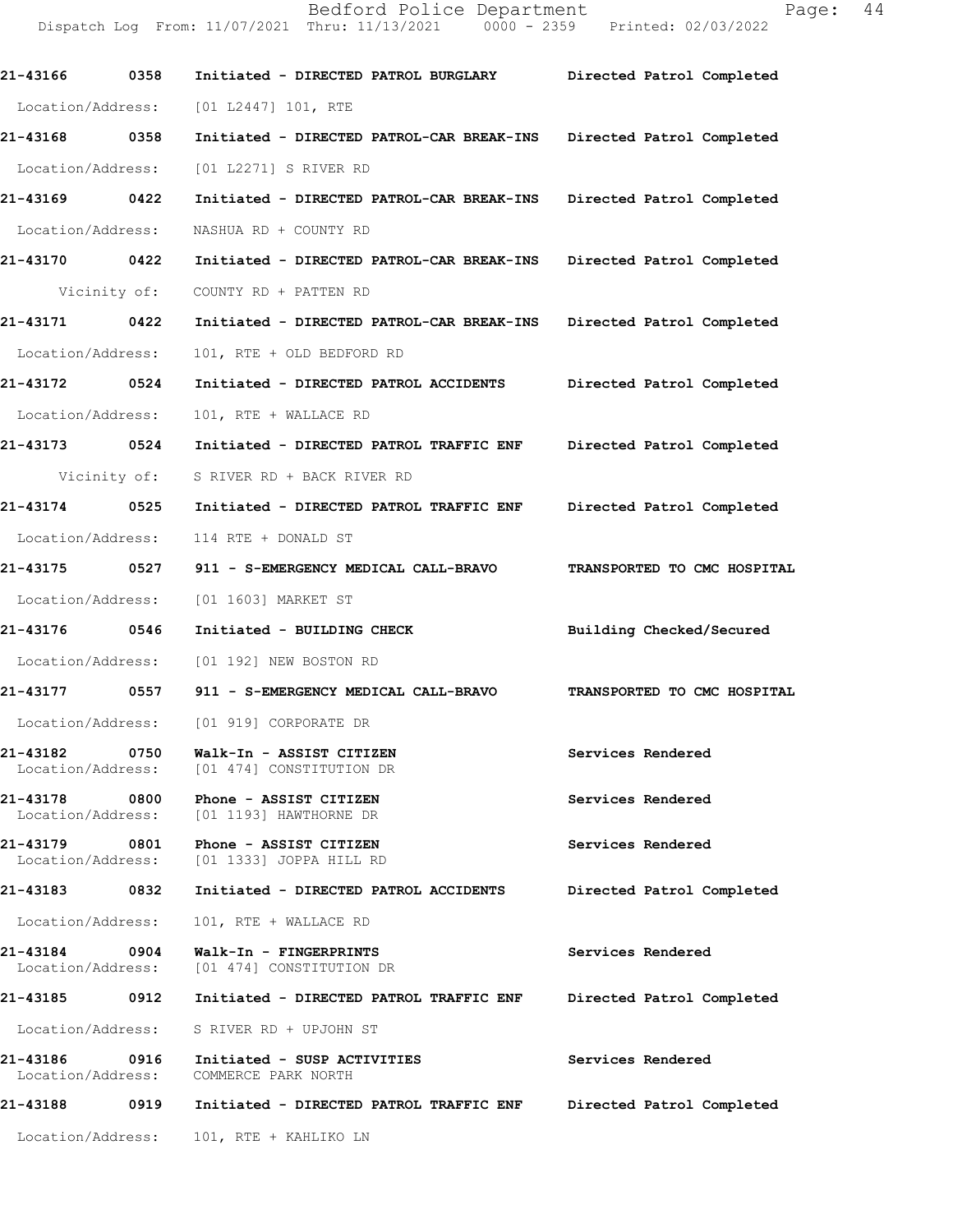**21-43187 0922 Walk-In - FINGERPRINTS Services Rendered**  Location/Address: [01 474] CONSTITUTION DR **21-43189 0928 Initiated - MOTOR VEHICLE STOP Summons/Warning Issued**  Location/Address: 101, RTE + HITCHING POST LN **21-43190 0951 Walk-In - FINGERPRINTS Services Rendered**  Location/Address: [01 474] CONSTITUTION DR **21-43192 0955 Initiated - SERVE PAPERWORK Services Rendered**  Location/Address: [01 L2432] HITCHING POST LN 21-43180 1000 Phone - ASSIST CITIZEN **Services Rendered Services Rendered Intervaller Example 101** I767] RUNDLETT HILL RD Location/Address: [01 1767] RUNDLETT HILL RD **21-43191 1000 Initiated - DIRECTED PATROL TRAFFIC ENF Directed Patrol Completed**  Location/Address: S RIVER RD + HAWTHORNE DR **21-43193 1004 Initiated - MOTOR VEHICLE STOP Summons/Warning Issued**  Location/Address: S RIVER RD + RIDGEWOOD RD **21-43194 1023 Initiated - DIRECTED PATROL TRAFFIC ENF Directed Patrol Completed**  Location/Address: S RIVER RD + COLBY CT **21-43195 1024 Initiated - DIRECTED PATROL TRAFFIC ENF Directed Patrol Completed**  Location/Address: 114 RTE + WHITE AVE **21-43196 1043 Initiated - DIRECTED PATROL TRAFFIC ENF Directed Patrol Completed**  Location/Address: S RIVER RD + BACK RIVER RD **21-43197 1044 Initiated - MOTOR VEHICLE STOP Summons/Warning Issued**  Location/Address: 101, RTE + 114 RTE **21-43198 1055 Phone - ASSIST CITIZEN 10031** Services Rendered **Services** Rendered Location/Address: **21-43199 1100 Initiated - RESTRAINING ORDER SERVICE Services Rendered**  Location/Address: MERRY ST **21-43200 1113 Walk-In - ASSIST CITIZEN Services Rendered**  Location/Address: [01 474] CONSTITUTION DR **21-43201 1118 Initiated - DIRECTED PATROL TRAFFIC ENF Directed Patrol Completed**  Location/Address: S RIVER RD + MEETINGHOUSE RD **21-43202 1119 Initiated - MOTOR VEHICLE STOP Summons/Warning Issued**  Location/Address: S RIVER RD + EXECUTIVE PARK DR **21-43203 1122 911 - MOTOR VEHICLE ACCIDENT Investigated**  Location/Address: [01 1312] S RIVER RD **21-43204 1131 Walk-In - FORGERY/COUNTERFEIT Services Rendered**  Location/Address: LYNN DR **21-43205 1138 911 - S-EMERGENCY MEDICAL CALL-DELTA TRANSPORTED TO CMC HOSPITAL**  Location/Address: WOODLAWN AVE **21-43206 1216 Initiated - DIRECTED PATROL TRAFFIC ENF Directed Patrol Completed**  Location/Address: NEW BOSTON RD + WALLACE RD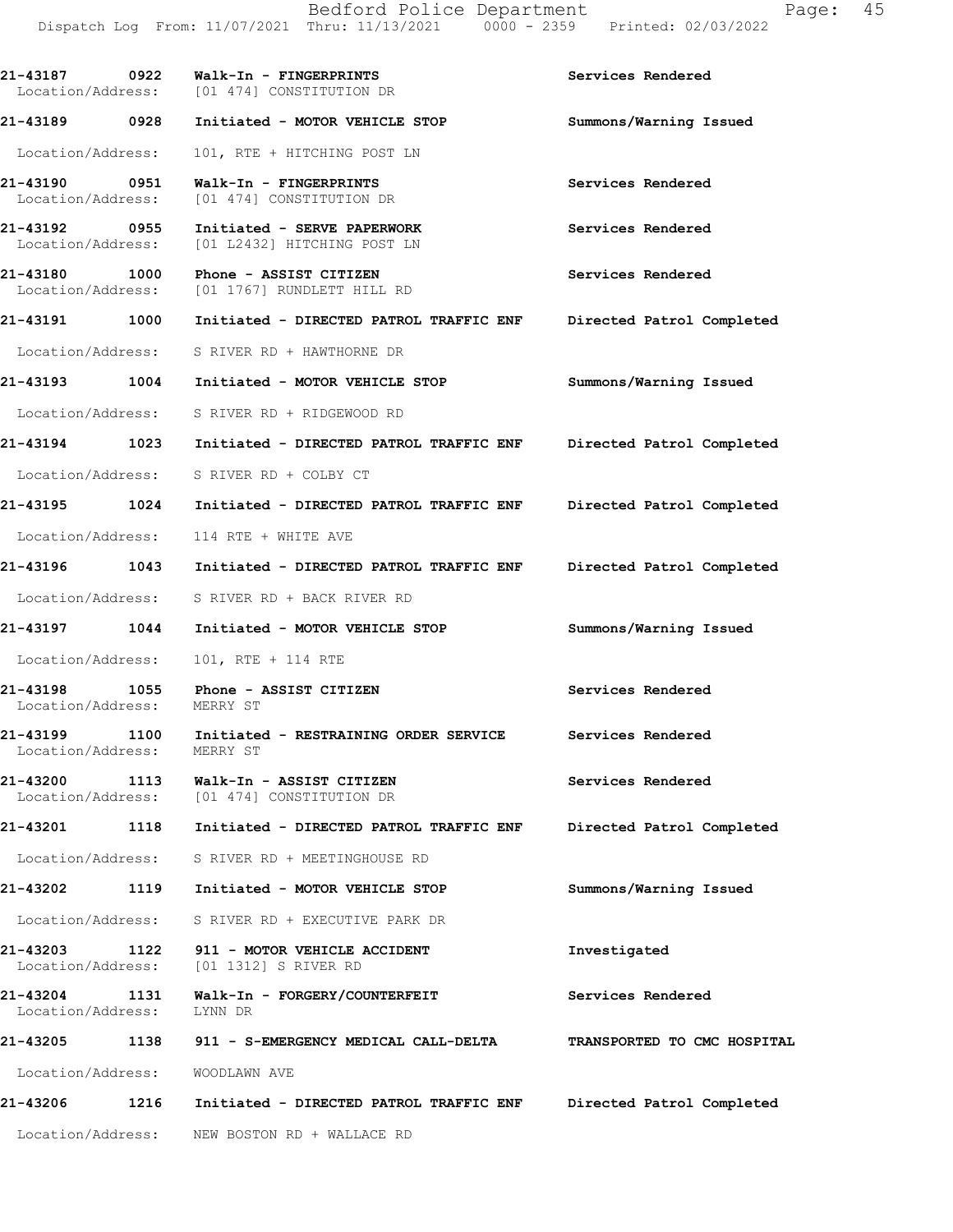|                                                                  | Bedford Police Department<br>Dispatch Log From: 11/07/2021 Thru: 11/13/2021 0000 - 2359 Printed: 02/03/2022         | 46<br>Page:                 |
|------------------------------------------------------------------|---------------------------------------------------------------------------------------------------------------------|-----------------------------|
|                                                                  | 21-43208 1217 Phone - LOST PROPERTY<br>Location/Address: [01 138] S RIVER RD<br>Refer To Incident: 21-1077-OF       | Investigated                |
| Location/Address: DONALD ST                                      | 21-43207 1219 Phone - SUSP ACTIVITIES                                                                               | Services Rendered           |
| 21-43209 1228 Walk-In - FRAUD<br>Location/Address: NEW BOSTON RD | Refer To Incident: 21-1078-OF                                                                                       | Investigated                |
| 21-43210 1307 Phone - LITTERING                                  | Location/Address: OLD BEDFORD RD + LEAVY DR                                                                         | Could Not Locate            |
|                                                                  | 21-43211 1310 Initiated - DIRECTED PATROL-CAR BREAK-INS                                                             | Directed Patrol Completed   |
| Location/Address:                                                | TECHNOLOGY DR                                                                                                       |                             |
|                                                                  | 21-43212 1331 Phone - CRIMINAL TRESPASS<br>Location/Address: [01 L2271] S RIVER RD<br>Refer To Incident: 21-1079-OF | Investigated                |
|                                                                  | 21-43213 1352 Initiated - CHECK THE WELFARE                                                                         | Merge: 21-43212 By: 0233    |
| Location/Address: S RIVER RD                                     |                                                                                                                     |                             |
|                                                                  | 21-43214 1402 911 - S-EMERGENCY MEDICAL CALL-DELTA                                                                  | TRANSPORTED TO CMC HOSPITAL |
| Location/Address:                                                | [01 L2400] RIDGEWOOD RD                                                                                             |                             |
| 1413<br>21-43215<br>Location/Address:                            | Phone - S-ALARM-MEDICAL AID/LIFT ASST NO TRANSPORT<br>[01 1844] TAVISTOCK DR                                        |                             |
| Location/Address:                                                | 21-43216 1433 Phone - ALARM, BURGLAR<br>[01 1623] S RIVER RD                                                        | Alarm - False               |
| 21-43217<br>Location/Address:                                    | 1443 Phone - CHECK THE WELFARE<br>101, RTE + MEETINGHOUSE RD OFF RAMP                                               | Services Rendered           |
| 21-43218                                                         | 1449 Phone - CIVIL                                                                                                  | No Action Required          |
| Location/Address:                                                | WALLACE RD                                                                                                          |                             |
| 1503<br>21-43219<br>Location/Address:                            | Phone - IDENTITY THEFT<br>PRESIDENTIAL RD                                                                           | Services Rendered           |
| 21-43220<br>1511<br>Location/Address:                            | 911 - HIGHWAY CONDITIONS<br>101, RTE + WALLACE RD                                                                   | Services Rendered           |
| 21-43221<br>1535                                                 | Initiated - DIRECTED PATROL TRAFFIC ENF                                                                             | Directed Patrol Completed   |
| Location/Address:                                                | DONALD ST + 114 RTE                                                                                                 |                             |
| 1536<br>21-43222                                                 | Initiated - DIRECTED PATROL ACCIDENTS                                                                               | Directed Patrol Completed   |
| Location/Address:                                                | KILTON RD + S RIVER RD                                                                                              |                             |
| 21-43223<br>1543<br>Location/Address:                            | Phone - G-SEARCH\WATER RESCUE<br>JOPPA HILL RD                                                                      | Services Rendered           |
| 21-43224<br>1544                                                 | Initiated - DIRECTED PATROL TRAFFIC ENF                                                                             | Directed Patrol Completed   |
| Location/Address:                                                | S RIVER RD + CLUB ACRE LN                                                                                           |                             |
| 21-43225<br>1602                                                 | Initiated - DIRECTED PATROL TRAFFIC ENF                                                                             | Directed Patrol Completed   |
| Location/Address:                                                | HULL RD + S RIVER RD                                                                                                |                             |
| 21-43226<br>1611                                                 | Initiated - DIRECTED PATROL TRAFFIC ENF                                                                             | Directed Patrol Completed   |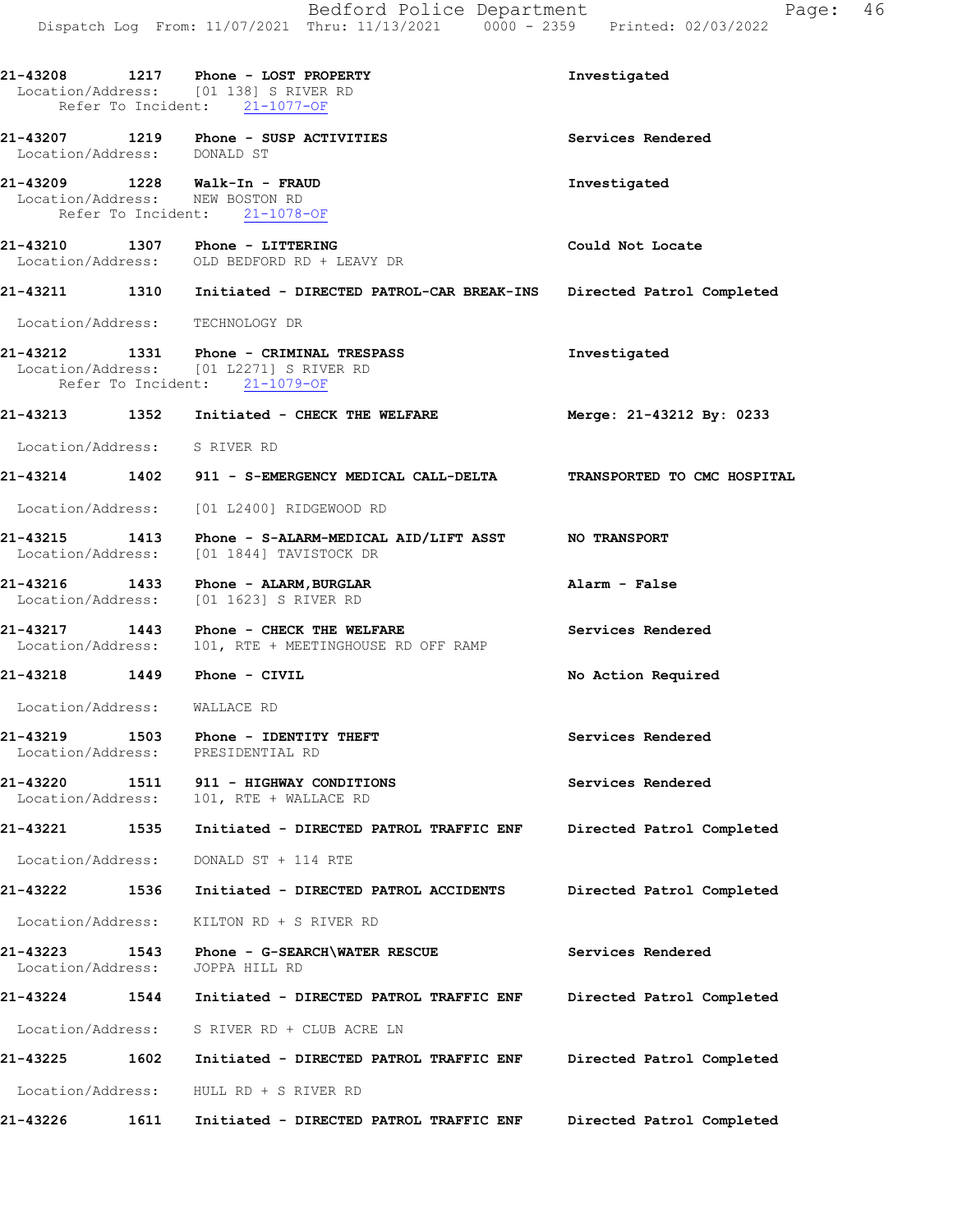|                                       |                    | Bedford Police Department<br>Dispatch Log From: 11/07/2021 Thru: 11/13/2021 0000 - 2359 Printed: 02/03/2022 | 47<br>Page:                    |
|---------------------------------------|--------------------|-------------------------------------------------------------------------------------------------------------|--------------------------------|
|                                       |                    | Location/Address: S RIVER RD + MOORES CROSSING RD                                                           |                                |
| 21-43227                              |                    | 1615 911 - S-EMERGENCY MEDICAL CALL-CHARL                                                                   | Transported to Elliot Hospital |
| Location/Address:                     |                    | [01 2198] OLD BEDFORD RD                                                                                    |                                |
| 21-43228 1629                         |                    | Initiated - MOTOR VEHICLE STOP                                                                              | Summons/Warning Issued         |
| Location/Address:                     | S RIVER RD         |                                                                                                             |                                |
| 21-43229 1635<br>Location/Address:    |                    | Phone - SUSP ACTIVITIES<br>[01 L1094] S RIVER RD                                                            | Services Rendered              |
| 21-43230 1642                         |                    | 911 - S-EMERGENCY MEDICAL CALL-CHARL                                                                        | TRANSPORTED TO CMC HOSPITAL    |
| Location/Address:                     |                    | [01 749] WASHINGTON PL                                                                                      |                                |
| 21-43231 1656                         |                    | Initiated - DIRECTED PATROL-CAR BREAK-INS                                                                   | Directed Patrol Completed      |
| Location/Address:                     |                    | [01 L1562] KILTON RD                                                                                        |                                |
| 21-43232 1657                         |                    | Initiated - DIRECTED PATROL TRAFFIC ENF                                                                     | Directed Patrol Completed      |
| Location/Address:                     |                    | S RIVER RD + BACK RIVER RD                                                                                  |                                |
| 21-43233                              | 1657               | Initiated - DIRECTED PATROL TRAFFIC ENF                                                                     | Directed Patrol Completed      |
| Location/Address:                     |                    | 101, RTE + WALLACE RD                                                                                       |                                |
| 21-43181<br>1700<br>Location/Address: |                    | Phone - CHECK THE WELFARE<br>[01 1047] HITCHING POST LN                                                     | Services Rendered              |
| 21-43234 1706                         |                    | Initiated - DIRECTED PATROL TRAFFIC ENF                                                                     | Directed Patrol Completed      |
| Location/Address:                     |                    | NEW BOSTON RD + CHESTERFIELD PL                                                                             |                                |
| 21-43235                              | 1712               | Initiated - DIRECTED PATROL-CAR BREAK-INS                                                                   | Directed Patrol Completed      |
| Location/Address:                     |                    | [01 L1804] S RIVER RD                                                                                       |                                |
| 21-43236                              | 1713               | Initiated - DIRECTED PATROL-CAR BREAK-INS                                                                   | Directed Patrol Completed      |
| Location/Address:                     |                    | [01 1235] S RIVER RD                                                                                        |                                |
| 21-43237<br>Location/Address:         | 1714               | Phone - MOTOR VEHICLE COMP-IN PROGRESS<br>WALLACE RD + 101, RTE                                             | Could Not Locate               |
| 21-43238<br>Location/Address:         | 1718               | 911 - S-EMERGENCY MEDICAL CALL-ECHO<br>[01 L2471] S RIVER RD                                                | <b>NO TRANSPORT</b>            |
| 21-43239<br>Location/Address:         | 1720<br>S RIVER RD | Initiated - ASSAULT                                                                                         | Services Rendered              |
| 21-43240                              | 1736               | Phone - BOLO                                                                                                | No Action Required             |
| Location:                             |                    | [19] LONDONDERRY TO MANCHESTER                                                                              |                                |
| 21-43241                              | 1750               | Initiated - DIRECTED PATROL-CAR BREAK-INS                                                                   | Directed Patrol Completed      |
| Location/Address:                     |                    | [01 1312] S RIVER RD                                                                                        |                                |
| 21-43242                              | 1753               | Other - BOLO                                                                                                | No Action Required             |
| Location:                             |                    | [03] GOFFSTOWN/MANCHESTER AREA                                                                              |                                |
| 21-43243                              | 1755               | Initiated - DIRECTED PATROL-CAR BREAK-INS                                                                   | Directed Patrol Completed      |
| Location/Address:                     |                    | [01 324] HAWTHORNE DR                                                                                       |                                |
| 21-43244                              | 1756               | Initiated - DIRECTED PATROL-CAR BREAK-INS                                                                   | Directed Patrol Completed      |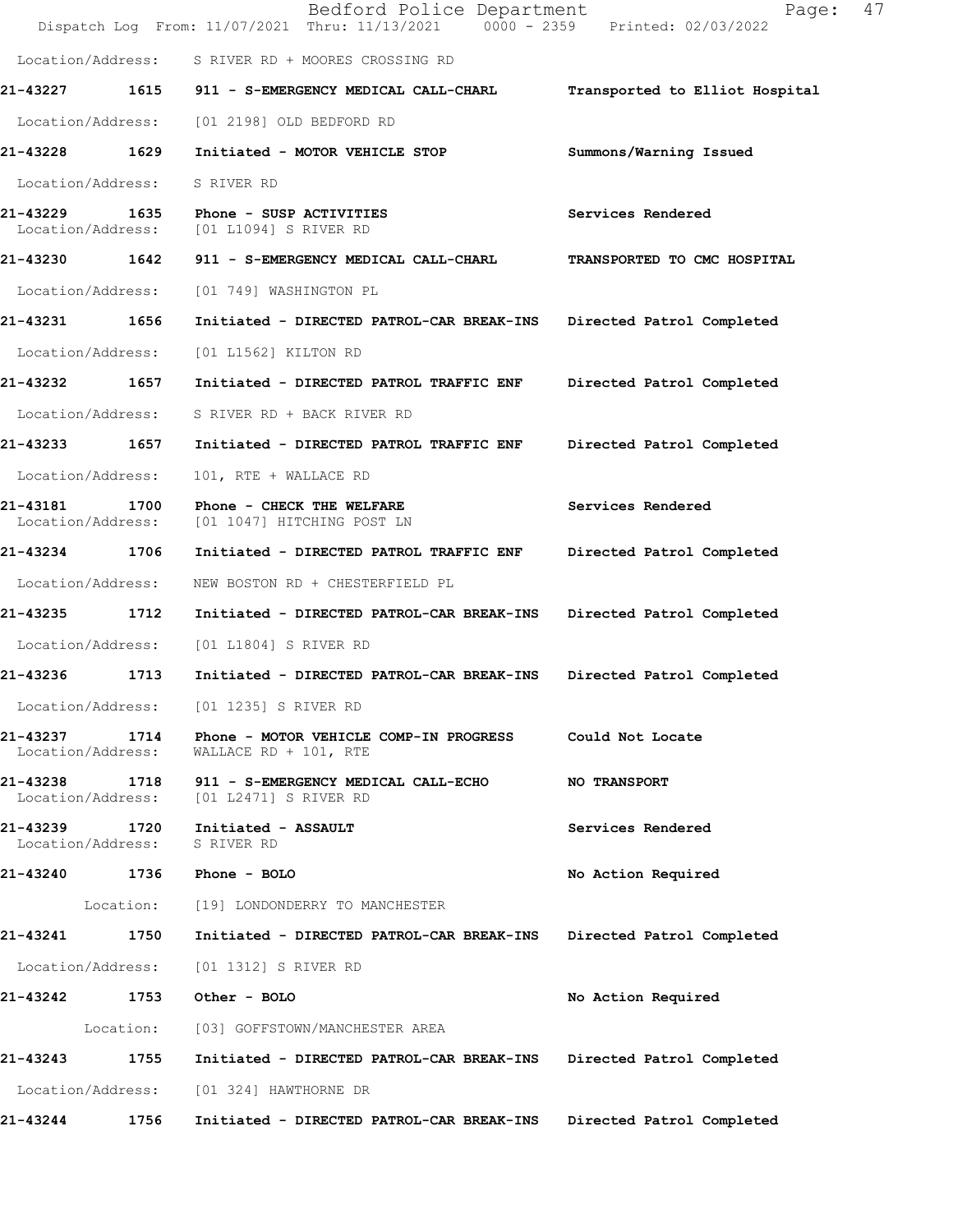|                                                   |      | Bedford Police Department<br>Dispatch Log From: 11/07/2021 Thru: 11/13/2021 0000 - 2359 Printed: 02/03/2022 | 48<br>Page:                    |
|---------------------------------------------------|------|-------------------------------------------------------------------------------------------------------------|--------------------------------|
| Location/Address:                                 |      | [01 L863] 101, RTE                                                                                          |                                |
| 21-43245<br>Location/Address:                     | 1756 | Phone - ALARM, BURGLAR<br>[01 L21] HORIZON DR                                                               | Alarm - False                  |
| 21-43246 1816                                     |      | Initiated - DIRECTED PATROL ACCIDENTS                                                                       | Directed Patrol Completed      |
| Location/Address:                                 |      | 101, RTE + NASHUA RD                                                                                        |                                |
| 21-43247                                          | 1844 | Initiated - MOTOR VEHICLE STOP                                                                              | Summons/Warning Issued         |
| Location/Address:                                 |      | S RIVER RD + MEETINGHOUSE RD                                                                                |                                |
| 21-43248                                          | 1859 | Initiated - DIRECTED PATROL-CAR BREAK-INS                                                                   | Directed Patrol Completed      |
| Location/Address:                                 |      | [01 1603] MARKET ST                                                                                         |                                |
| 21-43249                                          | 1903 | Initiated - DIRECTED PATROL-CAR BREAK-INS                                                                   | Directed Patrol Completed      |
| Location/Address:                                 |      | [01 L2271] S RIVER RD                                                                                       |                                |
| 21-43250 1905                                     |      | Phone - S-MUTUAL AID-MEDICAL                                                                                | Transported to Elliot Hospital |
| Location/Address:                                 |      | [04] BELMONT DR                                                                                             |                                |
| 21-43251                                          | 1930 | Initiated - DIRECTED PATROL-CAR BREAK-INS                                                                   | Directed Patrol Completed      |
| Location/Address:                                 |      | [01 521] HAWTHORNE DR                                                                                       |                                |
| 21-43252<br>Location/Address:                     | 1938 | 911 - S-EMERGENCY MEDICAL CALL-BRAVO<br>[01 1387] TECHNOLOGY DR                                             | <b>NO TRANSPORT</b>            |
| 21-43253 1943                                     |      | Initiated - DIRECTED PATROL BURGLARY                                                                        | Directed Patrol Completed      |
| Location/Address:                                 |      | HARVEY RD                                                                                                   |                                |
| 21-43254                                          | 1951 | 911 - S-EMERGENCY MEDICAL CALL-DELTA                                                                        | TRANSPORTED TO CMC HOSPITAL    |
| Location/Address:                                 |      | [01 L0000794] OLDE BEDFORD WAY                                                                              |                                |
| 21-43255                                          | 1955 | Initiated - DIRECTED PATROL-CAR BREAK-INS                                                                   | Directed Patrol Completed      |
| Location/Address:                                 |      | NASHUA RD + COUNTY RD                                                                                       |                                |
| 21-43256                                          | 2021 | Initiated - DIRECTED PATROL-CAR BREAK-INS                                                                   | Directed Patrol Completed      |
| Location/Address:                                 |      | RIDGEWOOD RD + SUFFOLK CT                                                                                   |                                |
| 21-43257                                          | 2049 | Initiated - MOTOR VEHICLE STOP                                                                              | Summons/Warning Issued         |
| Location/Address:                                 |      | 101, RTE + KAHLIKO LN                                                                                       |                                |
| 21-43258                                          | 2058 | Initiated - BUILDING CHECK                                                                                  | Building Checked/Secured       |
| Location/Address:                                 |      | [01 L1094] S RIVER RD                                                                                       |                                |
| 21-43259<br>Location/Address:<br>Refer To Arrest: | 2127 | Initiated - MOTOR VEHICLE STOP<br>101, RTE + SHAW DR<br>$21 - 618 - AR$                                     | Arrest(s) Made                 |

**21-43260 2150 Other - S-EMERGENCY MEDICAL CALL NO TRANSPORT** Location/Address: [01 474] CONSTITUTION DR **21-43261 2239 Initiated - MOTOR VEHICLE STOP Summons/Warning Issued**